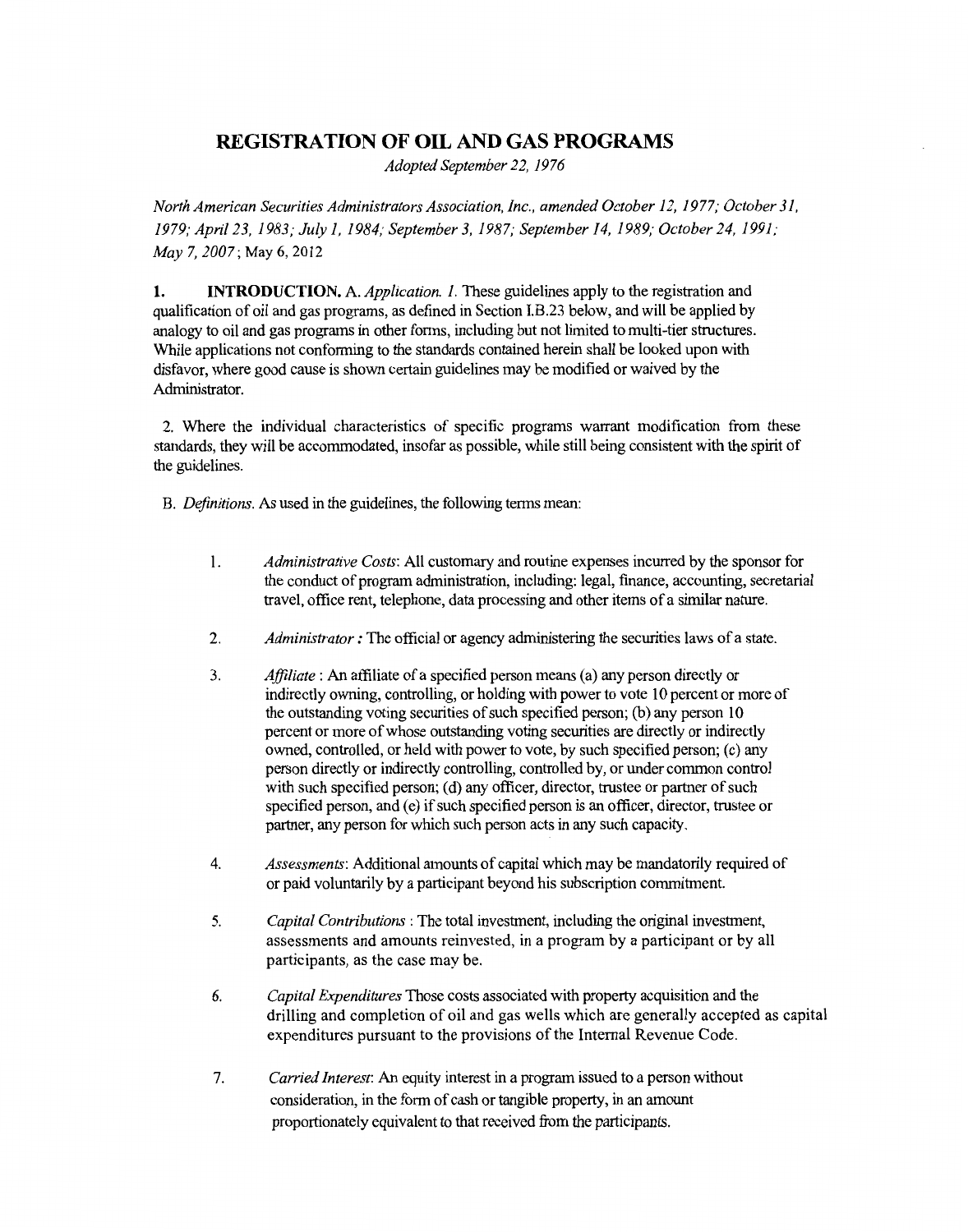- 8. *Cost:* When used with respect to property in Section VI, means (a) the sum of the prices paid by the seller to an unaffiliated person for such property, including bonuses; (b) title insurance or examination costs, brokers' commissions, filing fees, recording costs, transfer taxes, if any, and like charges in connection with the acquisition of such property; ( c) a pro rata portion of seller's actual necessary and reasonable expenses for seismic and geophysical services; and (d) rentals and ad valorem taxes paid by the seller with respect to such property to the date of its transfer to the buyer, interest and points actually incurred on funds used to acquire or maintain such property, and such portion of the seller's reasonable, necessary and actual expenses for geological, engineering, drafting, accounting legal and other like services allocated to the property cost in conformity with generally accepted accounting principles and industry standards, except for expenses in connection with the past drilling of wells which are not producers of sufficient quantities of oil and gas to make commercially reasonable their continued operations, and provided that the expenses enumerated in this subsection ( d) hereof shall have been incurred not more than 36 months prior to the purchase by the program; provided that such period may be extended, at the discretion of the Administrator, upon proper justification. When used with respect to services, "cost" means the reasonable, necessary and actual expenses incurred by the seller on behalf of the program in providing such services, determined in accordance with generally accepted accounting principles. As used elsewhere, "cost" means the price paid by the seller in an arm's-length transaction.
- 9. *Development Well:* A well drilled within the proved area of an oil or gas reservoir to the depth of a stratigraphic horizon known to be productive.
- 10. *Direct Costs:* All actual and necessary costs directly incurred for the benefit of the program and generally attributable to the goods and services provided to the program by parties other than the sponsor or its affiliates. Direct costs shall not include any cost otherwise classified as organization and offering expenses, administrative costs, or property costs. Direct costs may include the cost of services provided by the sponsor or its affiliates if such services are provided pursuant to written contracts and in compliance with Section V.B.8 of these guidelines.
- 11. *Exploratory Well:* A well drilled to find commercially productive hydrocarbons in an unproved area, to find a new commercially productive horizon in a field previously found to be productive of hydrocarbons at another horizon, or to significantly extend a known prospect.
- 12. *Farmout:* An agreement whereby the owner of the leasehold or working interest agrees to assign his interest in certain specific acreage to the assignees, retaining some interest such as an overriding royalty interest, an oil and gas payment, offset acreage or other type of interest, subject to the drilling of one or more specific wells or other performance as a condition of the assignment.
- 13. *Horizon:* A zone of a particular formation; that part of a formation of sufficient porosity and permeability to form a petroleum reservoir.
- 14. *Independent Expert:* A person with no material relationship to the sponsor who is qualified and who is in the business of rendering opinions regarding the value of oil and gas properties based upon the evaluation of all pertinent economic, financial, geologic and engineering information available to the sponsor.
- 15. *Landowner's Royalty Interest:* An interest in production, or the proceeds therefrom, to be received free and clear of all costs of development, operation, or maintenance, reserved by a landowner upon the creation of an oil and gas lease.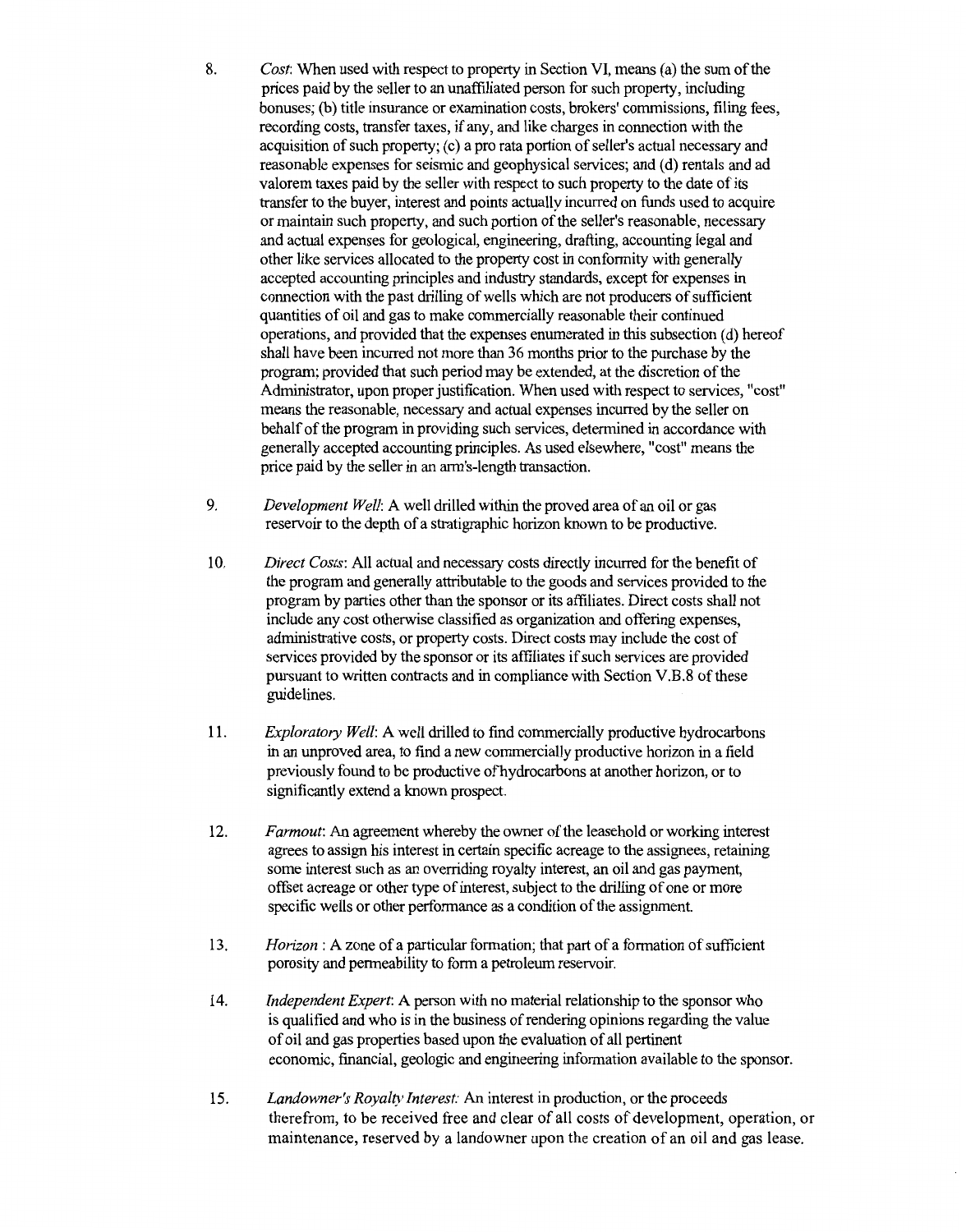- 16. *Non-Capital Expenditures:* Those expenditures associated with property acquisition and the drilling and completion of oil and gas wells that under present law are generally accepted as fully deductible currently for federal income tax purposes.
- 17. *Operating* Costs: Expenditures made and costs incurred in producing and marketing oil or gas from completed wells, including, in addition to labor, fuel, repairs, hauling, materials, supplies, utility charges and other costs incident to or therefrom, ad valorem and severance taxes, insurance and casualty loss expense, and compensation to well operators or others for services rendered in conducting such operations.
- 18. *Organization and Offering Expenses: All* costs of organizing and selling the offering, including but not limited to, total underwriting and brokerage discounts and commissions (including fees of the underwriters' attorneys), expenses for printing, engraving, mailing, salaries of employees while engaged in sales activity, charges of transfer agents, registrars, trustees, escrow holders, depositaries, engineers and their experts, expenses of qualification of the sale of the securities under Federal and State law, including taxes and fees, accountants' and attorneys' fees and other front-end fees.
- 19. *Overriding Royalty Interest:* An interest in the oil and gas produced pursuant to a specified oil and gas lease or leases, or the proceeds from the sale thereof, carved out of the working interest, to be received free and clear of all costs of development, operation, or maintenance.
- 20. *Participant:* The purchaser of a unit in the oil and gas program
- 21. *Person:* Any natural person, partnership, corporation, association, trust or other legal entity.
- 22. *Production Purchase or Income Program:* Any program whose investment objective is to directly acquire, hold, operate and/or dispose of producing oil and gas properties. Such a program may acquire any type of ownership interest in a producing property, including but not limited to, working interests, royalties, or production payments. A program which spends at least 90% of capital contributions and funds borrowed (excluding offering and organizational expenses) in the above described activities is presumed to be a production purchase or income program.
- 23. *Program:* One or more limited or general partnerships or other investment vehicles formed, or to be formed, for the primary purpose of exploring for oil, gas and other hydrocarbon substances or investing in or holding any property interests which permit the exploration for or production of hydrocarbons or the receipt of such production or the proceeds thereof (a prospectus may offer a series of programs with individual programs being formed in sequence).
- 24. *Prospect:* An area covering lands which are believed by the sponsor to contain subsurface structural or stratigraphic conditions making it susceptible to the accumulations of hydrocarbons in commercially productive quantities at one or more horizons. The area, which may be different for different horizons, shall be designated by the sponsor in writing prior to the conduct of program operations and shall be enlarged or contracted from time to time on the basis of subsequently acquired information to define the anticipated limits of the associated hydrocarbon reserves and to include all acreage encompassed therein. A "prospect" with respect to a particular horizon may be limited to the minimum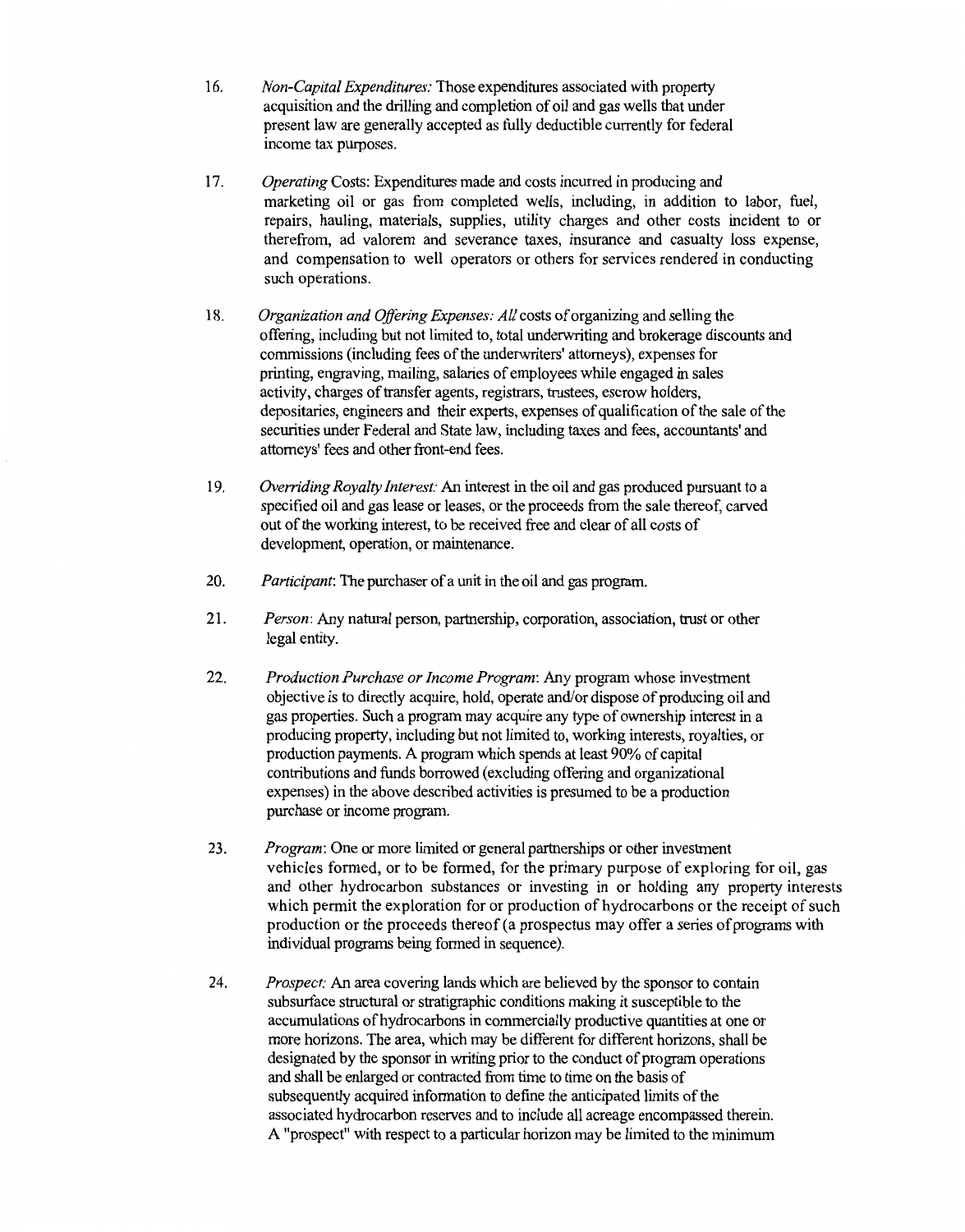area permitted by state law or local practice, whichever is applicable, to protect against drainage from adjacent wells if the well to be drilled by the program is to a horizon containing proved reserves.

- 25. *Proved Reserves:* Those quantities of crude oil, natural gas, and natural gas liquids which, upon analysis of geologic and engineering data, appear with reasonable certainty to be recoverable in the future from known oil and gas reservoirs under existing economic and operating conditions. Proved reserves are limited to those quantities of oil and gas which can be expected, with little doubt, to be recoverable commercially at current prices and costs, under existing regulatory practices and with existing conventional equipment and operating methods. Depending upon their status of development, such proved reserves shall be subdivided into the following classifications:
	- (a) Proved Developed Reserves. These are proved reserves which can be expected to be recovered through existing wells with existing equipment and operating methods. This classification shall include:
		- ( 1) Proved Developed Producing Reserves. These are proved developed reserves which are expected to be produced from existing completion interval(s) now open for production in existing wells, and
		- (2) Proved Developed Non-Producing Reserves. These are proved developed reserves which exist behind the casing of existing wells, or at minor depths below the present bottom of such wells, which are expected to be produced through these wells in a predictable future, where the cost of making such oil and gas available for production should be relatively small compared to the cost of a new well.

Additional oil and gas expected to be obtained through the application of fluid injection or other improved recovery techniques for supplementing the natural forces and mechanisms of primary recovery should be included as "Proved Developed Reserves" only after testing by a pilot project or after the operation of an installed program has confirmed through production response that increased recovery will be achieved.

(b) Proved Undeveloped Reserves. These are proved reserves which are expected to be recovered from new wells on undrilled acreage, or from existing wells where a relatively major expenditure is required for recompletion. Reserves on undrilled acreage shall be limited to those drilling units offsetting productive units, which are virtually certain of production when drilled. Proved reserves for other undrilled units can be claimed only where it can be demonstrated with certainty that there is continuity of production from the existing productive formation.

Under no circumstances should estimates for proved undeveloped reserves be attributable to any acreage for which an application of fluid injection or other improved recovery technique is contemplated, unless such techniques have been proved effective by actual tests in the area and in the same reservoir. If warranted, however, a narrative discussion can be provided to point out those areas where future drilling or other operations may develop oil and gas production which at the time of filing is considered too uncertain to be expressed as numerical estimates for proved reserves.

26. *Roll-Up* : A transaction involving the acquisition, merger, conversion, or consolidation, either directly or indirectly, of the program and the issuance of securities of a roll-up entity. Such term does not include: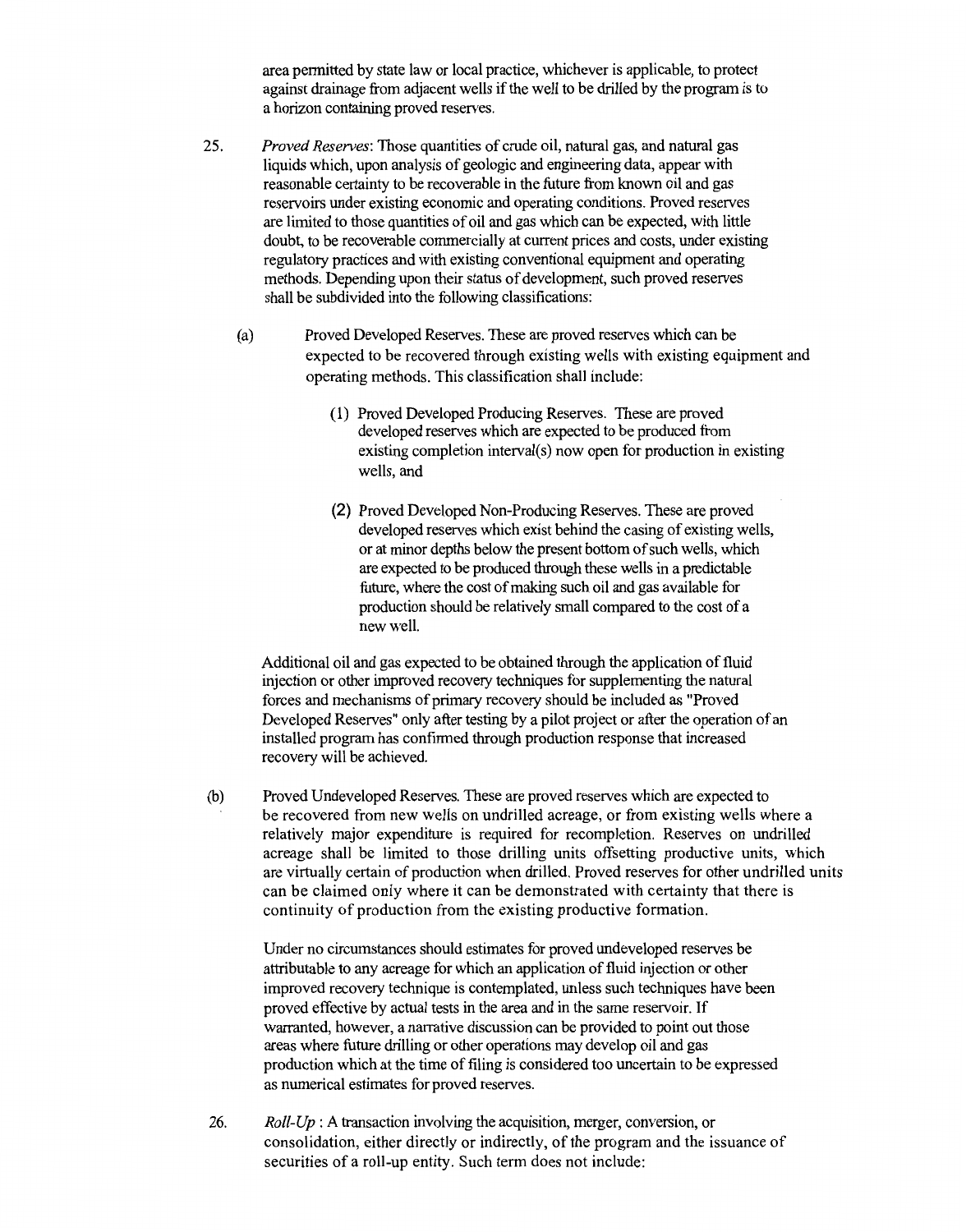- (a) a transaction involving securities of the program that have been listed for at least 12 months on a national exchange or traded through the National Association of Securities Dealers Automated Quotation National Market System; or
- (b) a transaction involving the conversion to corporate, trust or association form of only the program if, as a consequence of the transaction, there will be no significant adverse change in any of the following:
	- (1) voting rights;
	- (2) the term of existence of the program;
	- (3) sponsor compensation; or
	- (4) the program's investment objectives.
- 27. *Roll-Up Entity:* A partnership, trust, corporation or other entity that would be created or survive after the successful completion of a proposed roll-up transaction.
- 28. *Sponsor:* Any person directly or indirectly instrumental in organizing, wholly or in part, a program or any person who will manage or is entitled to manage or participate in the management or control of a program. "Sponsor" includes the managing and controlling general partner(s) and any other person who actually controls or selects the person who controls 25% or more of the exploratory, developmental or producing activities of the program, or any segment thereof, even if that person has not entered into a contract at the time of formation of the program. " Sponsor" does not include wholly independent third parties such as attorneys, accountants, and underwriters whose only compensation is for professional services rendered in connection with the offering of units. Whenever the context of these guidelines so requires, the term "sponsor" shall be deemed to include its affiliates.
- 29. *Subordinate Interest:* An equity interest in a program issued to a person, without payment of full consideration, after the attainment of certain specified performance by the program.
- 30. *Working Interest:* An interest in an oil and gas leasehold which is subject to some portion of the costs of development, operation, or maintenance.

**II. REQUIREMENTS OF SPONSOR.** A *Experience* The sponsor or its chief operating officers shall have at least three years' relevant oil and gas experience demonstrating the knowledge and experience to carry out the stated program policies and to manage the program operations. Additionally, the sponsor or any affiliate providing services to the program shall have had not less than four years' relevant experience in the kind of service being rendered, or otherwise must demonstrate sufficient knowledge and experience to perform the services proposed. If any managerial responsibility for the program is to be rendered by persons other than the sponsor, then such persons must be identified in the prospectus, their experience must be similar to that required of a sponsor and must be set out in the prospectus, and a contract setting forth the basis of their relationship with the program must be filed with and not disapproved by the Administrator.

B. *Net Worth:* 1. The financial condition of the sponsor must be commensurate with any financial obligations assumed by it in connection with the offering and the operation of the program.

(a) For limited partnership offerings, the general partner must specifically have a minimum aggregate net worth at all times equal to 5% of participants' capital in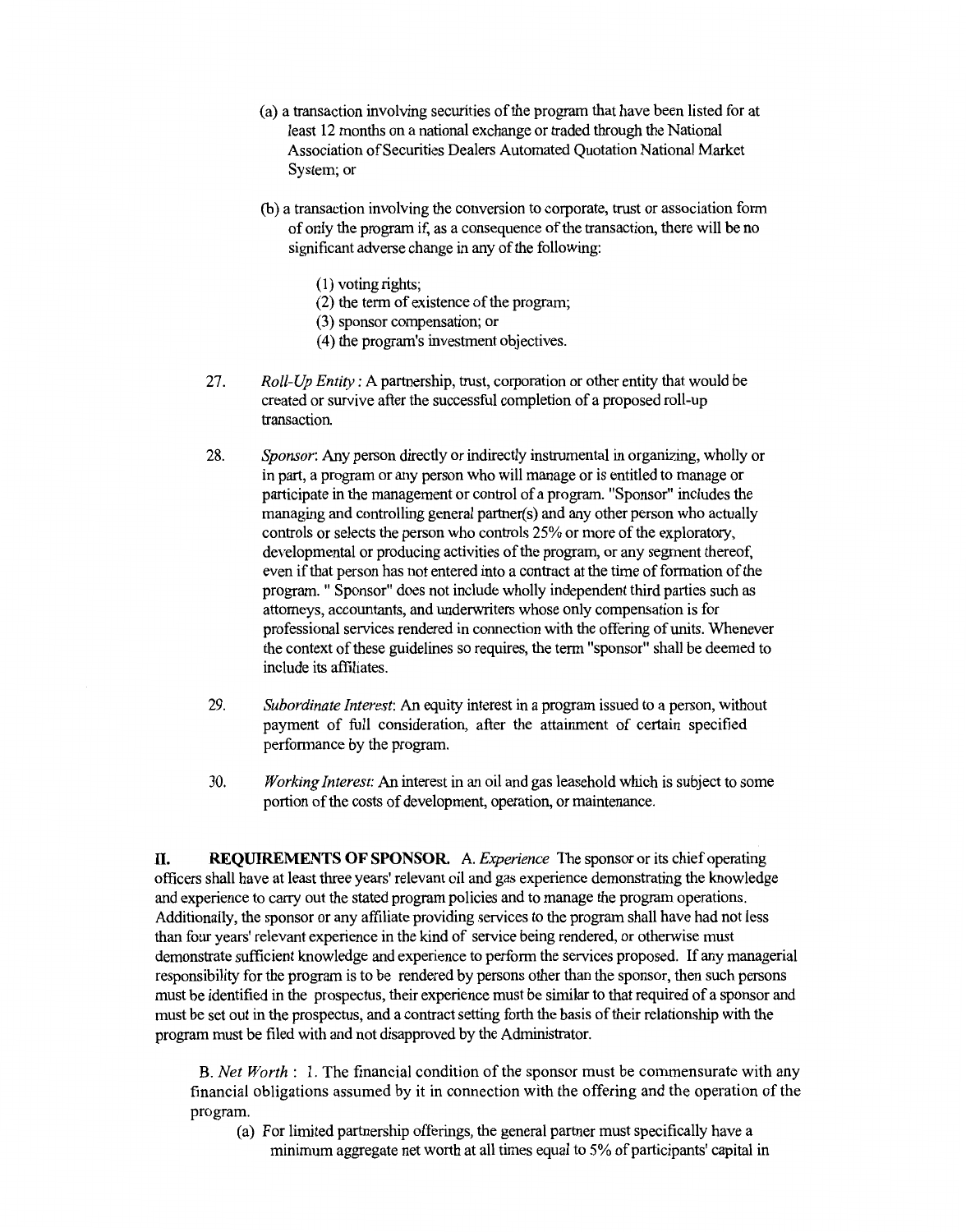all existing programs organized by the general partner plus 5% of total subscriptions in the program being offered, but such minimum required net worth shall in no case be less than \$200,000 nor shall net worth in excess of \$2 million be required.

(b) For general partnership offerings and other offerings in which investors are not provided statutory protection against unlimited liability, the managing or controlling general partner's net worth should be of a sufficient amount to adequately protect the participants against unreasonable exposure to program liabilities. Unless the Administrator establishes a different amount based upon mitigating factors, \$5 million will be considered a presumptively reasonable net worth.

2. For purposes of computing a managing or controlling general partner's net worth, 70% of the standardized measure of discounted future net cash flows relating to the proved oil and gas reserves, as determined by a qualified independent petroleum consultant, of a managing or controlling general partner may be used as an alternative to the stated value of the associated oil and gas properties on the sponsor's balance sheet. Reserves, notes and accounts receivables from all programs, interests in all programs, and all contingent liabilities will be scrutinized carefully to determine the appropriateness of their inclusion in the net worth computation. If an individual managing or controlling general partner's net worth is used in complying with the above requirements, a statement as to such net worth shall be included in the prospectus.

3. If more than one person acts or serves as managing or controlling general partner of a program, the net worth requirements may be met by aggregating the net worth of all such persons. In addition, the net worth of any guarantor of the managing or controlling general partner's obligations to or for the program may be included in the net worth computation, but only ifthe guarantor's liability is co-extensive with that of the managing or controlling general partner and the financial statements of the guarantor, prepared in accordance with the requirements of Section 11.C of the guidelines, are furnished to the Administrator and made available to participants.

C. *Financial Statements* . 1. Managing or controlling general partners, other than individuals, shall provide to the Administrator and make available to participants, upon request, audited financial statements for the most recent fiscal year and unaudited financial statements for any interim period ending not more than 90 days prior to the date of filing the application; provided however, ifthe application is made in coordination with a Securities and Exchange Commission filing, the date of the financial statements may be not more than 135 days prior to the date of filing the registration application. The financial statements shall include, at a minimum, a balance sheet and a statement of operations. The statements shall be prepared in accordance with generally accepted accounting principles and the statements for the most recent fiscal year shall be accompanied by an audit report from an independent certified public accountant.

2. Individual managing or controlling general partners, whose net worth is being relied upon for purposes of demonstrating compliance with Section 11.B of these guidelines, shall provide the Administrator and make available to participants a statement of financial condition as of a date not more than 90 days prior to the date of filing the application. The statement of financial condition shall be prepared in accordance with generally accepted accounting principles and accompanied by a review report from an independent certified public accountant.

D. *Additional Requirements for General Partnership and Working Interests Programs.* For offerings in which investors are not provided statutory protection against unlimited liability:

1. The sponsor shall agree to fully indemnify each participant against all program related liabilities which exceed the participant's interest in the undistributed net assets of the program. This indemnification shall be included in the program agreement.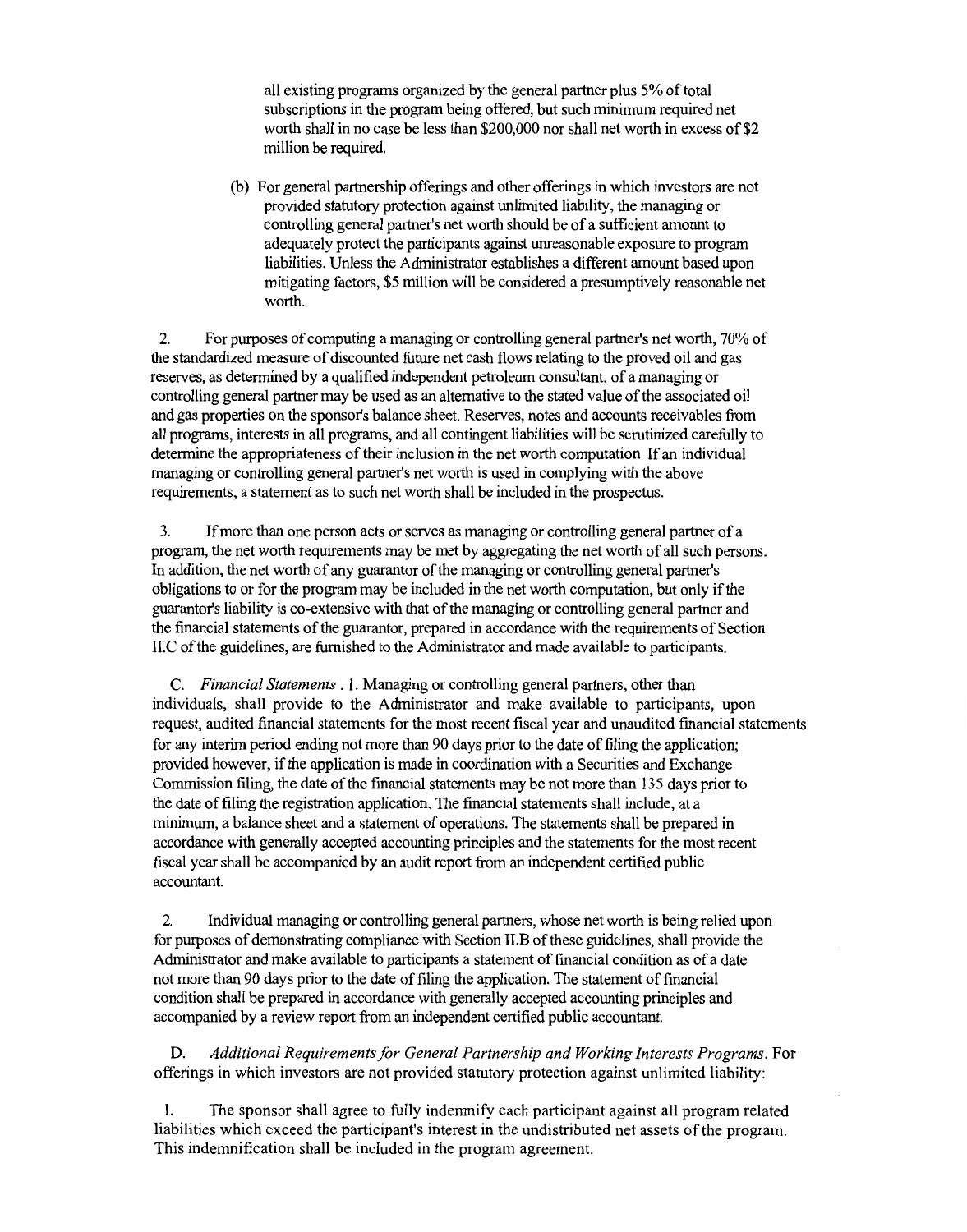2. Unless the Administrator establishes different terms, the sponsor shall obtain insurance coverage protecting the program and the participants against potential liabilities. The coverage should include public liability insurance with limits, including umbrella policy limits, of at least two times the program's capitalization but in no event less than \$10 million. Coverage limits in excess of \$50 million will not be required unless there are extraordinary circumstances. Other insurance policies, such as well control, environmental damage and workers compensation, should also be obtained if the program is going to engage directly in operating activities or will otherwise be exposed to potential losses in these areas. The program agreement must require the sponsor to notify the participants thirty days prior to the effective date of any adverse material change in the program's insurance coverage. If the insurance coverage is to be materially reduced, the program agreement must provide the participants a right to convert their program interests from general partnership or working interests to limited partnership interests prior to such reduction, or in the alternative, the program agreement may require the cessation of all drilling activity until the required insurance coverage can be obtained.

3. The prospectus shall disclose the terms of the indemnification agreement and shall also disclose the types and amounts of insurance coverage to be obtained for the benefit of the program and the participants along with the insurance claims history of the sponsor in the area where the program anticipates drilling wells, if such information is material. The Administrator may establish different requirements for the protection of participants based on the specific circumstances surrounding the program's proposed activities. In establishing such requirements, the Administrator may consider factors such as the net worth of the sponsor and any other person who has agreed to indemnify the participants, the insurance claims history of the sponsor and its previous programs, the availability and cost to the program of the insurance, the extent to which the drilling to be conducted by the program may include exploratory drilling, the geological and other characteristics of the formations to be developed by the program, and other procedures or policies implemented by the sponsor which may increase or decrease the potential risk ofloss or liability to the program or the potential magnitude of loss or liability to the program.

E. *Tax Ruling or Opinion.* If a significant feature for federal income or excise tax purposes of a program is either deductions in excess of income from the program being available in a year to reduce income from other sources in that year or credits in excess of the tax attributable to the income from the investment being available within a year to offset taxes on income from other sources in that year, then the sponsor must receive a tax ruling from the Internal Revenue Service or an opinion of qualified tax counsel in a form acceptable to the Administrator concerning the status of the program for federal income tax purposes and an opinion of qualified tax counsel in a form acceptable to the Administrator indicating whether it is more likely than not that an investor will prevail on the merits of each material tax issue respecting which there is a reasonable possibility that the Internal Revenue Service will challenge the tax effect disclosed in the prospectus.

F. *Investment in Program.* In appropriate cases, in order to create an identity of interest with the participants, the Administrator may require that the sponsor purchase for cash up to 5.0% of the program units.

G. *Reports.* The Sponsor shall agree to file with the Administrator, ifhe so requests it, concurrently with their transmittal to participants, a copy of each report made pursuant to Section VIII.B of these guidelines.

H. *Fiduciary Duty* . 1. The program agreement and prospectus shall provide that the sponsor shall have a fiduciary responsibility for the safekeeping and use of all funds and assets of the program, whether or not in the sponsor's possession or control, and that the sponsor shall not employ, or permit another to employ, such funds or assets in any manner except for the exclusive benefit of the program.

2. Except as provided in Section 11.H.3, neither the program agreement nor any other agreement between the sponsor and the program shall contractually limit any fiduciary duty owed to the participants by the sponsor under any applicable law.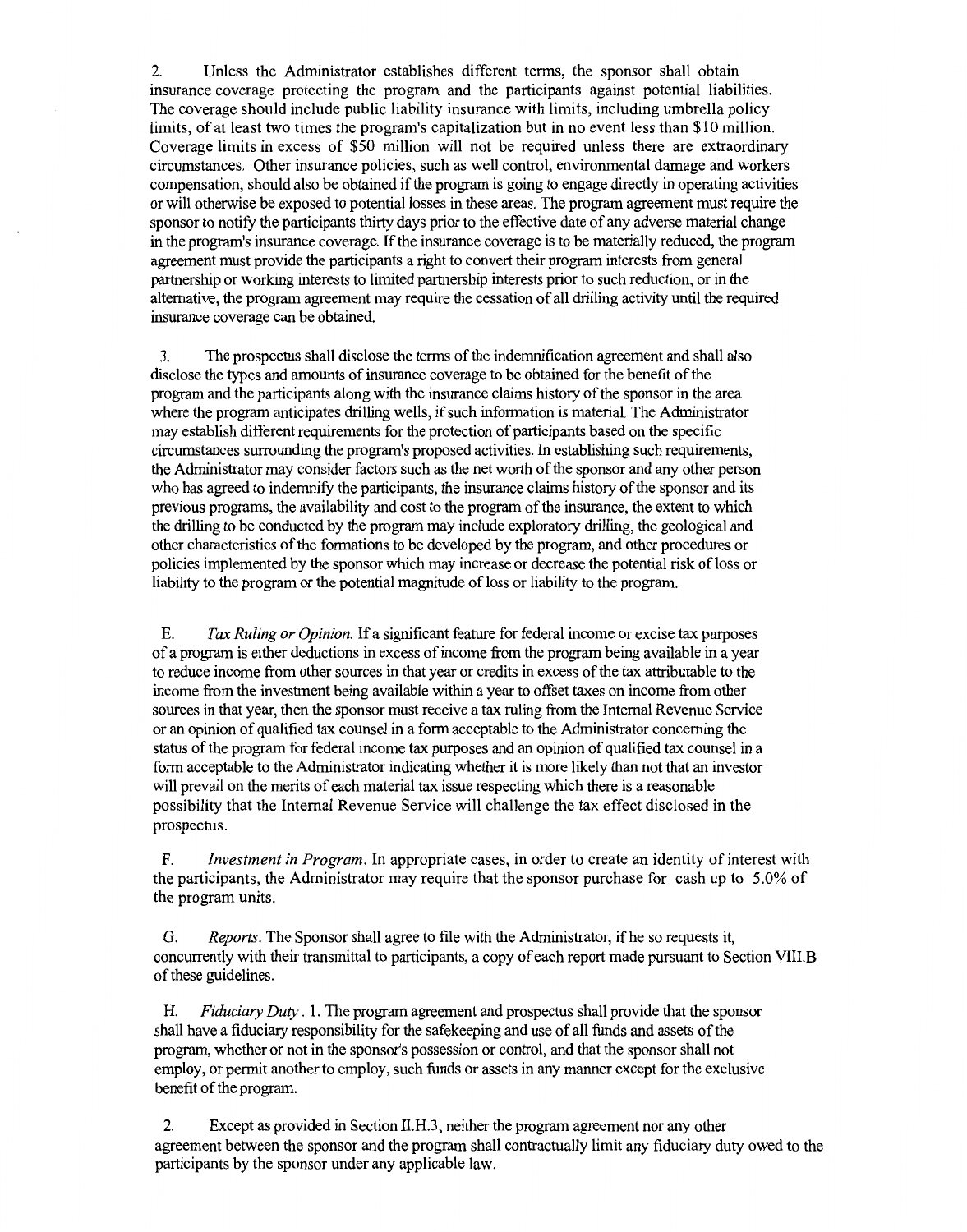3. The program agreement may contractually limit fiduciary duties owed to the participant by the sponsor as follows:

- (a) The program may indemnify and hold harmless the sponsor and its affiliates as provided in Section II.I
- (b) The sponsor may be required to devote only so much of its time as is necessary to manage the affairs of the program.
- ( c) The sponsor and its affiliates may conduct business with the program in a capacity other than as sponsor but only in compliance with Sections V and VI of these guidelines.
- (d) Except as otherwise provided in Section VI of these guidelines, the sponsor and any of its affiliates may pursue business opportunities that are consistent with the program's investment objectives for their own account only after they have determined that such opportunity either cannot be pursued by the program because of insufficient funds or because it is not appropriate for the program under the existing circumstances.
- ( e) The sponsor may manage multiple programs simultaneously.

I. *Liability and Indemnification of the Sponsor* . 1. The program shall not provide for indemnification of the sponsor, or its affiliates performing services on behalf of the program for any liability or loss suffered by the sponsor or affiliate, nor shall it provide that the sponsor or affiliate be held harmless for any loss or liability suffered by the program, unless all of the following conditions are met:

- (a) The sponsor has determined, in good faith, that the course of conduct which caused the loss of liability was in the best interests of the program, and
- (b) the sponsor or affiliate was acting on behalf of or performing services for the program, and
- (c) such liability or loss was not the result of negligence or misconduct by the sponsor or affiliate, and
- (d) payments arising from such indemnification or agreement to hold harmless are recoverable only out of the tangible net assets of the program.

2. Notwithstanding anything to the contrary contained in Section 11.1.1., the sponsor, its affiliates and any person acting as a broker-dealer shall not be indemnified for any losses, liabilities or expenses arising from or out of an alleged violation of federal or state securities laws by such party unless the following conditions are met:

- (a) There has been a successful adjudication on the merits of each count involving alleged securities law violations as to the particular indemnitee, or
- (b) such claims have been dismissed with prejudice on the merits by a court of competent jurisdiction as to the particular indemnitee, or
- ( c) a court of competent jurisdiction approves a settlement of the claims against a particular indemnitee and finds that indemnification of the settlement and the related costs should be made, and the court considering the request for indenmification has been advised of the position of the Securities and Exchange Commission and of the position of any state securities regulatory authority in which securities of the program were offered or sold as to indemnification for violations of securities laws; provided however, the court need only be advised of the positions of the securities regulatory authorities of those states (i) which are specifically set forth in the program agreement and (ii) in which plaintiffs claim they were offered or sold program units.

3. The program may not incur the cost of that portion of liability insurance which insures the sponsor for any liability as to which the sponsor is prohibited from being indemnified under this Section II.I; provided however, that this Section II.I.3 shall not preclude the program from purchasing and paying for such types of insurance, including extended coverage liability, casualty and workers' compensation, as is customary in the oil and gas industry.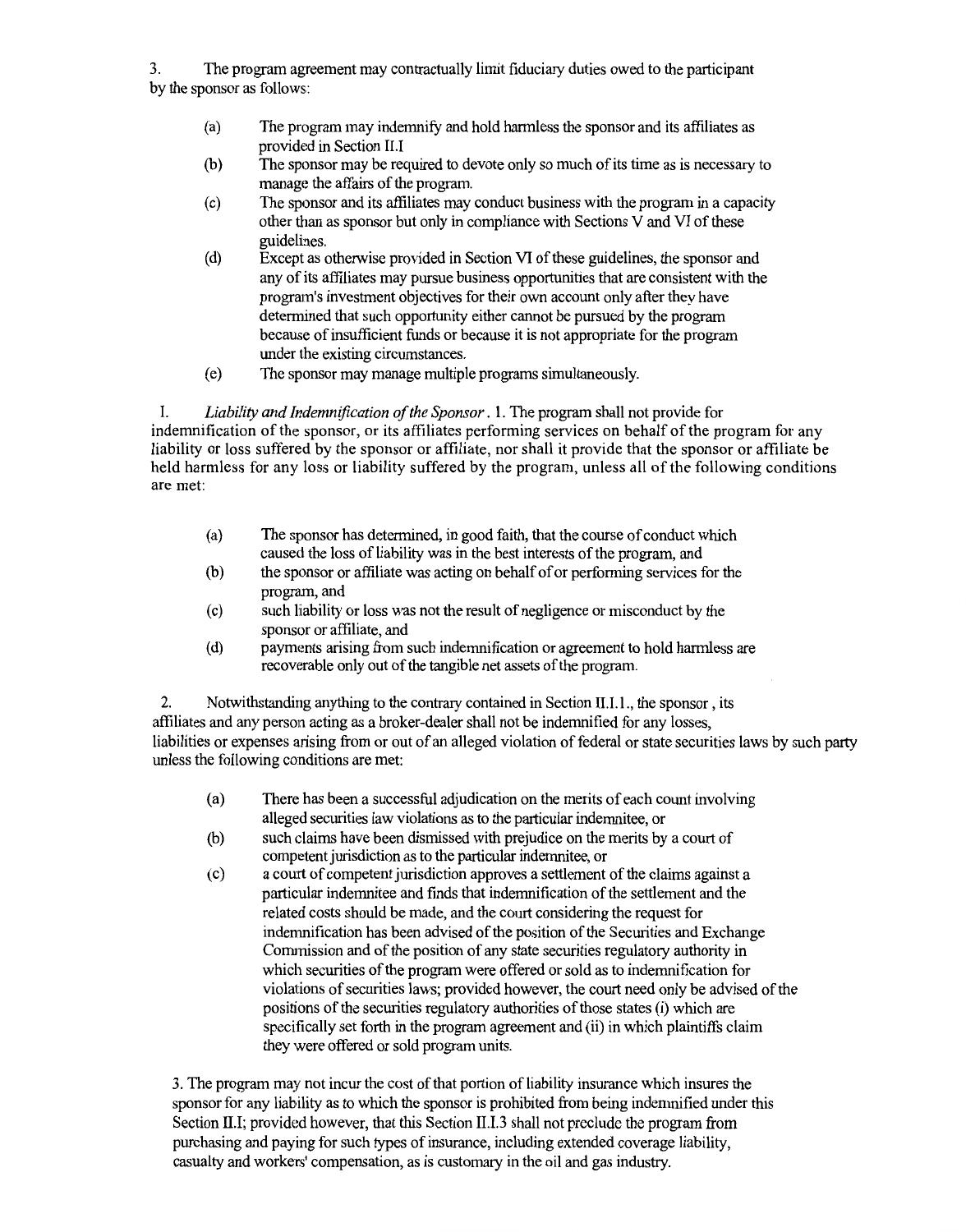4. The advancement of program funds to a sponsor or its affiliates for legal expenses and other costs incurred as a result of any legal action for which indemnification is being sought is permissible only if the program has adequate funds available and the following conditions are satisfied:

- (a) The legal action relates to acts or omissions with respect to the performance of duties or services on behalf of the program, and
- (b) The legal action is initiated by a third party who is not a participant, or the legal action is initiated by a participant and a court of competent jurisdiction specifically approves such advancement, and
- ( c) The sponsor or its affiliates undertake to repay the advanced funds to the program, together with the applicable legal rate of interest thereon, in cases in which such party is found not to be entitled to indemnification.

J. Arbitration Provisions. The program agreement may contain provisions relating to the use of arbitration as a means of dispute resolution; provided however, it may not require arbitration for allegations involving breach of contract, negligence, violations of state and federal securities laws, breach of fiduciary duty or other misconduct by the sponsor, nor shall it provide for mandatory venue. Program agreements which contain arbitration provisions shall prominently disclose such fact on the cover page of the program agreement. Allocation of the cost of arbitration may be made a matter for determination in the proceedings. This Section II.J. should not be interpreted to prohibit separate arbitration agreements between sponsors and participants if the agreements are not a condition of making an investment in the program.

**III. SELLING OF UNITS AND SALES MATERIALS.** A. *Sales of Units* 1. Compensation to all broker-dealers shall be a cash commission. Compensation of an indeterminate nature to broker-dealers for sales of program units, or for services of any kind rendered in connection with or related to the distribution of program units, including, but not necessarily limited to, a percentage of a management fee, a profit sharing arrangement, overriding royalty interest, net profit interest, percentage of revenues, reversionary interest, working interest or other similar incentive items shall be prohibited.

2. Compensation to wholesale dealers must be a cash commission, must be reasonable and must be fully disclosed.

3. Sales commissions based on assessment of units or unfunded capital contributions are prohibited.

4. The sale of units in a program together with shares, options to purchase shares or other securities issued by the sponsor or another issuer will not be permitted unless such other securities, viewed separately, satisfy the requirements otherwise applicable to their registration.

B. *Sales Material.* l. Supplementary materials (including prepared presentations for group meetings) must be submitted to the Administrator in advance of use, and its use must either be preceded by or accompanied with an effective prospectus.

2. *Sales Literature.* Sales literature, including without limitation, books, pamphlets, movies, slides, article reprints, and television and radio commercials, sales presentations (including prepared presentations to prospective participants at group meetings) and all other advertising used in the offer or sale of units shall conform in all applicable aspects to filing, disclosure and adequacy requirements currently imposed on the sale of corporate securities under applicable regulations. When periodic or other reports, except those required by and filed with the Securities and Exchange Commission, furnished to participants in prior programs are furnished to prospective participants in a program not yet sold, such reports will be treated as sales literature subject to the above requirements. Statements made in sales literature may not conflict with, or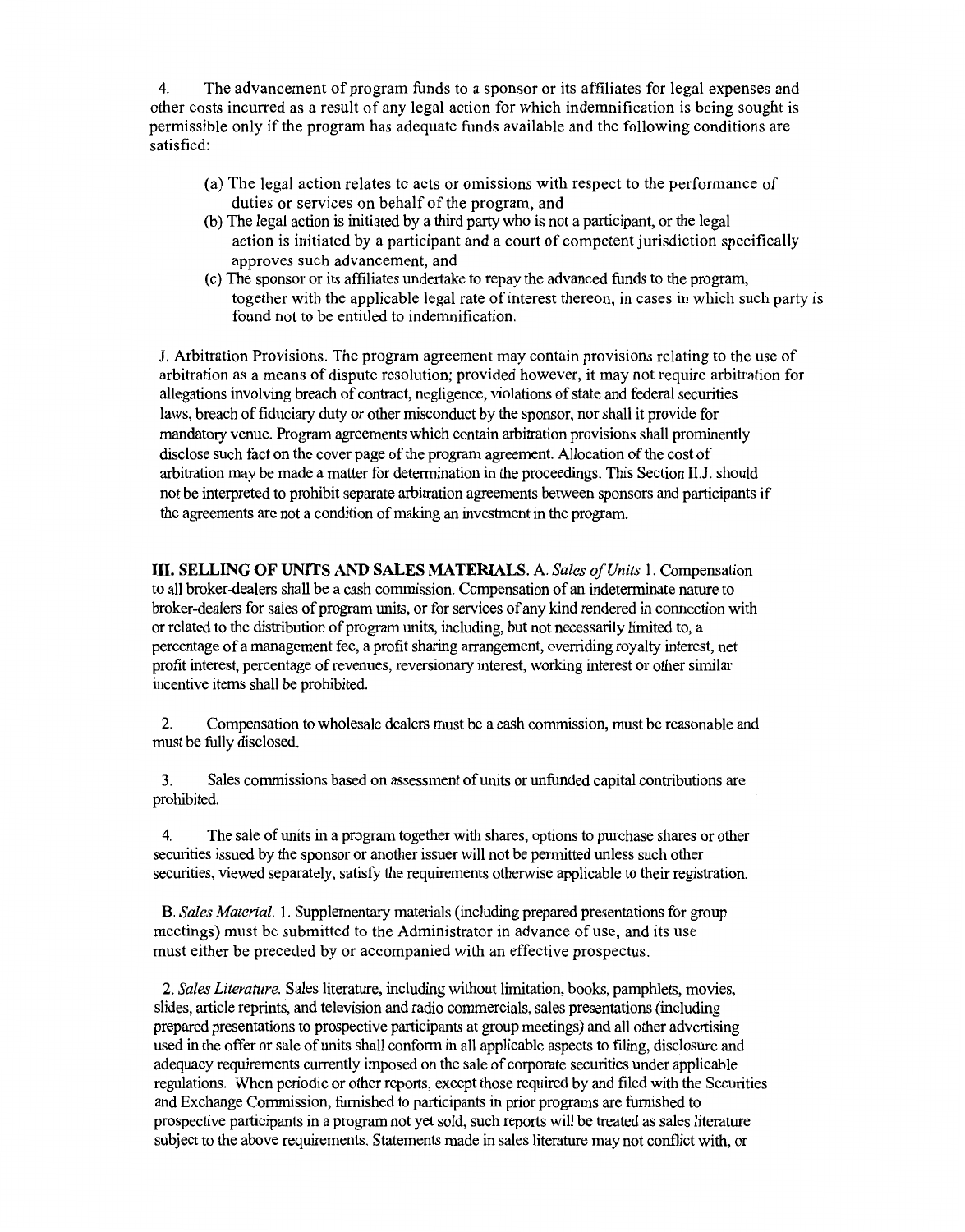significantly modify, risk factors or other statements made in the prospectus. Sales literature shall not be so excessive in size or amount as to detract from the prospectus, nor shall any sales literature be used by securities broker-dealers or agents unless such literature has been approved by the sponsor in writing and incorporates, ifthe Administrator so requests, disclosure of the participant suitability standards imposed by Section IV of these guidelines.

3. *Group Meetings.* All advertisements of, and oral or written invitations to "seminars" or other group meetings at which units are to be described, offered or sold shall clearly indicate that the purpose of such meeting is to offer such units for sale, the minimum purchase price thereof, the suitability standards to be employed, and the name of the person selling the units. No cash, merchandise or other items of value shall be offered as an inducement to any prospective participants to attend any such meeting. All written or prepared audio-visual presentations (including scripts prepared in advance for oral presentations) to be made at such meetings must be submitted to the Administrator within a prescribed review period. The provisions of this section shall not apply to meetings consisting only of representatives of securities broker-dealers.

#### 4. *Prohibited Representations:*

- (a) In connection with the offering and sale of interests in a program, neither the sponsor(s) nor the underwriter(s) may, in writing or otherwise, directly or indirectly, represent or imply that an Administrator has approved the merits of the investment or any aspects thereof.
- (b) Any reference to the program's compliance with these guidelines or any provisions herein which connotes or implies such approval shall be deemed to be in noncompliance with paragraph (a) of this subsection.

### **IV. SUITABILITY OF PARTICIPANTS**

- A. *General Policy.* 
	- 1. The sponsor shall establish minimum income and net worth standards for persons who purchase program interests.
	- 2. The sponsor shall propose minimum income and net worth standards which are reasonable given the type of program and the risks associated with the purchase of program interests. Programs with greater investor risk shall have minimum standards with a substantial net worth requirement. The Administrator shall evaluate the standards proposed by the sponsor when the program's application for registration is reviewed. In evaluating the proposed standards, the Administrator may consider the following:
		- (a) the program's use ofleverage;
		- (b) tax implications;
		- ( c) mandatory deferred payments;
		- ( d) assessments;
		- ( e) potential variances in cash distributions;
		- (f) potential participants;
		- (g) relationship between potential participants and the sponsor;<br>(h) liquidity of program interests;
		- liquidity of program interests;
		- (i) performance of sponsor's prior programs;
		- G) financial condition of the sponsor;
		- (k) potential transactions between the program and the sponsor; and
		- (1) any other relevant factors.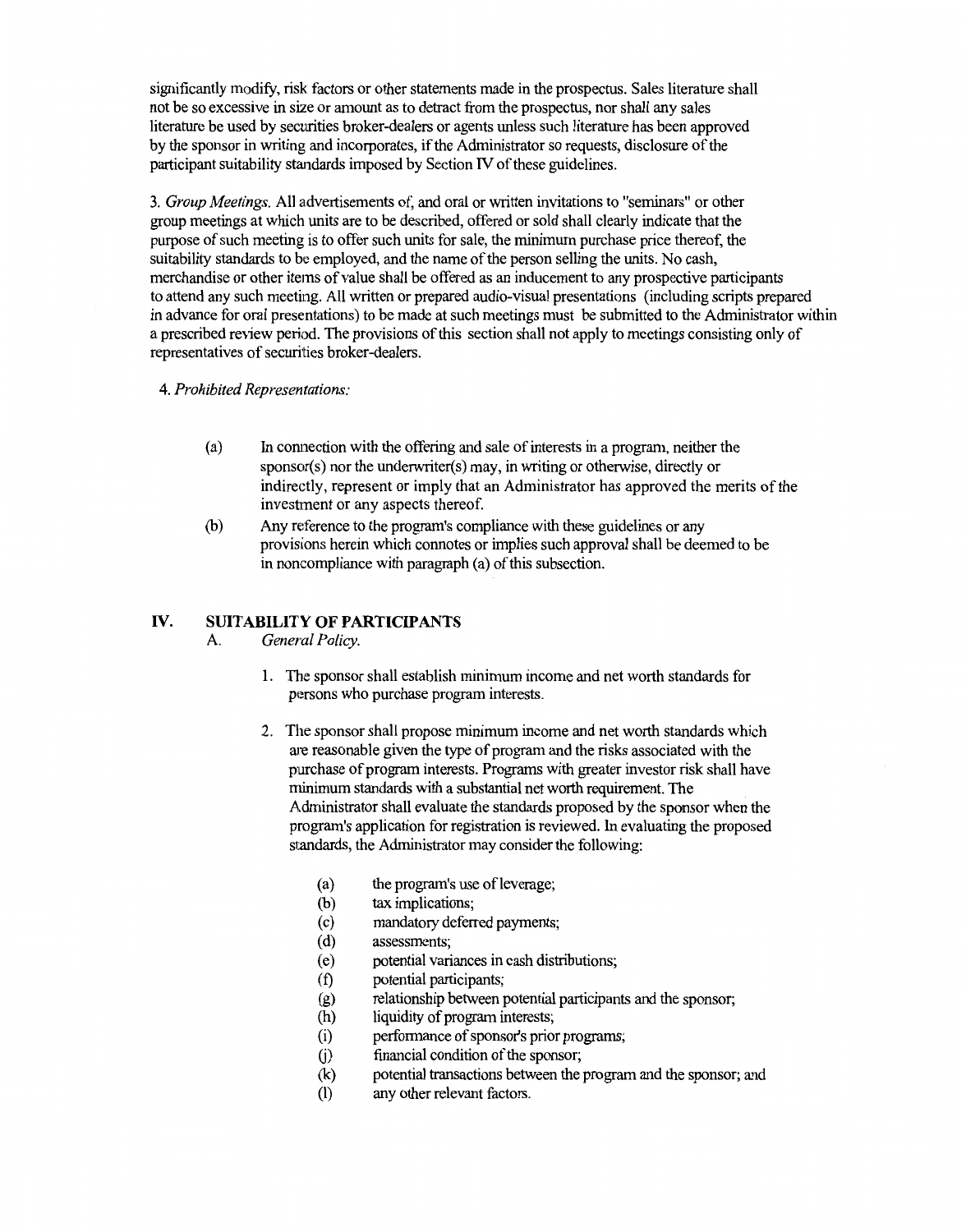- B. *Income and Net Worth Standards.* 
	- 1. For income programs or programs that utilize at least 90% of capital

contributions and funds borrowed (excluding organization and offering expenses) in providing completion financing, debt financing, or making other types of oil and gas investments, unless the Administrator determines that the risks associated with the program would require lower or higher standards, each participant shall have:

- (a) a minimum annual gross income of\$70,000 and a minimum net worth of\$70,000; or
- (b) a minimum net worth of\$250,000.

2. For drilling programs which provide the participant with statutory protection against unlimited liability, unless the Administrator determines the risks associated with the program would require lower or higher standards, each participant shall have:

- (a) a minimum annual gross of income of \$85,000 and a minimum net worth of\$85,000; or
- $(b)$  a minimum net worth of \$330,000.
- 3. For drllling programs which do not provide the participant with statutory protection against unlimited liability, unless the Administrator determines that the risks associated with the program would require lower or higher standards, each participant shall have:
	- (a) a minimum net worth of  $$330,000$ , without regard to the investment in the program, and a minimum annual gross income of  $$150,000$  for the current year and for the two previous years; or
	- (b) a minimum net worth in excess of  $$1,000,000$ , inclusive of home, home furnishings and automobiles; or
	- (c) a minimum net worth of\$750,000; or
	- (d) a minimum annual gross income of \$200,000 in the current year and the two previous years.
- 4. Unless otherwise specified, net worth shall be determined exclusive of home, home furnishings, and automobiles.
- 5. In the case of sales to fiduciary accounts, these minimum standards shall be met by the beneficiary, the fiduciary account, or by the donor or grantor who directly or indirectly supplies the funds to purchase the program interests if the donor or grantor is the fiduciary.
- 6. The sponsor shall set forth in the final prospectus:
	- (a) the investment objectives of the program;
	- (b) a description of the type of person who might benefit ftom an investment in the program; and
	- ( c) the minimum standards imposed on each participant in the program.
- C. *Determination that Sale to Participant* is *Suitable and Appropriate.* 
	- 1. The sponsor and each person selling program interests on behalf of the sponsor or program shall make every reasonable effort to determine that the purchase of program interests is a suitable and appropriate investment for each participant.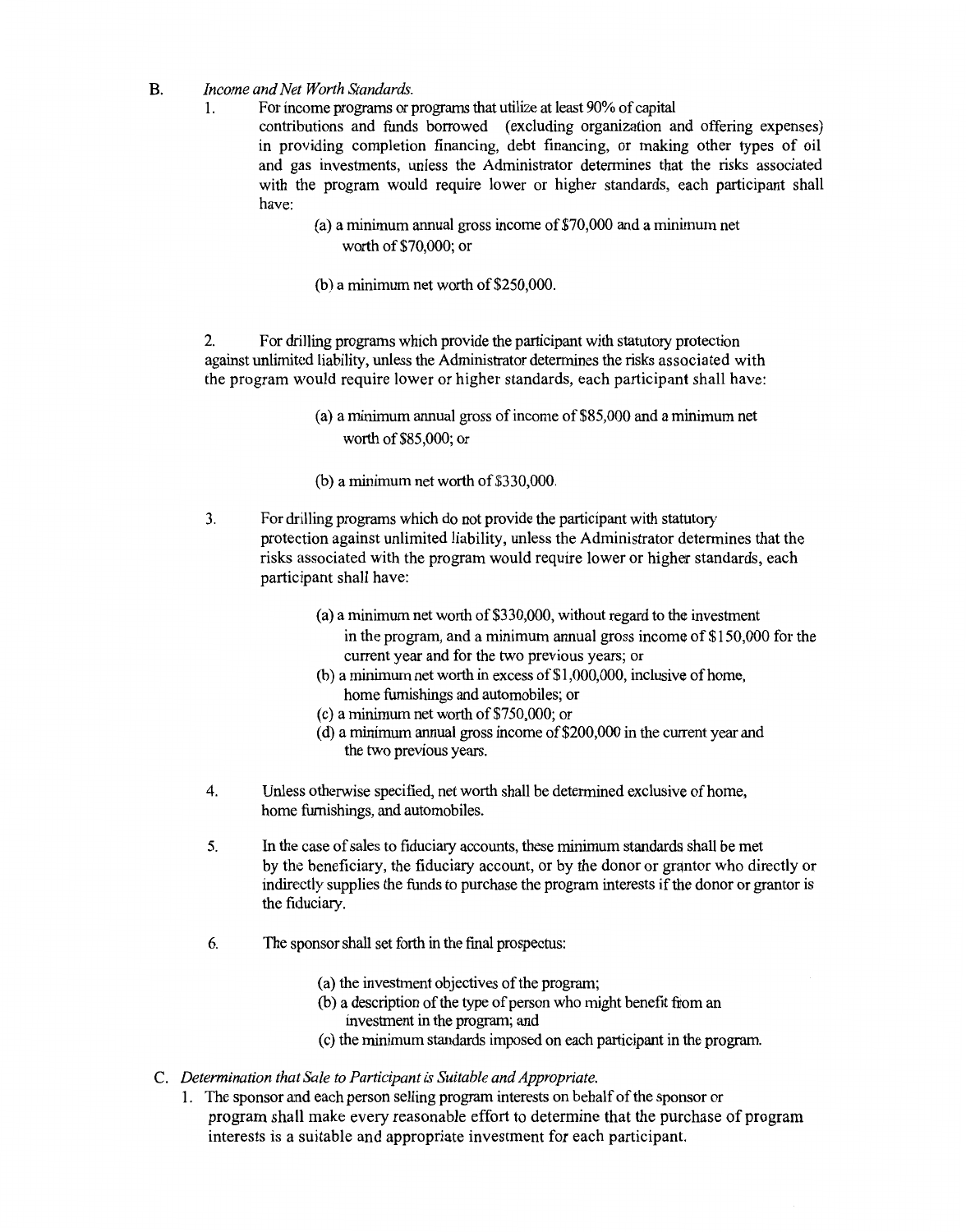2. In making this determination, the sponsor and each person selling program interests on behalf of the sponsor or program shall ascertain that the prospective participant:

> (a) meets the minimum income and/or net worth standard established for the program;

(b) can reasonably benefit from the program based on the pnospective participant's overall investment objectives and portfolio structure; ( c) is able to bear the economic risk of the investment based on the prospective participant's overall financial situation; and (d) has apparent understanding of:

- 
- (1) the fundamental risks of the investment;
- (2) the risk that the participant may lose the entire investment;
- (3) the lack of liquidity of program interests;
- (4) the restrictions on transferability of program interests;
- (5) the background and qualifications of the sponsor or the persons responsible for directing and managing the program;
- ( 6) the tax consequences of the investment; and
- (7) the unlimited liability associated with working interest or general partnership offerings.
- 3. The sponsor or each person selling program interests on behalf of the sponsdr or program will make this determination on the basis of information it has obtained front a prospective participant. Relevant information for this purpose will include at least the age, investment objectives, investment experience, income, net worth, financial situation, and other investments of the prospective participant, as well as any other pertinent factors.
- 4. The sponsor or each person selling program interests on behalf of the sponsor or program shall maintain records of the information used to determine that an investment in program interests is suitable and appropriate for each participant. The sponsor or each person selling program interests on behalf of the sponsor or program shall maintain·these records for at least six years.
- 5. The sponsor shall disclose in the final prospectus the responsibility of the sppnsor and each person selling program interests on behalf of the sponsor or program to make every reasonable effort to determine that the purchase of program interests is a suitable and appropriate investment for each participant, based on information provided by the participant regarding the participant's financial situation and investment objectives.
- D. *Subscription Agreements.* 
	- 1. The Administrator may require that each participant complete and sign a written subscription agreement.
	- 2. The sponsor may require that each participant make certain factual representations in the subscription agreement, including the following:
		- (a) The participant meets the minimum income and net worth standards established for the program.
		- (b) The participant is purchasing the program interests for his or her own account.
		- (c) 111e participant has received a copy of the prospectus.
		- (d) The participant acknowledges that the investment is not liquid.
	- 3. The participant must separately sign or initial each representation made in tbe subscription agreement. Except in the case of fiduciary accounts, the participant may not grant any person a power of attorney to make such representations on his or her own behalf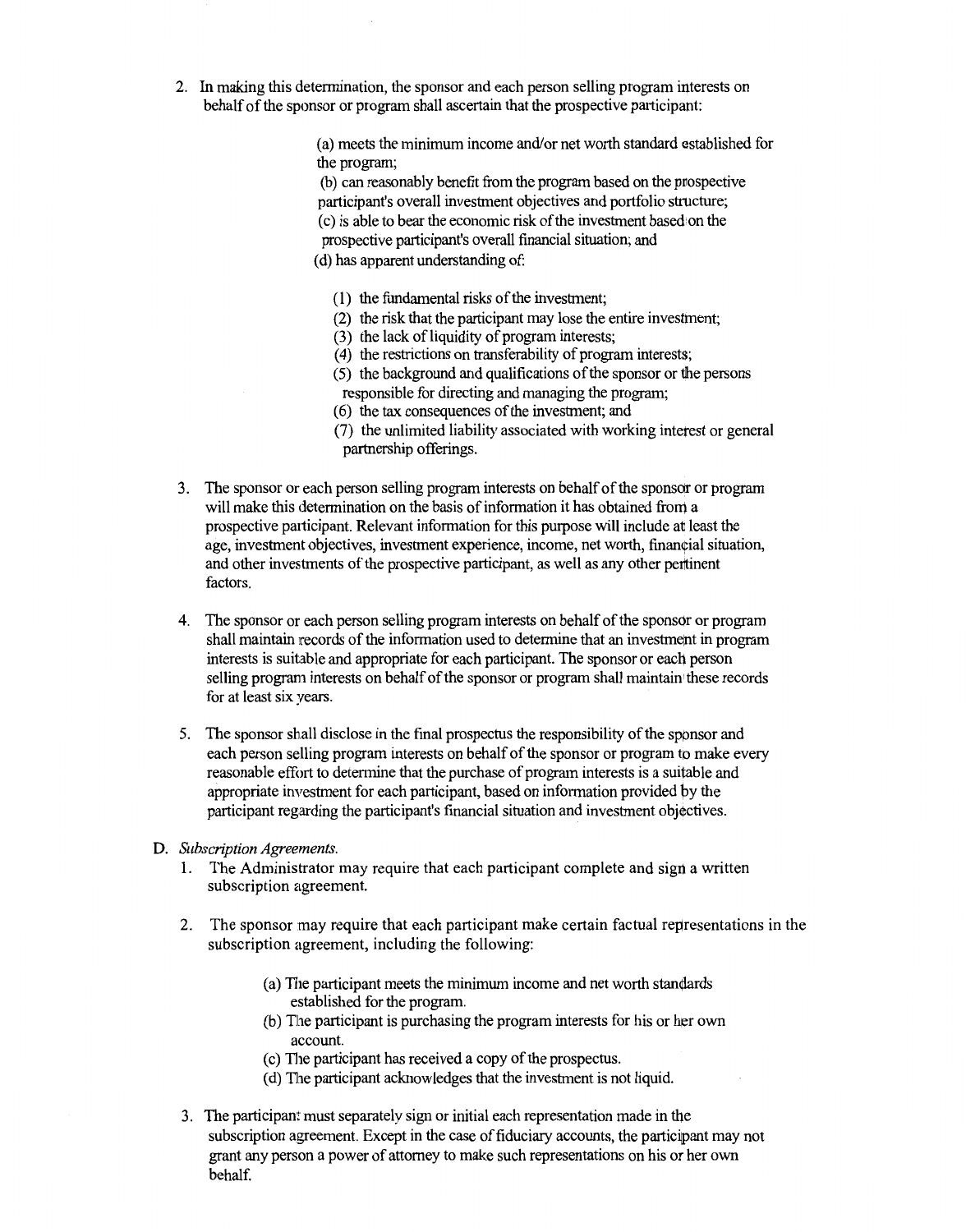- 4. The sponsor and each person selling program interests on behalf of the sponsor or program shall not require a participant to make representations in the subscription agreement which are subjective or unreasonable and which:
	- (a) might cause the participant to believe that he or she has surrendered rights to which he or she is entitled under federal or state law; or
	- (b) would have the effect of shifting the duties regarding suitability, imposed by law on broker-dealers, to the participant.
- 5. Prohibited representations include, but are not limited to the following:
	- (a) The participant understands or comprehends the risks associated with an investment in the program.
	- (b) The investment is a suitable one for the participant.
	- ( c) The participant has read the prospectus.
	- ( **d)** In deciding to invest in the program, the participant has relied solely on the prospectus, and not on any other information or representations from other persons or sources.
- 6. The sponsor may place the content of the prohibited representations in the subscription agreement in the form of disclosures to the participant. The sponsor may not place these disclosures in the participant representation section of the subscription agreement.
- E. *Completion of Sale.* 
	- l. The sponsor or any person selling PROGRAM INTERESTS on behalf of the SPONSOR or PROGRAM may not complete a sale of PROGRAM INTERESTS to a PARTICIPANT until at least five business days after the date the PARTICIPANT receives a final prospectus.
	- 2. The sponsor or the person designated by the sponsor shall send each participant a confirmation of his or her purchase.

#### F. *Minimum Investment.*

The Administrator may require a minimum initial and subsequent cash investment amount.

**V. FEES, COMPENSATION AND EXPENSES.** A. *Organization and Offering Expenses, and Management Fees.* **1.** All organization and offering expenses incurred in order to sell program units shall be reasonable, and the total of those organization and offering expenses, which may be charged to the program, plus any management fee, which may be charged by the sponsor, shall not exceed 15% of the initial subscriptions.

2. Commissions payable on the sale of program units shall be paid in cash solely on the amount of initial subscriptions. Payment of commissions in the form of overriding royalties, net profit interests or other interests in production will not be approved, except that no objection will be raised to the payment of commissions in the form of interests in the program, provided the amount does not exceed that purchasable by applying the aggregate cash commission allowable to the unit offering price.

3. All items of compensation to underwriters or dealers, including, but not limited to, selling commissions, expenses, rights of first refusal, consulting fees, finders' fees and all other items of compensation of any kind or description paid by the program, directly or indirectly, shall be taken into consideration in computing the amount of allowable selling commissions.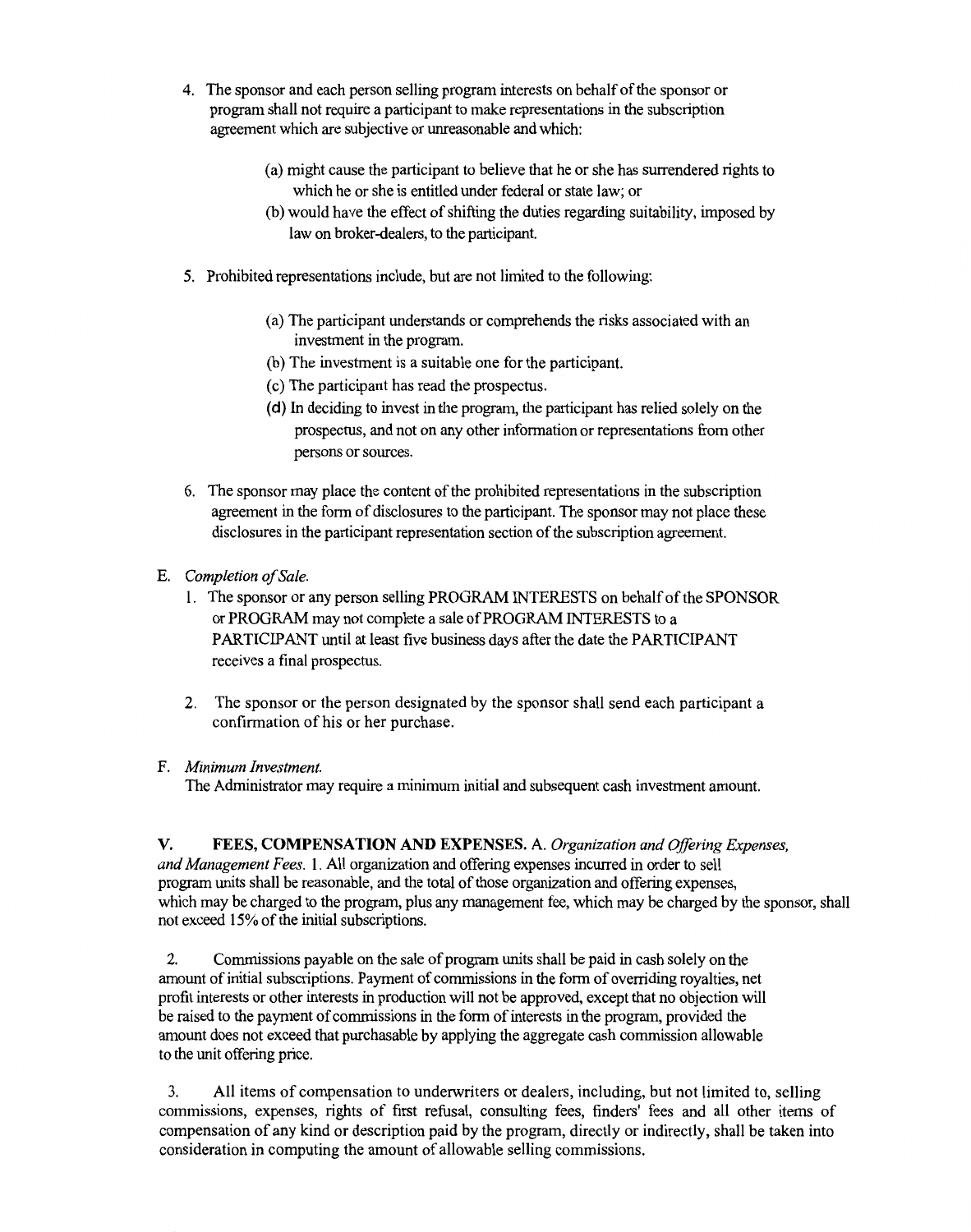B. *Compensation.* The participation in program revenues by the sponsor and any affiliate shall be reasonable, taking into account all relevant factors. Overriding royalty interests will be looked upon with disfavor. Subject to Section 11.F.l of these guidelines, the sponsors' interests in revenues will be considered reasonable if they meet the standards set forth below. Any other combination offees, carried interests, or interests subordinate to pay out to the public investors, which can be demonstrated to provide participants equal or more favorable terms of participation in the program, may also be considered reasonable by the Administrator.

#### 1. *Drilling Programs: Functional Allocation.*

- (a) Where the sponsor agrees to pay the capital expenditures of the program, but in any case at least 10% of the capital contributions to the program (including any capital contributions from the sponsor or any of its affiliates), its share of revenues will be determined by the following formula: (I) If the agreement is to pay capital expenditures but in any case a sum of not less than 10% of the capital contributions to the program (including any capital contributions from the sponsor or any of its affiliates), the sponsor will be entitled to receive 25% of program revenues; (2) the sponsor's revenue sharing may be increased in additional increments of I% for each additional I% increase in the percentage of capital contributions to the program (including any capital contributions from the sponsor or any of its affiliates) actually made by the sponsor up to a maximum of 50% of revenues subject to sponsor's agreement to pay in any case all capital expenditures.
- (b) The aforesaid arrangement to pay capital expenditures refers to and includes capital expenditures for the drilling and completing of wells during the life of the program, but does not include capital expenditures for facilities downstream of a wellhead. If the sponsor should enter into a farmout or other arrangements through which only the sponsor is relieved of its obligations to pay for such capital expenditures, then the sponsor's share of revenue shall be proportionately reduced, the amount to be determined on an individual basis.
- ( c) In order to elect a sharing agreement as above provided, the sponsor must have a net worth of \$300,000 or 10% of the total contributions to the program by the participants, whichever is greater, and must be under a contractual obligation to pay its share of expenses as such expenses are paid by the program and to complete its minimum financial commitment to the program by the payment of cash by the end of the first fiscal year succeeding the fiscal year in which the program commenced operations. Any additional contributions made by the sponsor will be used to pay program expenses which would otherwise be charged to the participants; provided however, the sponsor may receive credit for the amount of such payments against any subsequent capital expenditure incurred by the program and allocated to the sponsor.
- ( d) For the purposes of this subsection, if a well is not abandoned within 60 days following the commencement of production, then it shall be deemed to be a commercial well insofar as the program is concerned and the sponsor may not recapture its capital expenditures from the program, which otherwise would be treated as noncapital expenditures upon abandonment. As used herein, production shall refer to the commencement of the commercial marketing of oil and gas and shall not include any spot sales of oil or gas produced as a result of testing procedures. All revenues from a well abandoned under this subsection shall be allocated pro rata to those persons bearing the costs of such well.
- (e) The sharing arrangement set forth in this subsection shall not be considered presumptively reasonable: (I) in the case of sharing arrangements in which the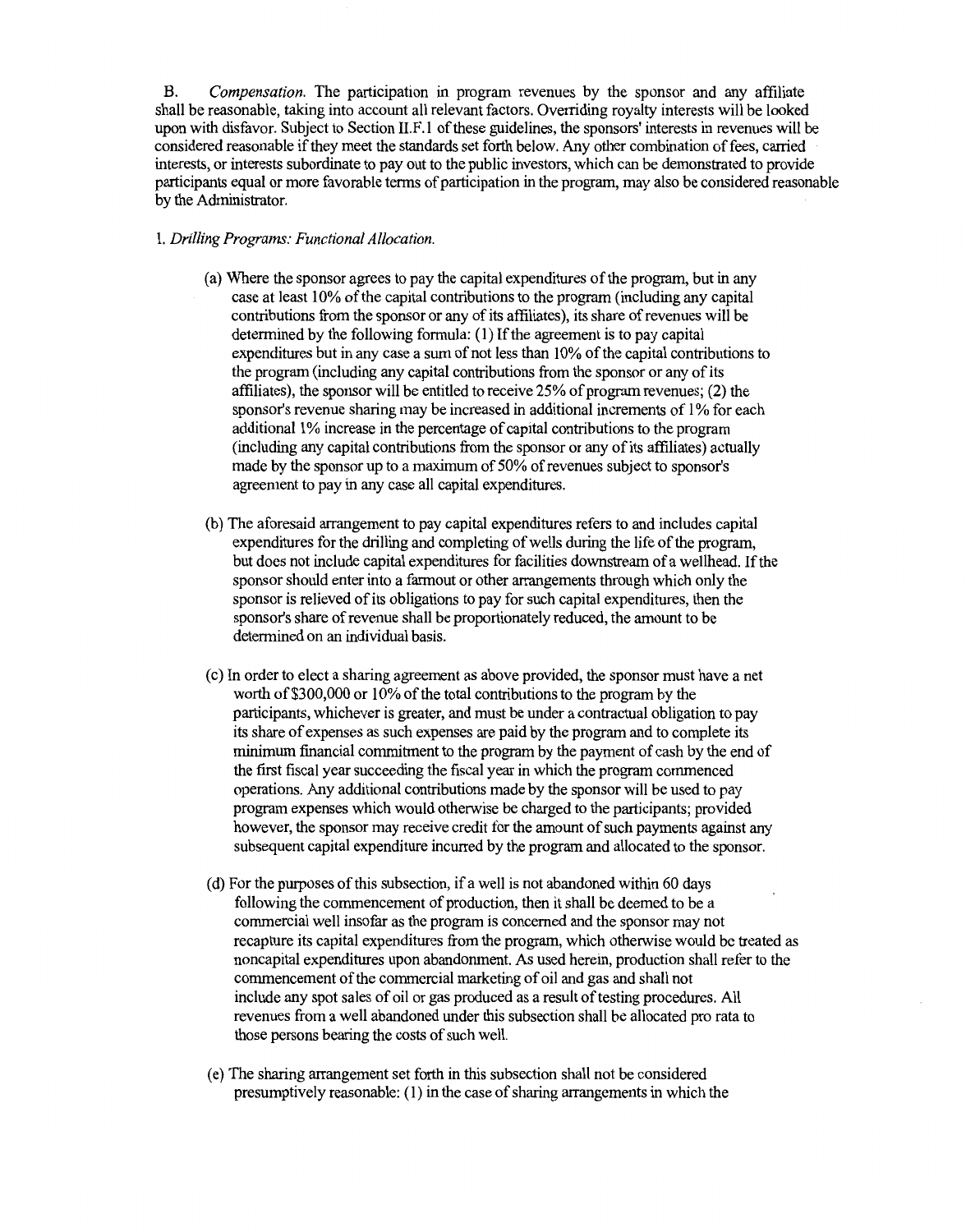sponsor pays all development costs and exploratory wells are drilled on prospects which cannot reasonably be expected to require developmental drilling if the exploratory drilling is successful, or (2) in the case of sharing arrangements where the sponsor does not pay its share or category of costs on a current basis.

2. *Drilling Programs: Subordinate Interest.* As an alternative to sharing revenues on a basis related to costs paid, it will be considered reasonable for a sponsor of a drilling program to receive a promotional interest in the form of a subordinated interest in program distributions. A subordinated interest will be considered presumptively reasonable if it does not exceed 25% of program distributions after the participants have been distributed an amount equal to their capital contribution.

At such time as the sponsor is entitled to receive its promotional interest, it shall also be allocated and pay program costs in the same ratio as it participates in program revenues.

3. *Drilling Programs: Other Alternatives.* A sponsor who is allocated and pays at least l % of all program costs as incurred (excluding organizational and offering expenses, and management fees) may receive 11% of program revenues plus an additional percentage of program revenues equal to the additional percentage of program costs which it pays in excess of 1 %, up to a maximum of 50% of program revenues. The sponsor must be allocated and pay operating expenses, direct costs and administrative costs in the same ratio as they participate in program revenues.

4. *Prospect Origination Services of the Sponsor.* The sharing arrangements for drilling programs set forth in Section V.B. shall not be considered presumptively reasonable for a sponsor who does not actively participate in obtaining a significant portion of the program's prospects and who does not assume management responsibility for drilling, completing, equipping and operating a significant portion of a program's wells, unless such sponsor shall satisfactorily demonstrate that its compensation together with the costs of procuring such services for the program from third parties does not exceed the permissible compensation to the sponsor set forth in this Section V.B. For purposes of these guidelines, a sponsor shall be deemed to be actively participating in obtaining a significant portion of a program's prospects if the sponsor has inhouse or under contract the technical capability of originating and/or fully evaluating the prospects to be acquired by that program. "Prospect origination" is the process of formulating a geological or geophysical concept and negotiating for the acquisition of a sufficient acreage interest in the area to warrant drilling and testing. "Prospect evaluation" is the process of determining the viability of a prospect which has been originated by a third party.

A sponsor must describe in adequate detail in the offering documents the nature of the sponsor's capability to originate and/or evaluate the prospects the sponsor intends to transfer to a program. If the capability is in-house, the "Operation" Section of the offering documents should have a full discussion of the process by which such origination and evaluation will take place and the "Management" Section of those documents should include a biographical discussion of the key personnel of the sponsor performing these activities. If the capability is to be provided by third parties under contract to the sponsor, the third parties should be identified, their qualifications described, and the contractual nature of the arrangement between the sponsor and the third party should be fully disclosed. This should include a detailed discussion of the administrative process involved in the relationship. It will be deemed presumptively unreasonable, in the latter instance,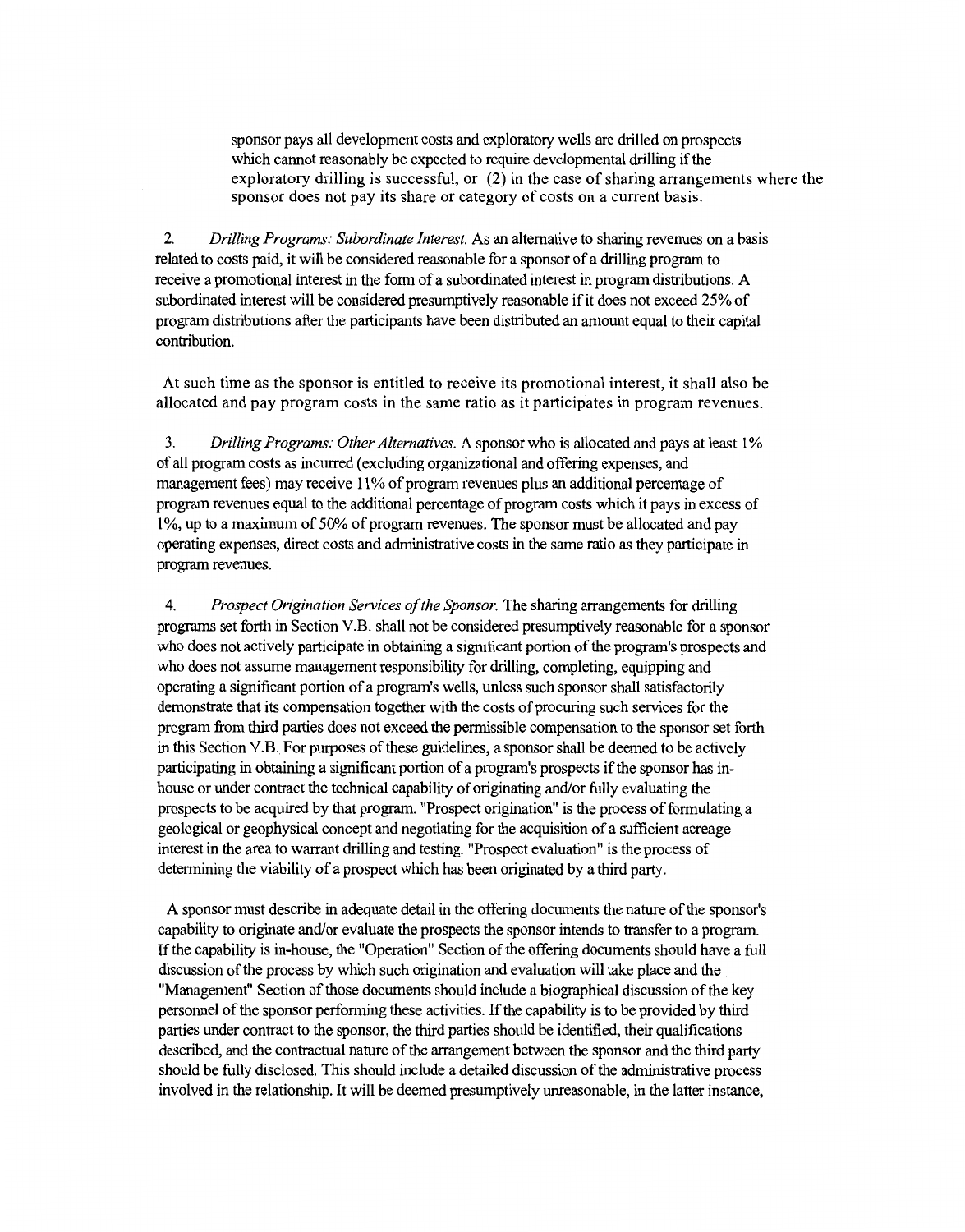ifthe contracts do not provide the program with comparable capabilities to those that would be provided ifthe sponsor's capability was in-house, including, among other things, availability of technical expertise and the provisions of adequate response time. Unless the sponsor can adequately demonstrate the availability of such capability, it will not be permitted to elect any of the sharing of costs and revenues described in the guidelines.

5. *Income or Production Purchase Programs.* An interest in the program will be allowed as a promotional interest provided that the amount or percentage of such interest is reasonable. Such an interest will generally be presumed reasonable if it is within the limitations expressed below:

- (a) Where the sponsor does not maintain a technical staff which has the necessary capability and experience to originate, evaluate and consummate property acquisitions without substantial third party assistance, the sponsor may take a fully participating 3% carried interest until participants have received cash distributions in an amount equal to their capital contributions after which the sponsor may take up to a fully participating 5% carried interest.
- (b) Where the sponsor maintains a technical staff which has the necessary capability and experience and will in fact originate, evaluate and consummate property acquisitions without substantial third party assistance, the sponsor may take:
	- ( 1) a fully participating 10% carried interest, or
	- (2) a fully participating 1% carried interest until participants have received cash distributions in an amount equal to their capital contributions after which the sponsor may take up to a fully participating 20% carried interest.

6. *Operator Services.* If the sponsor or one of its affiliates reserves the right to be designated as operator of any property acquired by the program, the prospectus must disclose the extent of the sponsor's or affiliate's operating experience and capabilities. Operator services may not be provided unless the sponsor or the affiliate has substantial operating experience. If the sponsor or an affiliate is designated as operator of any property acquired by the program, such services must be performed pursuant to a model form operating agreement issued by the American Association of Petroleum Landmen and an accounting procedure for joint operations issued by the Council of Petroleum Accountants Societies of North America, or other form of agreement acceptable to the Administrator, all in a form which is customary and usual for the geographic area in which the properties are located. In no event shall any consideration received for operator services be in excess of the competitive rate or duplicative of any consideration or reimbursements received pursuant to the program agreement. The sponsor may not benefit by interpositioning itself between the program and the actual provider of operator services.

7. *Drilling Contractor Services.* If the sponsor or one of its affiliates reserves the right to act as contractor in connection with the drilling of program wells, the prospectus must disclose the extent of the sponsor's or affiliate's contracting experience and capabilities. Contracting services may not be provided unless the sponsor or the affiliate, or their principals, has substantial contracting experience. The prospectus must disclose the material terms pursuant to which contractor services may be provided and ifthere is a separate contract to be utilized in connection with such services a copy of the form of such contract must accompany the registration application. Turnkey drilling contracts or other contracts with the sponsor or an affiliate of the sponsor that establish a fixed price for drilling services shall not be permitted. The sponsor or affiliate may guarantee cost estimates of subcontractors or provide indemnification against cost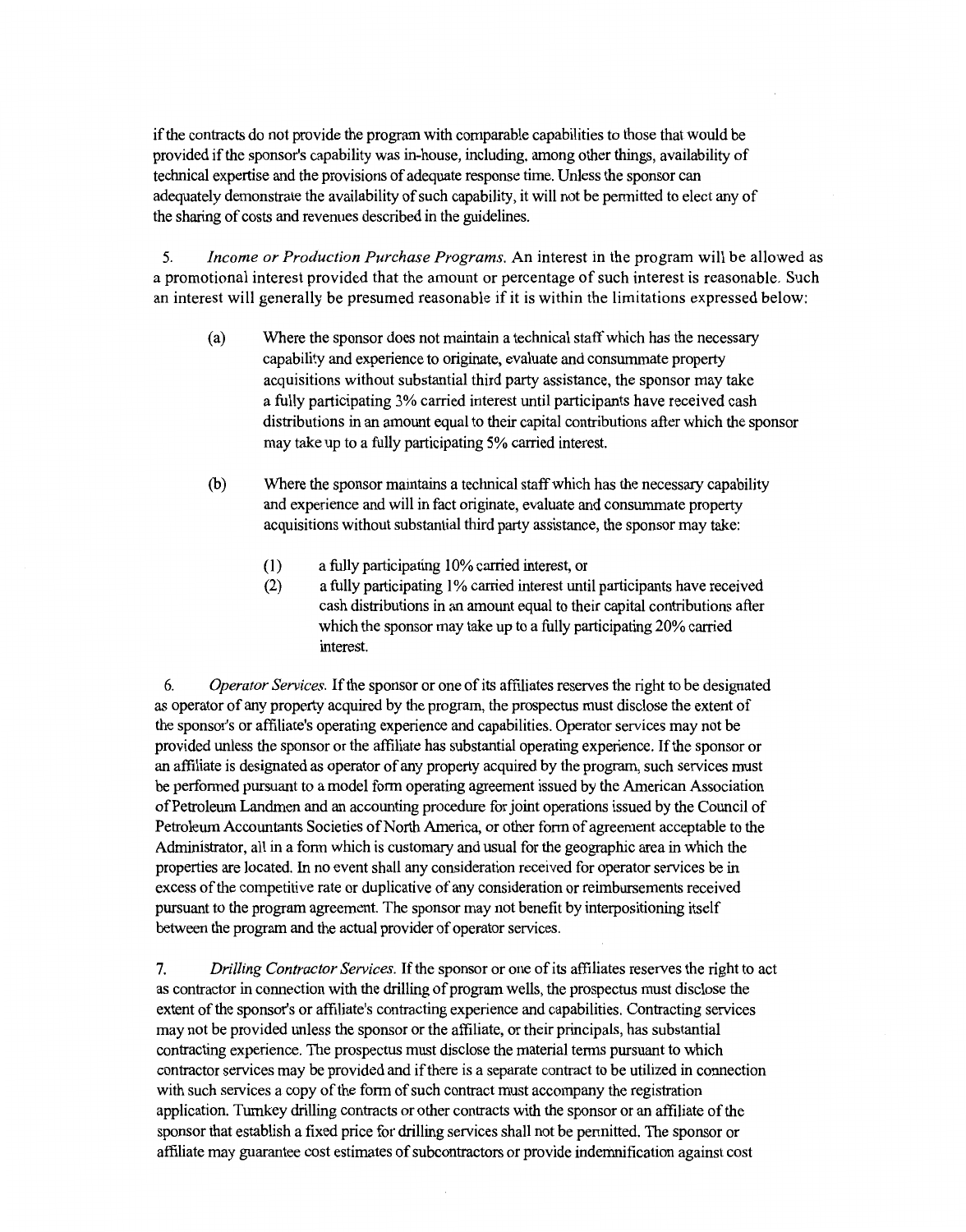overruns, provided no additional compensation is received by the sponsor or affiliate as a result of such guarantees or indemnification. The rates charged for drilling contractor services must be competitive with the rates charged by unaffiliated contractors in the same geographic region. With respect to subcontractor services provided by the sponsor or affiliate, there must be documentation, maintained for the life of the program, demonstrating compliance with Section V.B.8 below. The sponsor may not benefit by interpositioning itself between the program and the actual provider of drilling contractor services.

- 8. *Equipment, Supplies and Services.* 
	- (a) Neither the sponsor nor any affiliate shall render to the program any oil field, equipage or other services nor sell or lease to the program any equipment or supplies unless:
		- (1) such entity is engaged, independently of the program and as an ordinary and ongoing business, in the business of rendering such services or selling or leasing such equipment and supplies to a substantial extent to other persons in the industry in addition to programs in which the sponsor or its affiliates have an interest; and
		- (2) the compensation, price or rental therefore is competitive with the compensation, price or rental of other persons in the area engaged in the business of rendering comparable services or selling or leasing comparable equipment and supplies which could reasonably be made available to the program.
	- (b) If such entity is not engaged in the business as required by Section V.B.8(a)(1) above, then such compensation, price or rental shall be the cost of such services, equipment or supplies to such entity, or the competitive rate which could be obtained in the area, whichever is less.

9. *Written Contracts.* All services for which the sponsor or any affiliate is to receive compensation shall be embodied in a written contract (which may be the program agreement) that specifically describes each service to be rendered and all compensation to be paid.

C. *Program Expenses.* 1. Administrative costs and other charges for goods and services must be fully supportable as to the necessity thereof and the reasonableness of the amount charged. All actual and necessary expenses incurred by the program may be paid out of capital contributions and out of program revenues.

2. Direct costs shall be billed directly to and paid by the program to the extent practicable.

3. The sponsor may be reimbursed for administrative costs, provided such costs are reasonably allocated to the program on the basis of assets, revenues, time records or other method conforming with generally accepted accounting principles. No portion of the salaries, benefits, compensation or remuneration of controlling persons shall be reimbursed as administrative costs. Controlling persons include directors, executive officers and those holding 5% or more equity interest in the sponsor or a person having power to direct or cause the direction of the sponsor, whether through the ownership of voting securities, by contract, or otherwise.

A description of the method to be used for allocating costs shall be clearly described in the prospectus and such allocations must be audited annually by the sponsor's independent certified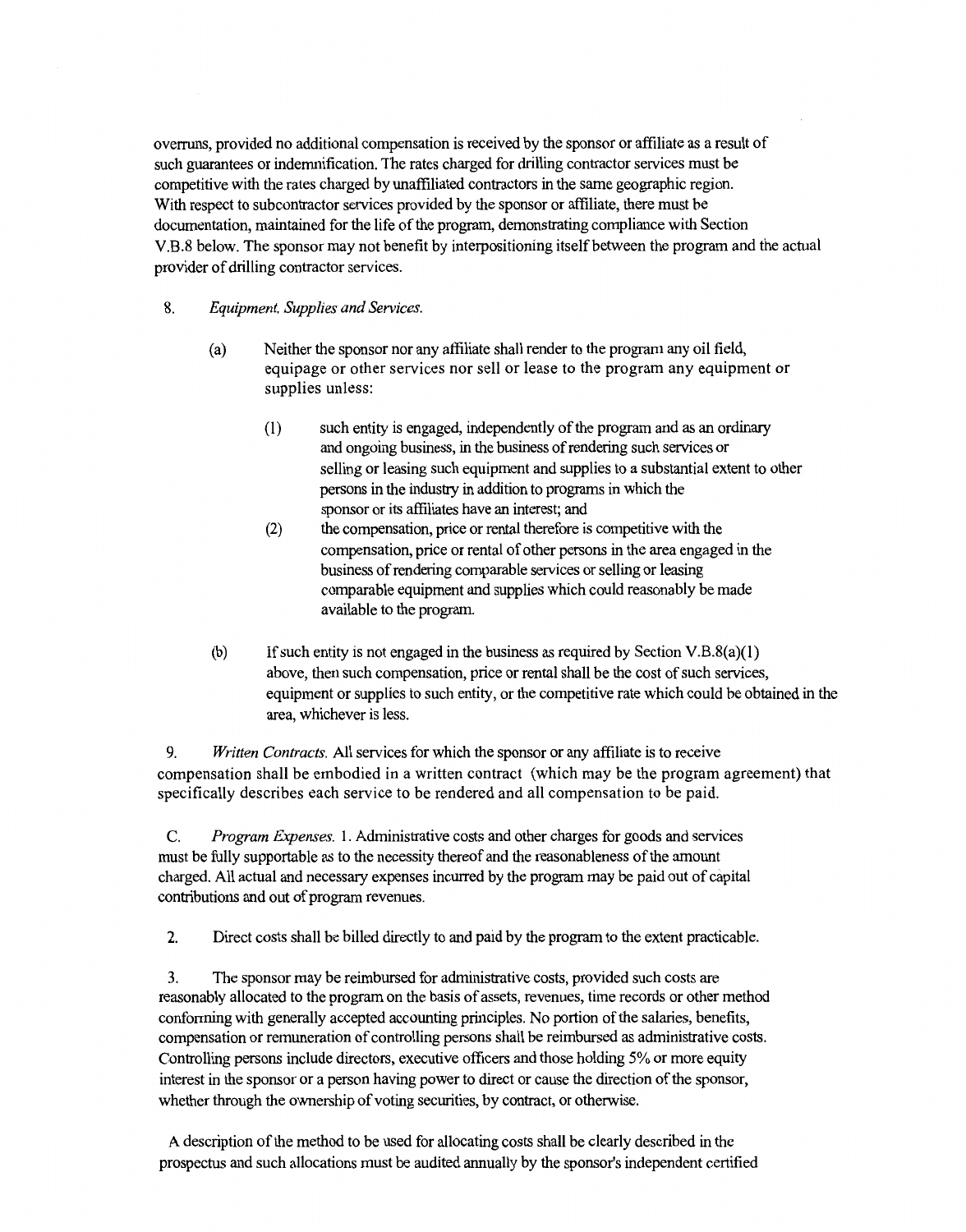public accountants. The program agreement shall require the independent certified public accountants to provide written attestation annually, to be included as part of the program's annual report, that the method used to make allocations was consistent with the method described in the prospectus and that the total amount of costs allocated did not materially exceed the amounts incurred by the sponsor. If the sponsor subsequently decides to allocate expenses in a manner different from that described in the prospectus, such change must be reported to the participants together with an explanation of why such change was made and the basis used for determining the reasonableness of the new allocation method.

4. The program shall disclose in tabular form and estimate of expenses to be charged to the program showing direct costs and administrative costs separately, and the sponsor must demonstrate that it has a reasonable basis for such estimates. The estimate of direct costs and administrative costs shall be broken down into various types of services and costs. The following is the type of tabular disclosure which will be considered reasonable for disclosing estimated direct costs and administrative costs:

#### ESTIMATED PROGRAM EXPENSES

The sponsor estimates that direct costs and administrative costs allocable to the program for the fist twelve months of operation will be approximately\$ ifthe minimum program capital is received (representing \_\_\_\_\_ %of program capital) and approximately\$ ifthe maximum program capital is received % of program capital). The sponsor estimates that the components of such allocable amounts will be as follows:

|                                                                                                                       | Minimum<br>Program | Maximum<br>Program |
|-----------------------------------------------------------------------------------------------------------------------|--------------------|--------------------|
| Administrative Costs:                                                                                                 |                    |                    |
|                                                                                                                       | $S$                | $\mathbb{S}$       |
|                                                                                                                       | .                  |                    |
|                                                                                                                       | .                  |                    |
|                                                                                                                       | . <i>.</i>         | .                  |
|                                                                                                                       | .                  | .                  |
|                                                                                                                       | .                  |                    |
|                                                                                                                       | .                  | .                  |
|                                                                                                                       | $\cdots$           |                    |
|                                                                                                                       | .                  | .                  |
| Direct Costs:                                                                                                         |                    |                    |
|                                                                                                                       |                    |                    |
|                                                                                                                       | .                  | .                  |
|                                                                                                                       | .                  |                    |
|                                                                                                                       | .                  | .                  |
|                                                                                                                       | .                  | $\cdots$           |
|                                                                                                                       | $S$                | $S$ .              |
| mission of the contract to the contract contract of the contract of the contract of the contract of the component and |                    |                    |

The procedures followed to determine the amounts of administrative costs to be allocated to the program are enumerated as follows:

1. 2. 3.

4. etc.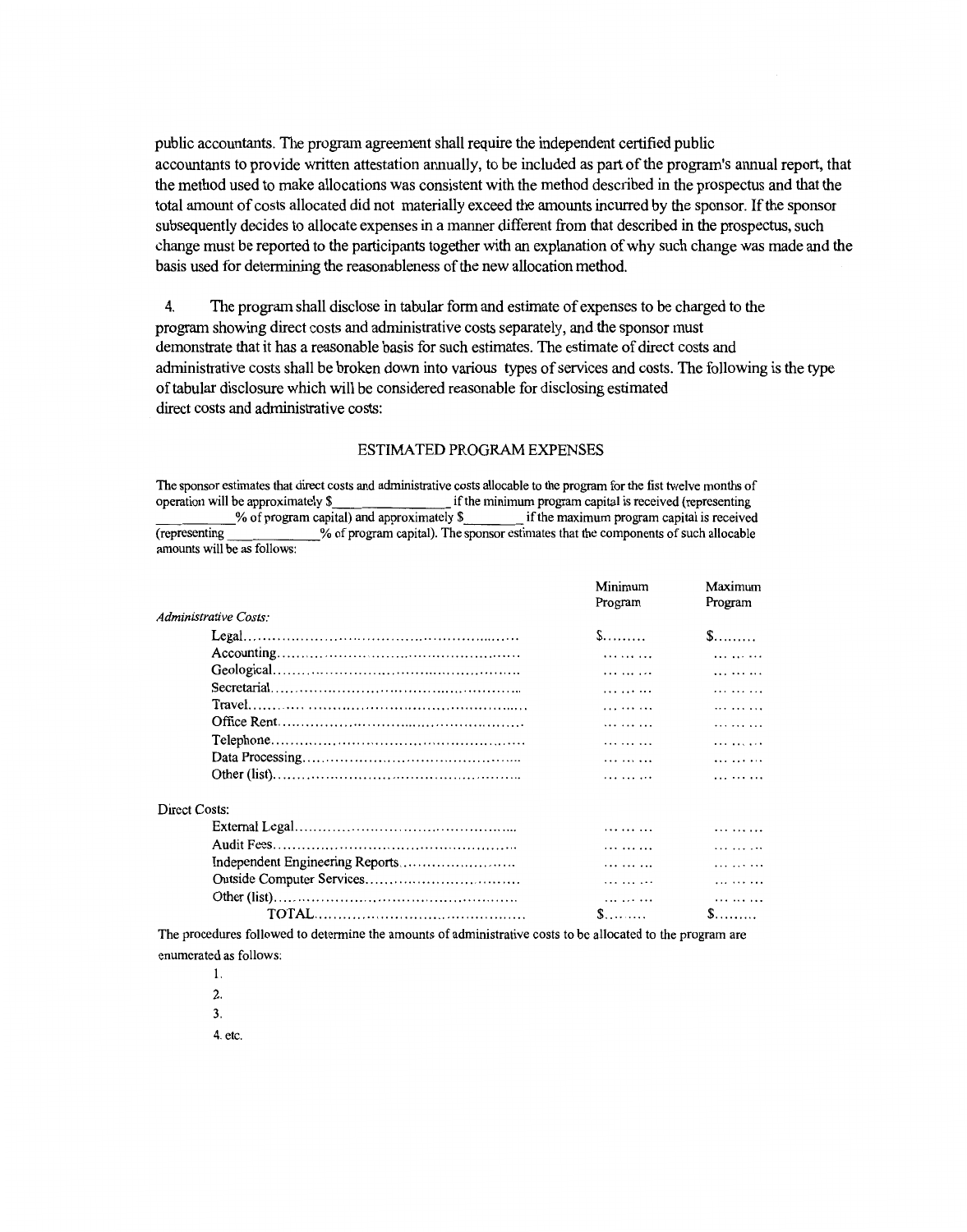5. The prospectus shall disclose in tabular form for each program formed in the last three years the dollar amount of direct costs and administrative costs incurred, and the percentage of subscriptions raised reflected thereby.

6. The sponsor shall bear a percentage of direct costs and administrative costs equal to its percentage of revenue participation. A subordinate interest shall bear its percentage of direct costs and administrative costs from the time that the sponsor becomes eligible to receive its subordinated interest.

## **VI. PROPERTY TRANSACTIONS WITH AFFILIATES AND OTHER RE-**

**STRICTED ACTIVITIES.** A. *Sales and Purchase of Properties* I. *Sales to Drilling Programs.*  Neither the sponsor nor any affiliate, including an affiliated program, shall sell, transfer or convey any property to a drilling program, directly or indirectly, except pursuant to transactions that are fair and reasonable to the participants of the program and then subject to the following conditions:

- (a) The prospectus discloses the possibility that the sponsor or an affiliate may sell, transfer or convey property to the program and whether or not the property may be sold from an existing inventory.
- (b) The property is sold, transferred or conveyed to the program at cost, unless the seller or transferor has cause to believe that cost is materially more than the fair market value of such property, in which case such sale should be made for a price not in excess of its fair market value; provided however, if the sale, transfer or conveyance is from an affiliated program that has held the property for more than two years and in which program the interest of the sponsor is substantially similar to, or less than, its interest in the subject program, the sale, transfer or conveyance may be made at fair market value.
- ( c) If the sponsor or an affiliate sells, transfers or conveys any oil, gas or other mineral interests or property to the program, it must, at the same time, sell to the program an equal proportionate interest in all its other property in the same prospect.
- (d) During a period of five years from the date of formation of the program, ifthe sponsor or any of its affiliates proposes to acquire an interest, from an unaffiliated person, in a prospect in which the program possesses an interest or in a prospect in which the program's interest has been terminated without compensation within one year preceding such proposed acquisition, the following conditions shall apply:
	- (1) If the sponsor or the affiliate does not currently own property in the prospect separately from the program, then neither the sponsor nor the affiliate shall be permitted to purchase an interest in the prospect.
	- (2) If the sponsor or the affiliate currently own a proportionate interest in the prospect separately from the program, then the interest to be acquired shall be divided between the program and the sponsor or the affiliate in the same proportion as is the other property in the prospect; provided however, if cash or financing is not available to the program to enable it to consummate a purchase of the additional interest to which it is entitled, then neither the sponsor nor the affiliate shall be permitted to purchase any additional interest in the prospect.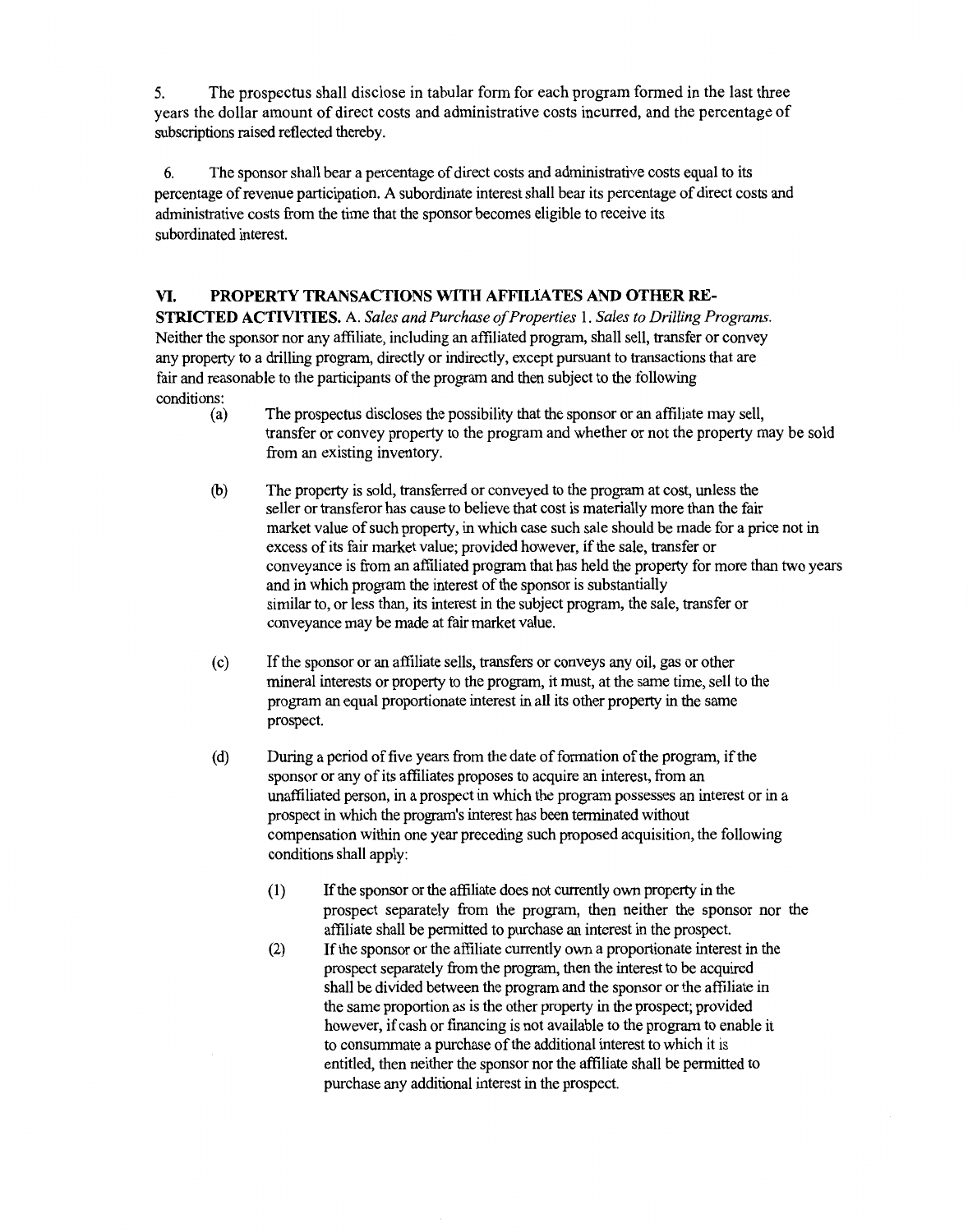- ( e) If the area constituting a program's prospect is subsequently enlarged to encompass any area wherein the sponsor or an affiliate of the sponsor owns a separate property interest, such separate property interest or a portion thereof shall be sold, transferred or conveyed to the program in accordance with this Section VI.A.1 if the activities of the program were material in establishing the existence of proved undeveloped reserves which are attributable to such separate property interest.
- (f) A sale, transfer or conveyance ofless than all of the ownership of the sponsor or any of its affiliates in any lease interest or property is prohibited unless the interest retained by the sponsor or affiliate is a proportionate working interest, the respective obligations of the sponsor or affiliate and the program are substantially the same after the sale of the interest by the sponsor or affiliate and its interest in revenues does not exceed the amount proportionate to its retained working interest. The sponsor or affiliate may not retain any overrides or other burden on the interest conveyed to the program.
- (g) For purposes of Section VI.A.  $l(c)$ ,  $(d)$ ,  $(e)$  and  $(f)$  above, the terms "sponsor" and "affiliate" shall not include another program in which the interest of the sponsor is substantially similar to or less than its interest in the subject program.
- (h) If the program acquires property pursuant to a farmout or joint venture from an affiliated program, the sponsor's and/or its affiliates aggregate compensation associated with the property and any direct and indirect ownership interest in the property may not exceed the lower of the compensation and ownership interest the sponsor and/or its affiliates could receive if the property were separately owned or retained by either one of the programs.

2. *Sales to Production Purchase or Income Programs.* Neither the sponsor nor the affiliate, including an affiliated program, shall sell, transfer or convey any property to a production purchase or income program, directly or indirectly, except pursuant to transactions that are fair and reasonable to the participants of the program and then subject to the following conditions:

- (a) The prospectus discloses the possibility that the sponsor or an affiliate may sell property to the program and whether the property may be sold from an existing inventory.
- (b) If the property has been held for less than two years and there have not been significant expenditures made in connection with the property, the sale, transfer or conveyance to the program from the sponsor or an affiliate, other than an affiliated program in which the interest of the sponsor is substantially similar to or less than its interest in the subject program, must be at cost as adjusted for intervening operations, unless the sponsor has cause to believe that such adjusted cost is materially more than the fair market value of such property, in which case such sale must be made at fair market value.
- (c) If the property has been held for less than six months and there have not been significant expenditures made in connection with the property, the sale, transfer or conveyance to the program from an affiliated program, in which the interest of the sponsor is substantially similar to or less than its interest in the subject program, must be at cost as adjusted for intervening operations, unless the sponsor has cause to believe that such adjusted cost is materially more than the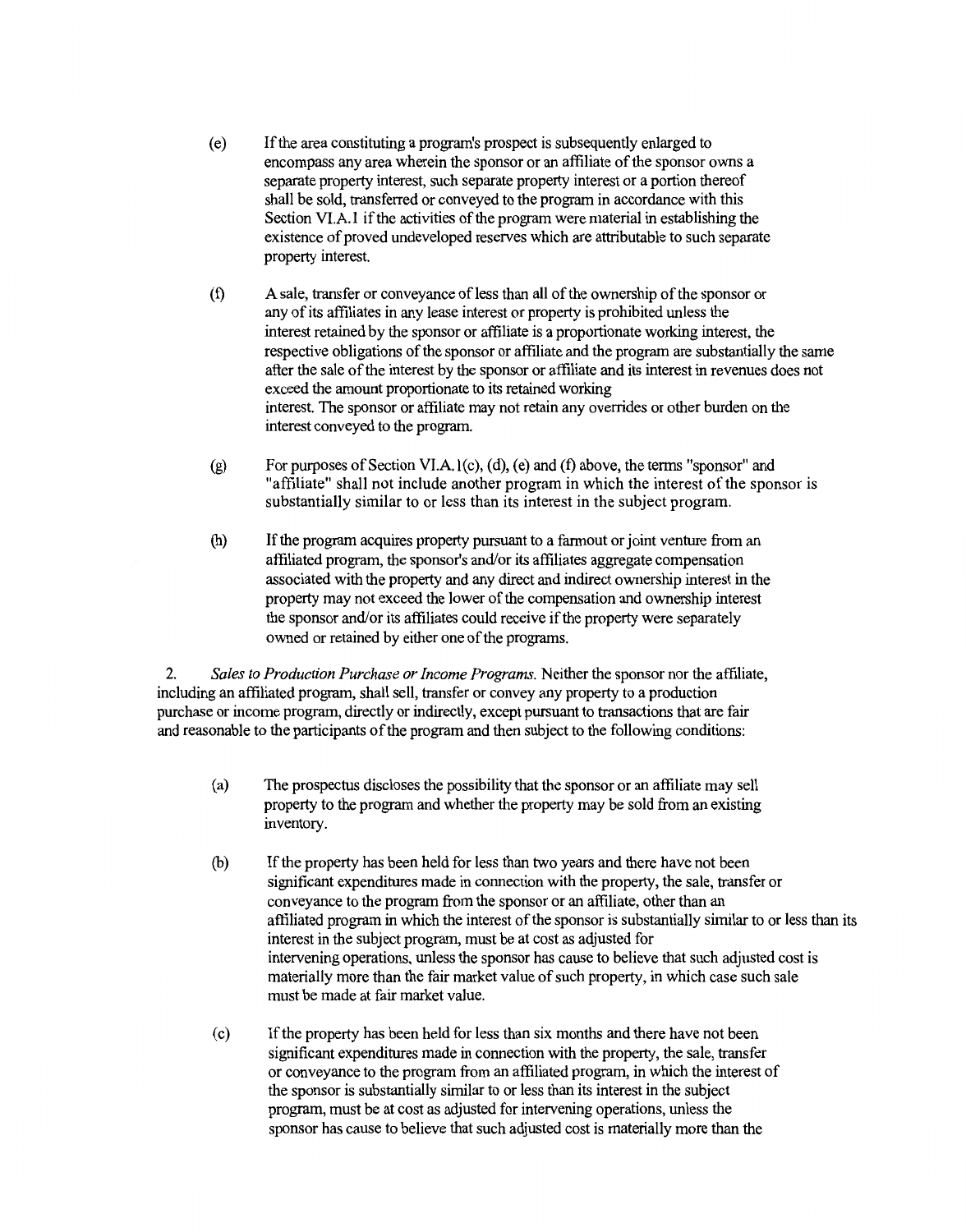fair market value of such property, in which case such sale must be made at fair market value.

( d) In all other circumstances, the sale, transfer or conveyance to the program from the sponsor or an affiliate, including an affiliated program, must be made at not more than fair market value.

3. *Purchases from All Programs.* Neither the sponsor nor any affiliate, including affiliated programs, may purchase or acquire any property from the program, directly or indirectly, except pursuant to transactions that are fair and reasonable to the participants of the program and then subject to the following conditions:

- (a) A sale, transfer or conveyance, including a farmout, of an undeveloped property from the program to the sponsor or an affiliate, other than an affiliated program, must be made at the higher of cost or fair market value.
- (b) A sale, transfer or conveyance of a developed property from the program to the sponsor or an affiliate, other than an affiliated program in which the interest of the sponsor is substantially similar to or less than its interest in the subject program, shall not be permitted except in connection with the liquidation of the program and then only at fair market value.
- ( c) Except in connection with farmouts or joint ventures made in compliance with Section VI.A.1(h) above, a transfer of an undeveloped property from a program to an affiliated drilling program must be made at fair market value if the property has been held for more than two years. Otherwise, if the sponsor deems it to be in the best interest of the program, the transfer may be made at cost.
- (d) Except in connection with farmouts or joint ventures made in compliance with Section VI.A.1(h) above, a transfer of any type of property from a program to an affiliated production purchase or income program must be made at fair market value if the property has been held for more than six months or there have been significant expenditures made in connection with the property. Otherwise, if the sponsor deems it to be in the best interest of the program, the transfer may be made at cost as adjusted for intervening operations.

4. *Determination of Fair Market Value.* A determination offair market value as required by the provisions of this Section VI must be supported by an appraisal from an independent expert. Such opinion and any associated supporting information must be maintained in the program's records for at least six years.

B. *Custody of Program Funds and Properties.* I. Funds of a program must not be commingled with funds of any other entity and the prospectus and program agreement must clearly prohibit any such commingling. Notwithstanding the above, the sponsor may establish a master fiduciary account pursuant to which separate subtrust accounts are maintained for the benefit of affiliated programs, provided, the program's funds are protected from the claims of such other programs and their creditors. The prohibition of this Section Vl.B. I shall not apply to investments meeting the requirements of Section VI.B.4 below.

2. Advance payments to the sponsor or its affiliates are prohibited, except where necessary to secure tax benefits of prepaid drilling costs. These payments, if any, shall not include nonrefundable payments for completion costs prior to the time that a decision is made that the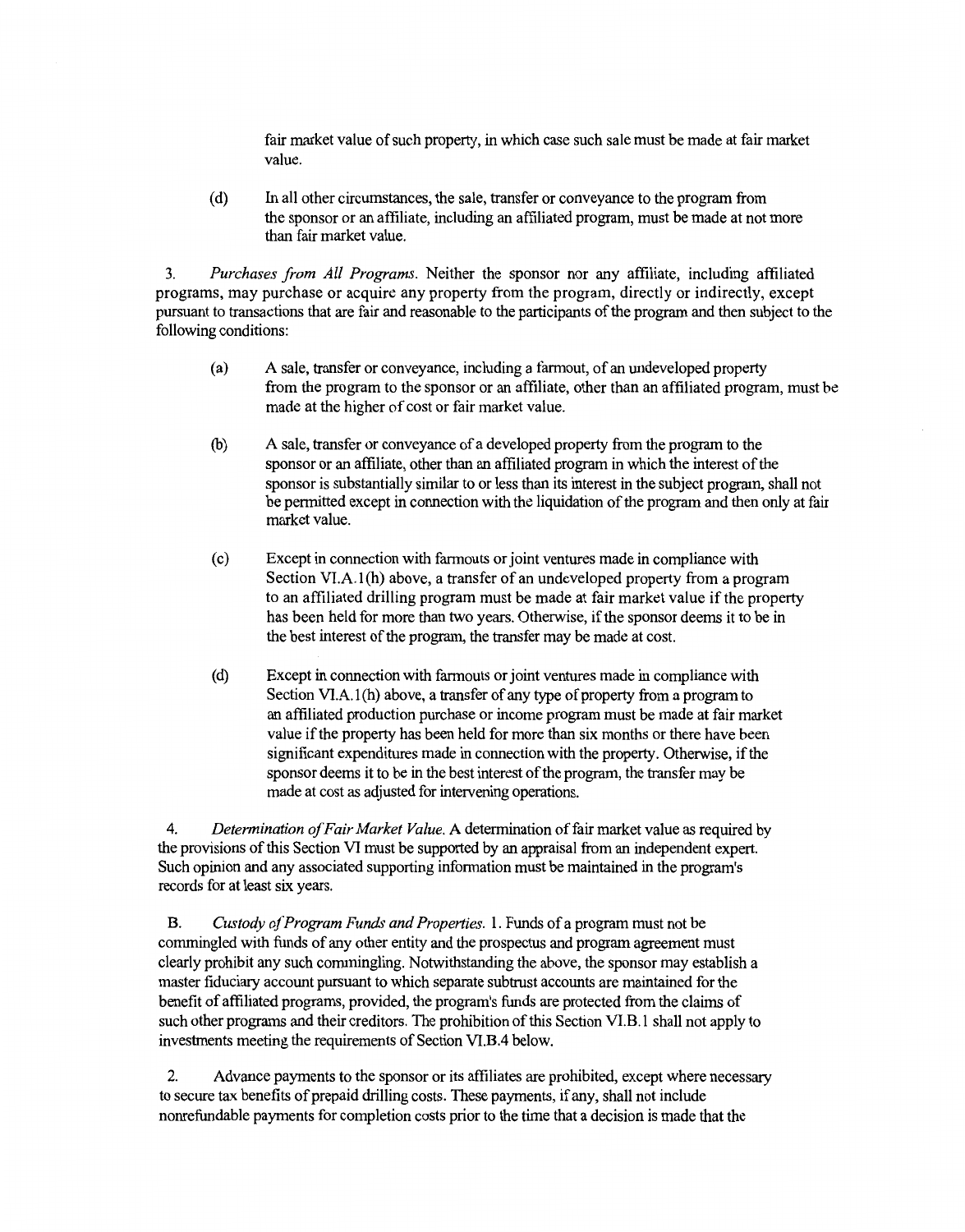well or wells warrant a completion attempt.

3. Program properties may be held in the names of nominees temporarily to facilitate the acquisition of properties and for similar valid purposes. On a permanent basis, program properties may be held in the name of a special nominee entity organized by the sponsor provided the nominee's sole purpose is the holding of record title for oil and gas properties and it engages in no other business and incurs no other liabilities. If properties are held in the name of a special nominee, either a ruling from the Internal Revenue Service or an opinion of qualified tax counsel shall be obtained to the effect that such arrangement shall not change the ownership status of the program for federal income tax purposes.

4. Program funds may not be invested in the securities of another person except in the following instances:

- (a) investments in working interests or undivided lease interests made in the ordinary course of the program's business;
- (b) temporary investments made in compliance with Section VI.B.5;
- ( c) multi-tier arrangements meeting the requirements of Section VI.C.1;
- ( d) investments involving less than 5% of program capital which are a necessary and incidental part of a property acquisition transaction; and
- ( e) investments in entities established solely to limit the program's liabilities associated with the ownership or operation of property or equipment, provided, in such instances duplicative fees and expenses shall be prohibited.

5. Until proceeds from the public offering are invested in the program's operations, such proceeds may be temporarily invested in income producing short-term, highly liquid investments, where there is appropriate safety of principal, such as U.S. Treasury Bills. Any such income shall be allocated pro rata to the participants providing such capital contributions.

6. Any proceeds of the public offering of a drilling program not used, or committed for use, as evidenced by a written agreement, in the program's operations within one year of the closing of the offering, except for necessary operating capital, must be distributed pro rata to the participants as a return of capital, and the sponsor shall reimburse the participants for selling, management fees and offering expenses allocable to the return of capital.

7. If a production purchase program sponsor has not used, or committed for use, as evidenced by a written agreement, an amount equal to 100% of the net proceeds of the public offering for property acquisitions within two years of the closing of the offering, any excess proceeds, except for necessary operating capital and amounts reserved for identified activities, must be distributed pro rata to the participants as a return of capital, and the sponsor shall reimburse the participants for selling, management fees and offering expenses allocable to the return of capital.

C. *Other Restricted and Prohibited Activities.* 1. Programs structured to participate in other partnerships or joint ventures (multi-tier arrangements) shall be permitted provided that the terms of any such arrangements do not result in the circumvention of any of the requirements or prohibitions contained in these guidelines. In particular, all such program agreements shall accompany the prospectus and shall contain provisions which assure: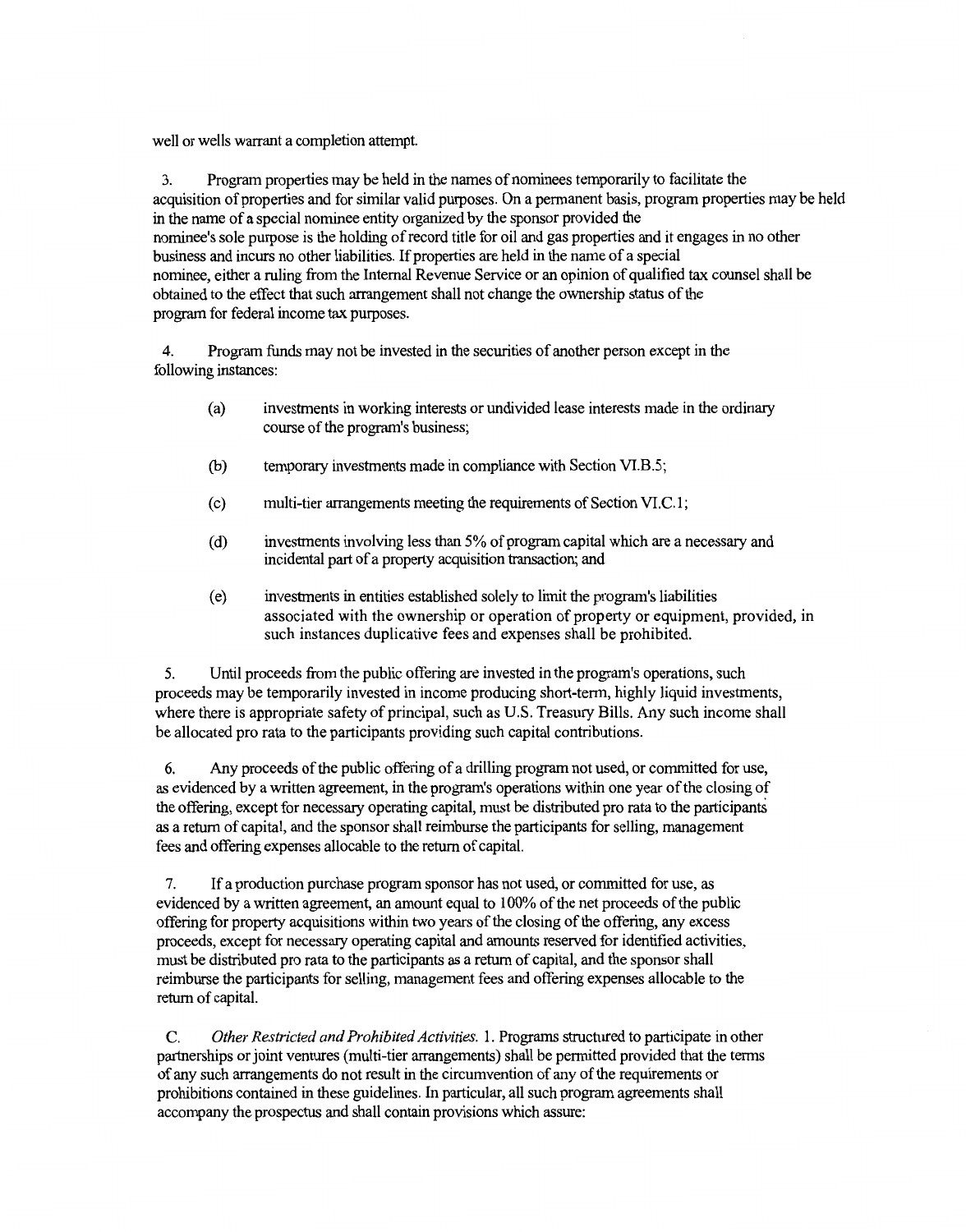- (a) that there will be no duplication or increase in organization and offering expenses, sponsor's compensation, program expenses or other fees and costs;
- (b) there will be no substantive alteration in the fiduciary and contractual relationship between the sponsor and the participants; and
- ( c) there will be no diminishment in the voting rights of the participants.

2. A sponsor or affiliate shall not take any action with respect to the assets or property of the program which does not primarily benefit the program, including among other things;

- (a) the utilization of program funds as compensating balances for its own benefit, and
- (b) the commitment of future production.

3. All benefits from marketing arrangements or other relationships affecting property of the sponsor or affiliate and the program shall be fairly and equitably apportioned according to the respective interests of each

4. Any agreements or arrangements which bind the program must be fully disclosed in the prospectus.

5. Anything to the contrary notwithstanding, a sponsor or affiliate may never profit by drilling in contravention of his fiduciary obligation to the participants.

6. No loans may be made by the program to the sponsor or any affiliate of the sponsor.

7. On loans made available to the program by the sponsor or affiliate, the sponsor or affiliate may not receive interest in excess of its interest costs, nor may the sponsor or affiliate receive interest in excess of the amounts which would be charged the program (without reference to the sponsor's financial abilities or guaranties) by unrelated banks on comparable loans for the same purpose, and the sponsor or affiliate shall not receive points or other financing charges or fees, regardless of the amount.

8. No rebates or give-ups may be received by the sponsor or any affiliate nor may the sponsor or any affiliate participate in any reciprocal business arrangements which would circumvent these guidelines.

**VII. FARMOUTS, SPECIAL DISCLOSURE REQUIREMENTS.** A. The prospectus shall contain the definition of farmout and no other term shall be used to describe a farmout transaction.

B. The prospectus shall state the circumstances under which the sponsor may farmout a prospect or lease, the ability to farmout to other public programs of the sponsor or its affiliates and any limitations on the ability to farmout to such public programs.

C. The prospectus shall state that no program lease will be farmed out, sold or otherwise disposed of unless the sponsor, exercising the standard of a prudent operator, determines:

1. the program lacks sufficient funds to drill on the leases and cannot obtain suitable alternative financing for such drilling; or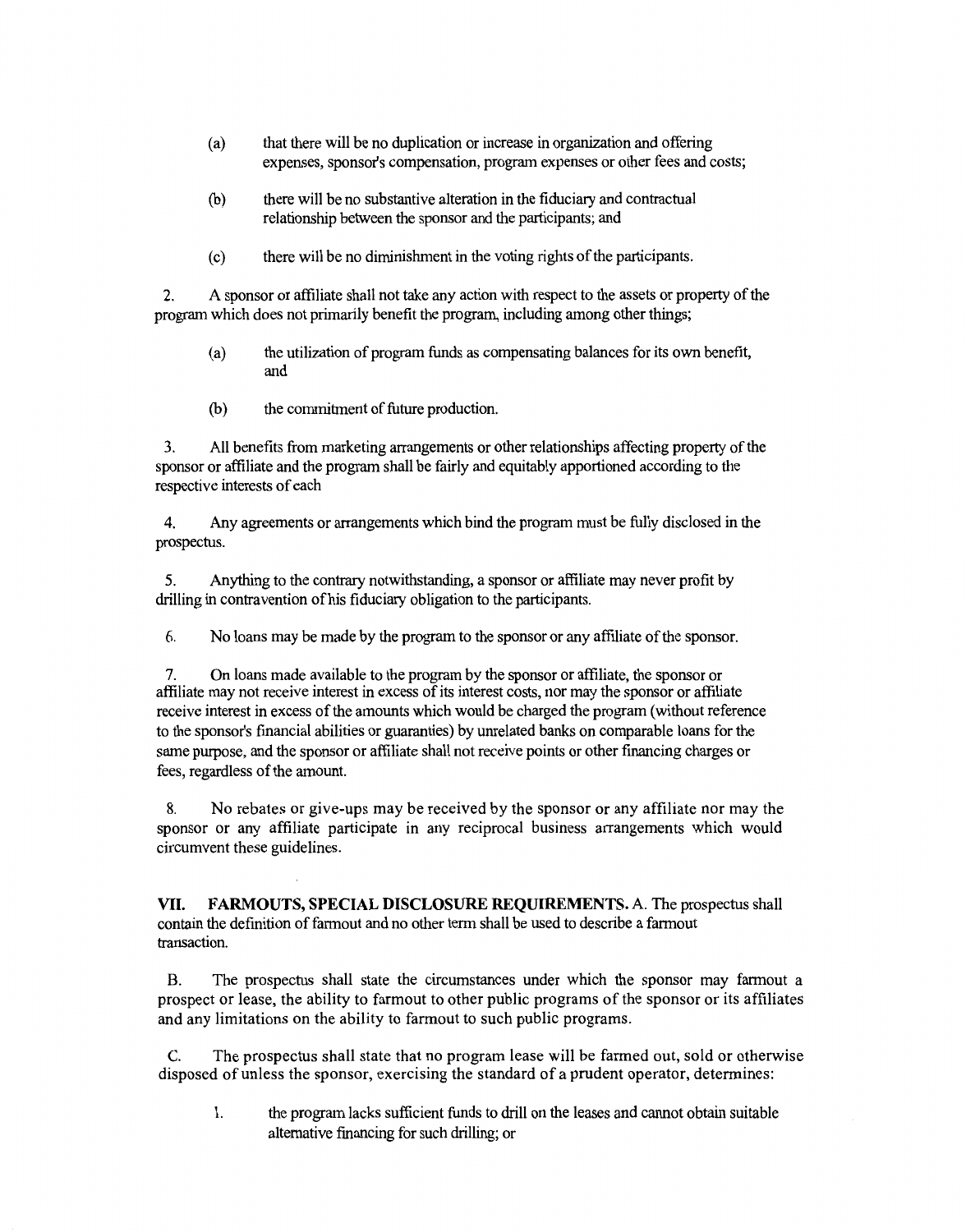- 2. the leases have been downgraded by events occurring after assignment to the program so that drilling would no longer be desirable for the program; or
- 3. drilling on the leases would result in an excessive concentration of program funds creating in the sponsor's opinion undue risk to the program; or
- 4. the best interests of the program would be served by the fannout.

D. The prospectus shall state that the decision with respect to making a farmout and the terms of a fannout to a program involve conflicts of interest, as the sponsor may benefit from cost savings and reduction of risk, and in the event of a fannout to an affiliated public program, the sponsor will represent both partnerships.

E. Except as required by Section VI.A. I, the prospectus shall state that the program shall acquire only those leases that are reasonably acquired for the stated purpose of the program and no leases shall be acquired for the purpose of subsequent sale or fannout, unless the acquisition of such leases by the program is made after a well has been drilled to a depth sufficient to indicate that such an acquisition is believed to be in the best interests of the program.

F. The prospectus shall state that the sponsor shall not farmout a lease for the primary purpose of avoiding payment of sponsor's costs relating to drilling a lease or prospect.

**VIII. RIGHTS AND OBLIGATIONS OF PARTICIPANTS.** A *Meetings.* Meetings of the participants may be called by the sponsor or by participants holding 10% or more of the then outstanding units for any matters for which the participants may vote as set forth in the program agreement. Such call for a meeting shall be deemed to have been made upon receipt by the sponsor of a written request from holders of the requisite percentage of units stating the purposes(s) of the meeting. The sponsor shall deposit in the United States mails within 15 days after receipt of said request, written notice to all participants of the meeting and the purpose of such meeting, which shall be held on a date not less than 30 nor more than 60 days after the date of mailing of said notice, at a reasonable time and place. Provided however, that the date for notice of such a meeting may be extended for a period of up to 60 days, if in the opinion of the sponsor such additional time is necessary to permit preparation of proxy or information statements or other documents required to be delivered in connection with such meeting by the Securities and Exchange Commission or other regulatory authorities. Participants shall be granted the right to vote in person or by proxy.

B. *Annual and Periodic Reports.* The program agreement shall provide for the transmittal to each participant of an annual report within 120 days after the close of the fiscal year, and commencing with the year following investment of substantially all the. program subscriptions, a report within 75days after the end of the first six months of its fiscal year, containing, except as otherwise indicated, at least the following information:

- (a) Financial statements, including a balance sheet and statements of operations, partners' equity and cash flows prepared in accordance with generally accepted accounting principles and accompanied by a report of an independent certified public accountant stating that his audit was made in accordance with generally accepted auditing standards and that in his opinion such financial statements present fairly the financial position, results of operations, partners' equity and cash flows in accordance with generally accepted accounting principles, except that semiannual reports need not be audited.
- (b) A summary itemization, by type and/or classifications of the total fees and compensation, including any administrative cost reimbursements and operating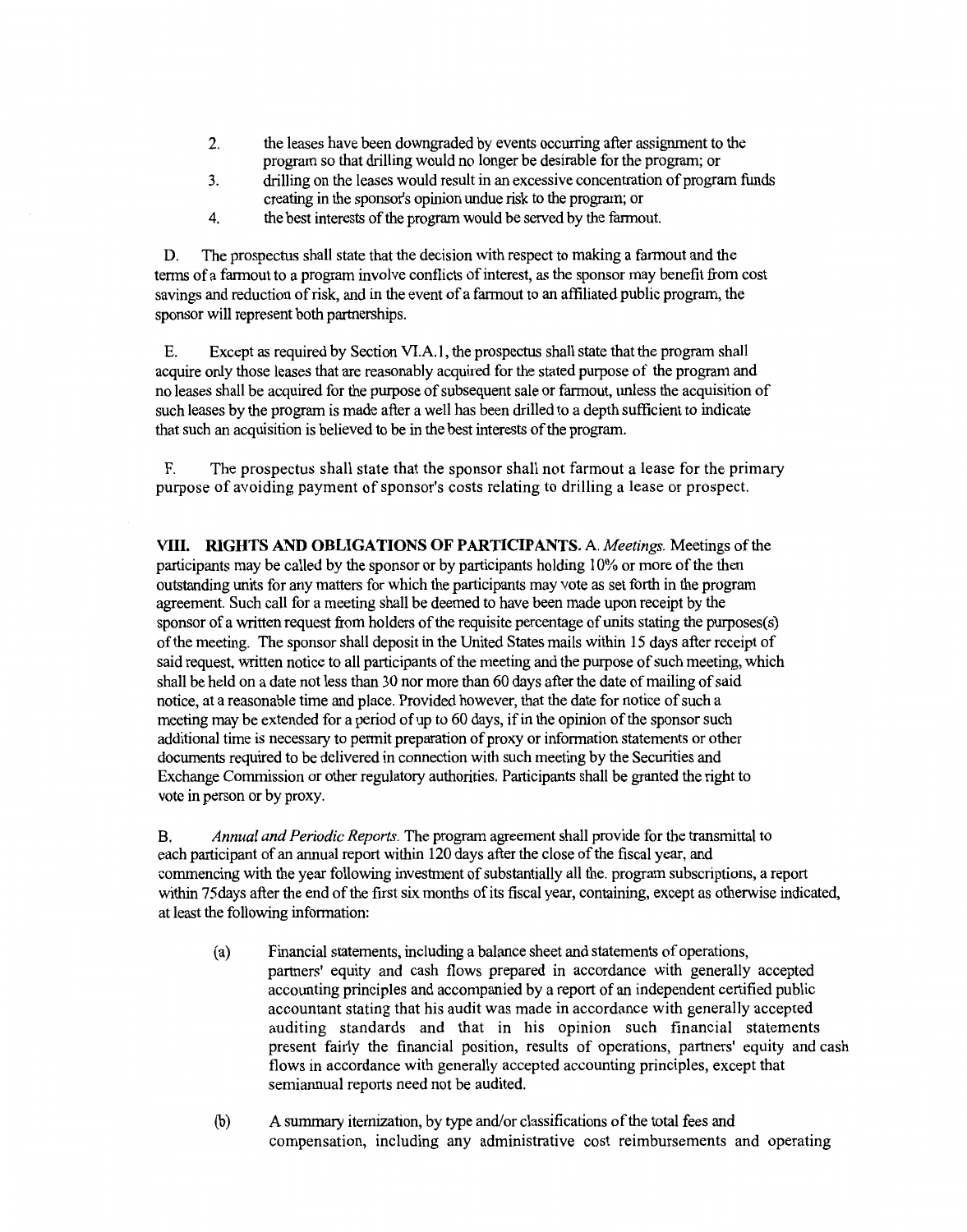fees, paid by the program, or indirectly on behalf of the program, to the sponsor and affiliates of the sponsor together with the accountant's attestation as required by Section V.C of these guidelines. If compensation is paid on a subordinated interest, a reconciliation of all such payments to the conditions precedent and limitations thereto.

- ( c) A description of each property in which the program owns an interest, including the cost, location, number of acres under lease and the interest owned therein by the program, except succeeding reports need contain only material changes, if any, regarding such property.
- ( d) If a drilling program, a list of the wells drilled or abandoned by such program during the period of the report (indicating whether each of such wells has or has not been completed), and a statement of the cost of each well completed or abandoned. Justification shall be included for wells abandoned after production has commenced.
- ( e) A description of all farmouts, farmins and joint ventures, made during the period of the report, including sponsor's justification for the arrangement and a description of the material terms.
- (t) If assessments have been made during any period covered by the report, then such report shall contain a detailed statement of such assessments and the application of the proceeds derived from such assessments.
- (g) With respect to a program which compensated the sponsor on a basis related to certain costs paid by the sponsor; ( 1) a schedule reflecting the total program costs, and where applicable, the costs pertaining to each prospect, the costs paid by the sponsor and the costs paid by the participants, (2) the total program revenues, the revenues received or credited to the sponsor and the revenues received or credited to the participants, and (3) a reconciliation of such expenses and revenues to the limitations prescribed.
- (h) Annually, beginning with the fiscal year succeeding the fiscal year in which the program commenced operations, a computation of the total oil and gas proved reserves of the program and dollar value thereof at then existing prices and of each participant's interest in such reserve value. The reserve computations shall be based upon engineering reports prepared by qualified independent petroleum consultants. In addition, there shall be included an estimate of the time required for the extraction of such reserves and the present worth of such reserves, with a statement that, because of the time period required to extract such reserves, the present value of revenues to be obtained in the future is less than if immediately receivable. In addition to the annual computation and estimate required, as soon as possible, and in no event more than 90 days after the occurrence of an event leading to reduction of such reserves of the program of 10% or more, excluding reduction as a result of normal production, sales of reserves or product price changes, a computation and estimate shall be sent to each participant.

2. By March 15 of each year, the general partner must furnish a report to each participant containing such information as is pertinent for tax purposes.

3. Programs which agree to make all relevant financial and engineering reports available to participants on request, will not be required to transmit to participants reports other than:

 $(a)$  the annual reports required under subsection  $(1)$  above,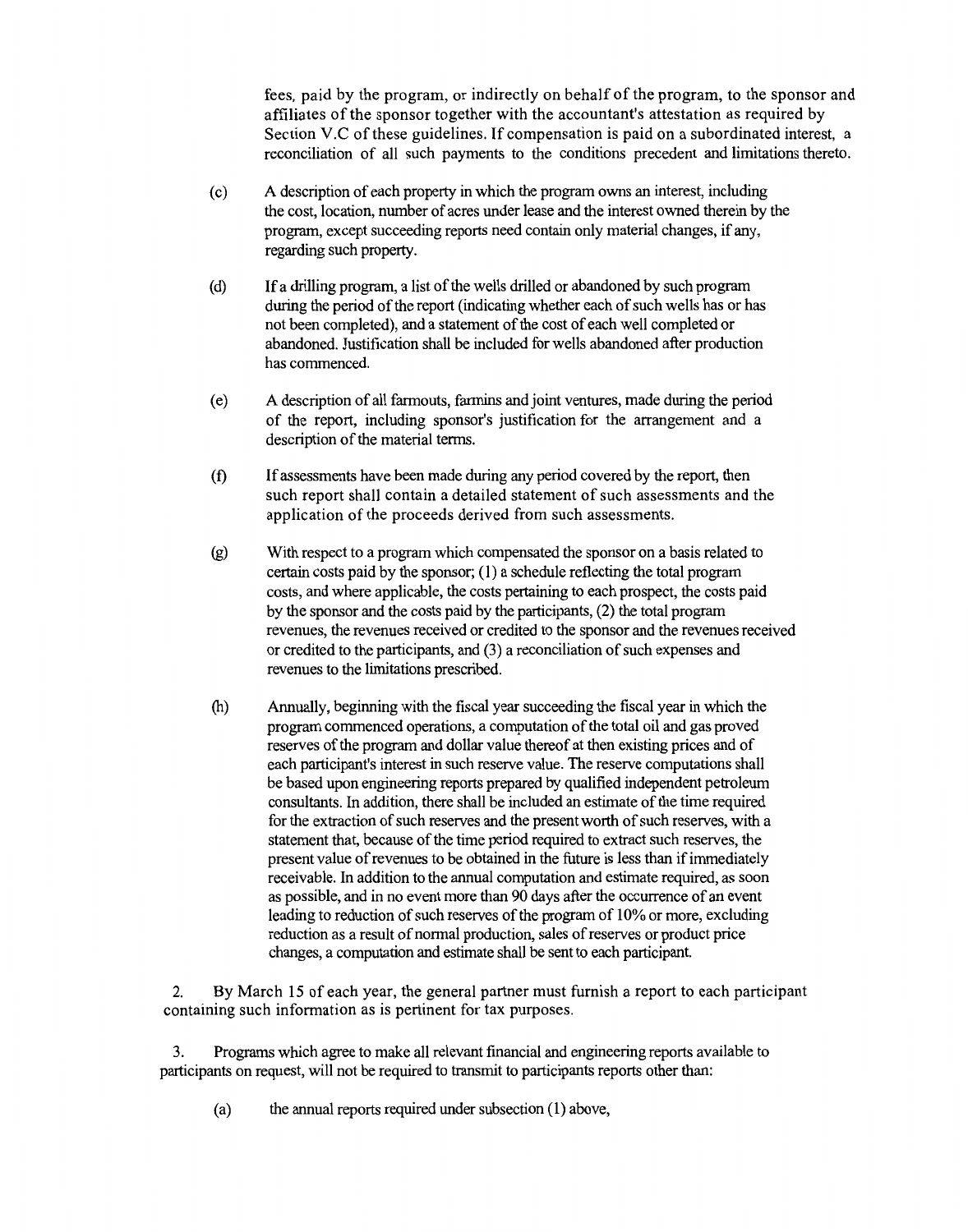- (b) the reports for tax pwposes required by subsection (2) above, and
- ( c) a quarterly cash receipts and disbursements statement after the program commences its operational phase.
- C. *Access to Program Records.* 
	- 1. The participants and/or their accredited representatives shall be permitted access to all records, of the program, after adequate notice, at any reasonable time and may inspect and copy any of them. The sponsor shall maintain and preserve during the term of the program and for four (4) years thereafter all accounts, books and other relevant program documents. Notwithstanding the foregoing, the sponsor may keep logs, well reports and other drilling data confidential for a reasonable period of time.
	- 2. The limited partnership agreement, by-laws or other program agreement shall include the following provisions regarding access to the list of participants:
		- (a) An alphabetical list of the names, addresses and business telephone numbers of the participants of the program along with the number of program units held by each of them (the "participant list") shall be maintained as a part of the books and records of the program and shall be available for inspection by any participant or its designated agent at the home office of the program upon the request of the participant;
		- (b) The participant list shall be updated at least quarterly to reflect changes in the information contained therein;
		- ( c) A copy of the participant list shall be mailed to any participant requesting the participant list within ten days of the request. The copy of the participant list shall be printed in alphabetical order, on white paper, and in a readily readable type size (in no event smaller than 10-point type). A reasonable charge for copy work may be charged by the program;
		- ( d) The pwposes for which a participant may request a copy of the participant list include, without limitation, matters relating to participant's voting rights under the program agreement and the exercise of participants' rights under federal proxy laws; and
		- ( e) If the sponsor of the program neglects or refuses to exhibit, produce, or mail a copy of the participant list as requested, the sponsor shall be liable to any participant requesting the list for the costs, including attorneys' fees, incurred by that participant for compelling the production of the participant list, and for actual damages suffered by any participant by reason of such refusal or neglect. It shall be a defense that the actual pwpose and reason for the request for inspection or for a copy of the participant list is to secure the list of participants or other information for the purpose of selling such list or information or copies thereof, or of using the same for a commercial pwpose other than in the interest of the applicant as a participant relative to the affairs of the program. The sponsor may require the participant requesting the participant list to represent that the list is not requested for a commercial pwpose unrelated to the participant's interest in the program. The remedies provided hereunder to participants requesting copies of the participant list are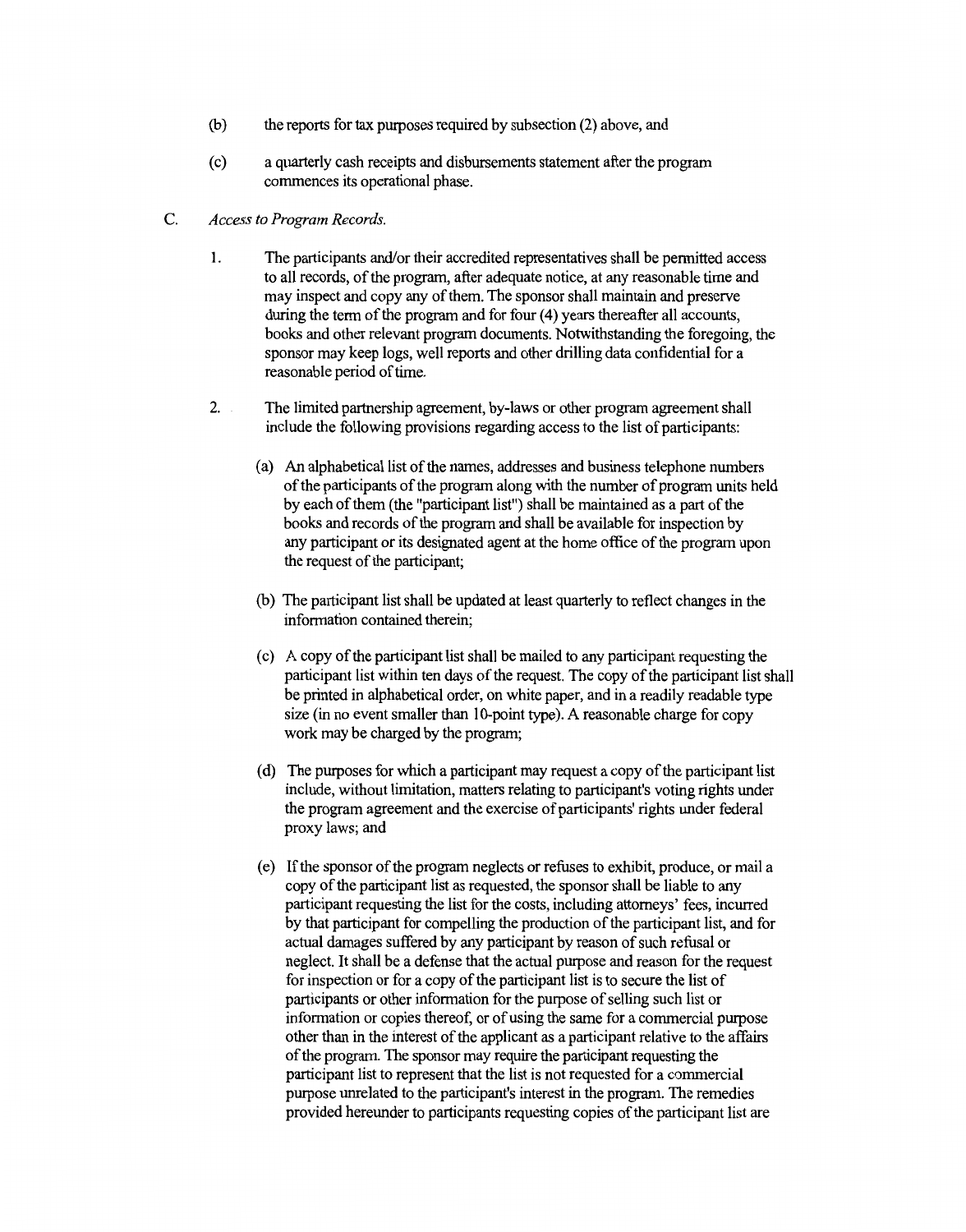in addition to, and shall not in any way limit, other remedies available to participants under federal law, or the laws of any state.

D. *Admission of Participants.* l. Upon the original sale of program units, the participants should be admitted as unit holders not later than 15 days after the release from escrow of participants' funds to the program, and thereafter participants should be admitted into the program not later than the last day of the calendar month in which their subscriptions were accepted by the program. Subscriptions shall be accepted or rejected by the program within 30 days of their receipt; if rejected, all funds shall be returned to the subscriber immediately.

2. The program shall amend its records at least once each calendar quarter to effect the substitution of substituted participants, although the sponsor may elect to do so more frequently. In the case of assignments, where the assignee does not become a substituted participant, the program shall recognize the assignment not later than the last day of the calendar month following receipt of notice of assignment and required documentation.

Restrictions on the assignment of units or the substitution of participants are generally disfavored and will be allowed only to the extent necessary to preserve the tax status of the partnership or the classification of program income for tax purposes and any restriction must be supported by opinion of counsel as to its legal necessity.

E. *Assessability and Defaults.* 1. In appropriate cases there may be a provision for assessability; provided however, that the maximum amount for voluntary assessments shall not exceed 100% of initial subscriptions and for mandatory assessments shall not exceed 25% of initial subscriptions, and provided further, that in no case shall the total of all assessments exceed 100% of initial subscriptions. All assessments shall be made solely for the purpose of conducting subsequent operations on prospects upon which evaluation had begun during a program's initial operations, or on leases sufficiently related to such prospects as to merit, in the sponsor's judgment, additional operations to fully develop those prospects. In such cases, the aggregate offering price of the units as set forth in the application for qualification shall include and show separately the basic unit offering price and the maximum amount of the assessment.

2. In the event of a default in all or a portion of the payment of assessments, the participant's percentage interest in the program represented by his unit should not be subject to forfeiture, but may be subject to a reasonable reduction for the failure of the participant to meet his commitment. Unless the sponsor agrees to pay all defaulted assessments, the nondefaulting limited partners shall have the first option to pay any defaulted assessments. Provisions which conform to the following will be considered reasonable.

- (a) For voluntary assessments,
	- ( 1) A proportionate reduction of the participant's percentage interest in revenues derived from the wells drilled and/or completed with the proceeds of the assessments based on the ratio of the participant's unpaid assessment to all capital contributions and assessments used for such drilling and/or completion, or
	- (2) A subordination of the defaulting participant's right to receive revenues from the wells drilled and/or completed with the proceeds of the assessments until those nondefaulting participants who have paid the defaulting participant's assessment have received an amount of revenues from revenues of the program from such wells equal to 300% of the proportionate amount of the defaulted assessment which they paid.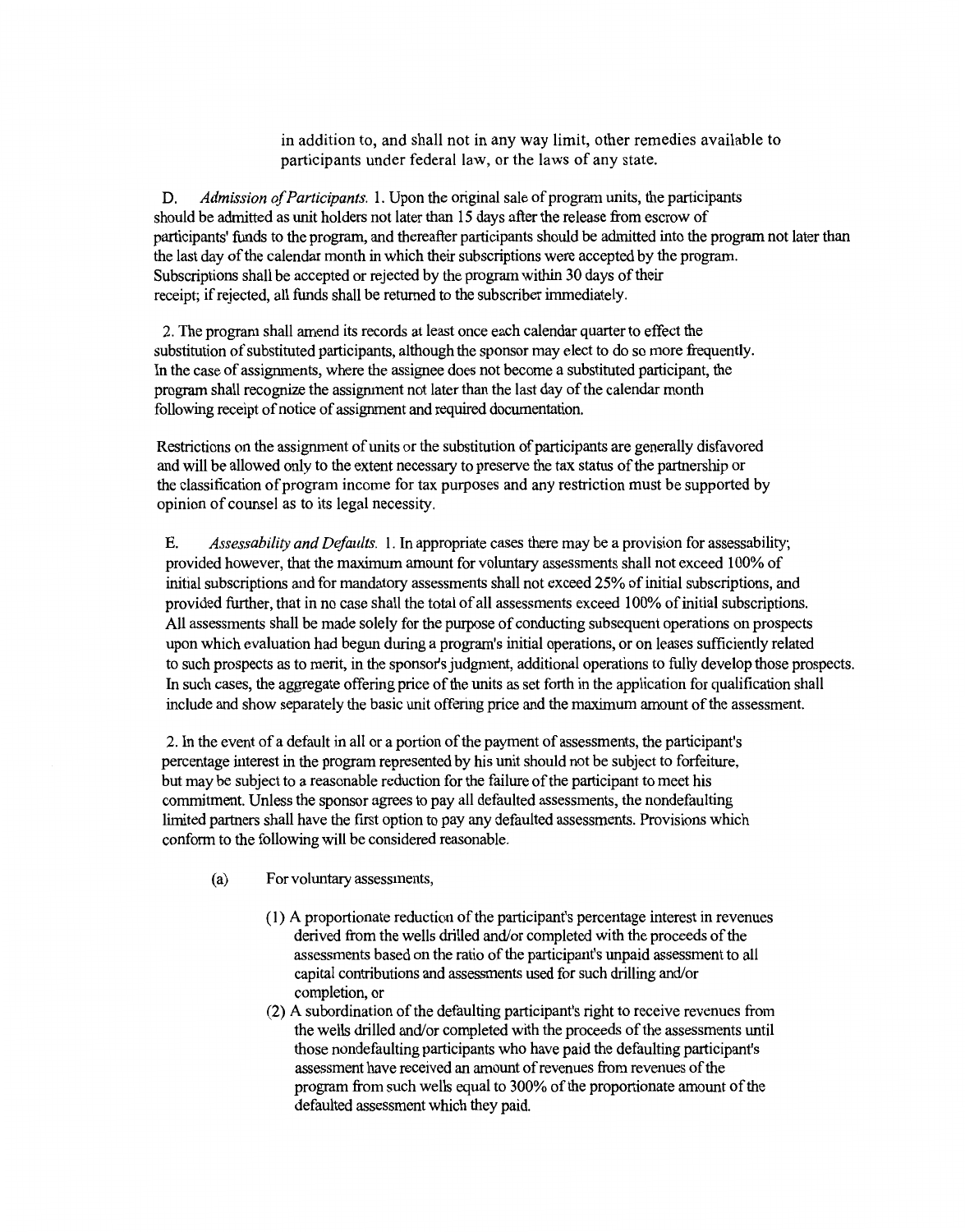- (b) For mandatory assessments,
	- ( 1) A proportionate reduction of the participant's percentage interest in program revenues, based on the ratio of his unpaid assessment to all capital contributions and assessments, or
	- (2) A subordination of the defaulting participant's right to receive revenues from the program until those nondefaulting participants who have paid the defaulting participant's assessment have received an amount of revenues from all revenues of the program equal to 300% of the proportionate amount of the defaulted assessment which they paid, or
	- (3) Personal liability of a participant as to the amount defaulted upon. The sponsor may enforce such personal liability through a lien on the participant's program interest, which permits the sponsor to withhold and apply all revenues attributable to the participant to the payment of any delinquent assessment. For purposes of this subsection, voluntary assessments which a participant has committed to pay will be considered mandatory assessments.
- ( c) In order to make any assessment, the sponsor shall include with the call for such assessment a statement of the purpose and intended use of the proceeds from such assessment, a statement of the reduction to be imposed for failure of the participant to meet the assessment, and to the extent practicable, a summary of pertinent geological data on the relevant properties to which the assessments relate and any other information material to a participant's decision to fund the assessment.
- (d) The above alternatives, set forth in (a) and (b), are not exclusive and other provisions demonstrated to be essentially equivalent to these alternatives may be permitted by the Administrator.
- F. *Voting Rights of Participants.* 
	- 1. To the extent the law of the state oforganization is not inconsistent, the program agreement must provide that a majority in interest of the then outstanding unit holders may, without the necessity for concurrence by the sponsor, vote to: (a) Amend the program agreement; provided however, any such amendment
		- may not increase the duties or liabilities of any participant or sponsor or increase or decrease the profit or loss sharing or required capital contribution of any participant or sponsor without the approval of such participant or sponsor. Furthermore, any such amendment may not affect the classification of program income and loss for federal income tax purposes without the unanimous approval of all participants;
		- (b) Dissolve the program;
		- ( c) Remove the sponsor and elect a new sponsor;
		- (d) Elect a new sponsor if the sponsor elects to withdraw from the program;
		- ( e) Approve or disapprove the sale of all or substantially all of the assets of the program; and
		- (f) Cancel any contract for services with the sponsor or any affiliate without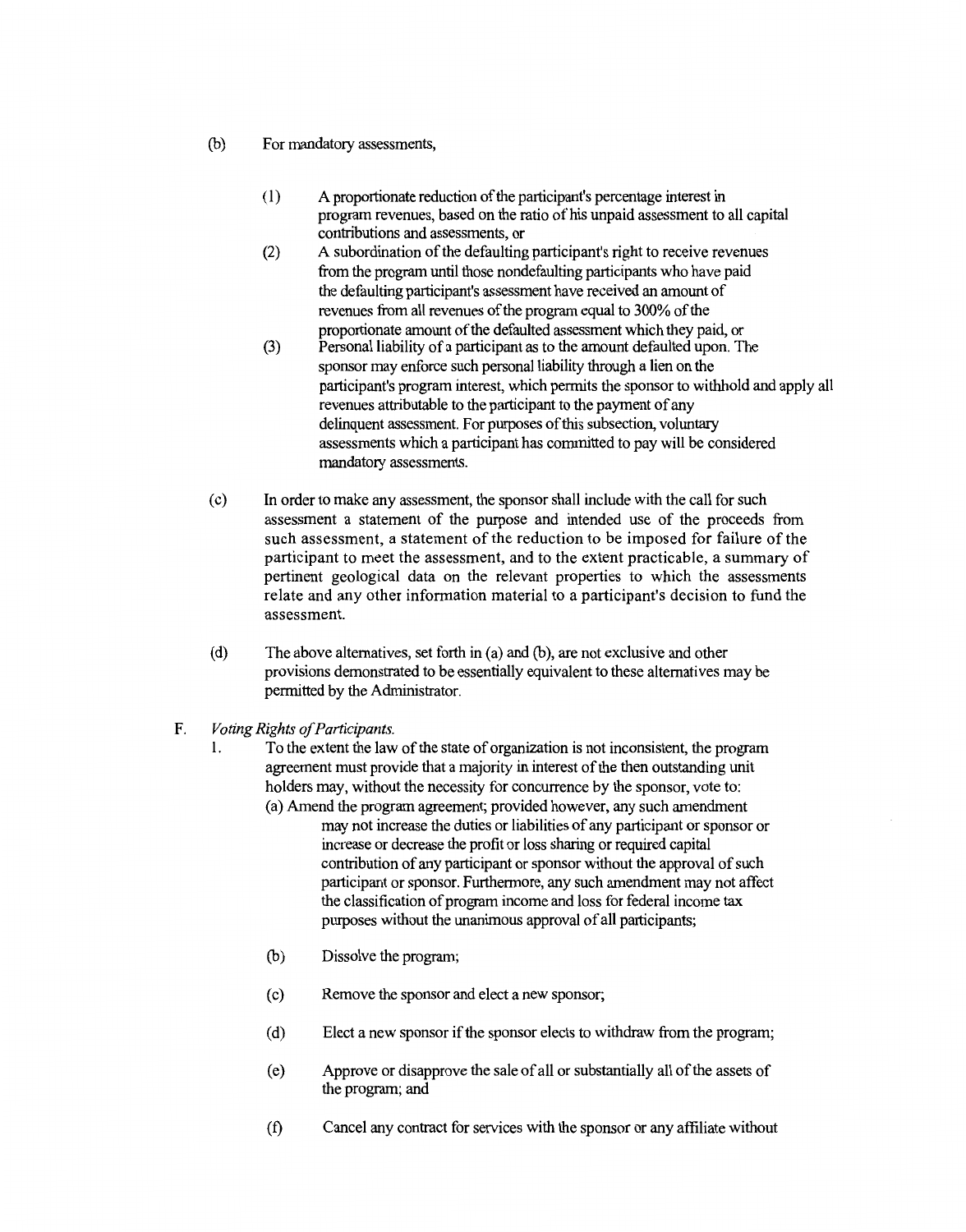penalty upon 60 days notice.

2. With respect to any program units owned by the sponsor, the sponsor may not vote or consent on matters submitted to the participants regarding the removal of the sponsor or regarding any transaction between the program and the sponsor. In determining the requisite percentage in interest of program units necessary to approve a matter on which the sponsor may not vote or consent, any program units owned by the sponsor shall not be included.

G. *Removal or Withdrawal of the Sponsor.* 1. In the event the sponsor is removed in accordance with subsection F above, the incoming sponsor and the removed sponsor shall, by mutual agreement, select an independent expert to value the removed sponsor's interest in the program. In determining the value of the sponsor's interest, the independent expert will take into account appropriate discount factors in light of the risk of recovery of oil and gas reserves, and, in any event, will utilize a risk factor discount no less than that utilized in the most recent offer extended pursuant to Section IX.C of these guidelines (relating to. cash redemptions), if any. The incoming sponsor, or the program, shall have the option to purchase at least 20% of the interests of the removed sponsor for the value determined by the expert.

The method of payment for such interest must be fair and must protect the solvency and liquidity of the program. Where the termination is voluntary, the method of payment will be deemed presumptively fair where it provides for a non-interest bearing unsecured promissory note with principal payable, if at all, from distributions which the terminated sponsor otherwise would have received under the program agreement had the sponsor not been terminated. Where the termination is involuntary, the method of payment will be deemed presumptively fair where it provides for an interest bearing promissory note coming due in no less than five years with equal installments each year.

2 If the sponsor withdraws as sponsor and the participants elect to continue the program, the valuation procedure outlined in subsection 1 hereof applies. The sponsor may not voluntarily withdraw from the program prior to the program's completion of its primary drilling and/or acquisition activities, and then only after giving 120 days written notice. The sponsor may not partially withdraw its property interests held by the program unless such withdrawal is necessary to satisfy the bona fide request of its creditors or approved by a majority in interest vote of the participants. The sponsor must fully indemnify the program against any additional expenses which may result from a partial withdrawal of property interests and such withdrawal may not result in a greater amount of direct costs or administrative costs being allocated to the participants. The withdrawing sponsor shall pay all expenses incurred as a result of its withdrawal.

**IX. MISCELLANEOUS PROVISIONS.** A. *Minimum Program Capital.* The minimum amount of funds to activate a program shall be sufficient to accomplish the objectives of the program, including "spreading the risk". Any minimum less than 1,000,000 will be presumed to be inadequate to spread the risk of the public investors. In those instances where it appears unlikely that the stated objectives of the program can be achieved with the minimum subscriptions, the Administrator may require a greater amount or a reduction of the stated objectives of the program. Provision must be made for the return to public investors of one hundred percent (100%) of paid subscriptions in the event that the established minimum to activate the program is not reached. All funds received prior to activation of the program must be deposited in an interest bearing account with an independent custodian, trustee, or escrow agent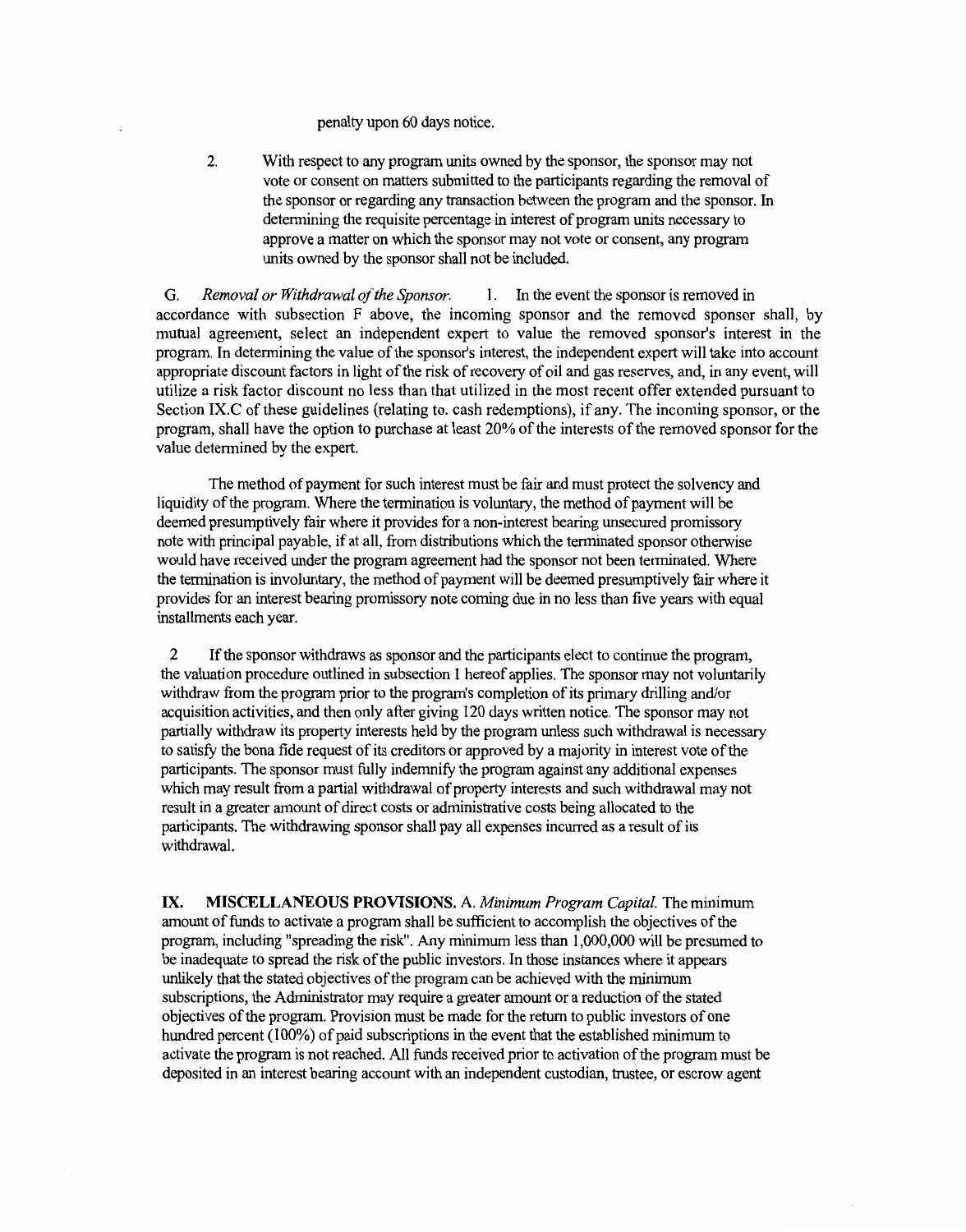whose name and address shall be disclosed in the prospectus.

B. *Deferred Payment.* Arrangements for deferred payments on account of the purchase price of program interests may be allowed when warranted by the investment objectives of the partnership, but in any event such arrangements shall be subject to the following conditions:

- 1. The period of deferred payments shall coincide with the anticipated cash needs of the program, but the full amount of the purchase price shall be paid within nine (9) months of the date on which the program commences operations.
- 2. Selling commissions paid upon deferred payments are collectible when such payment is made.
- 3. The program shall not sell or assign the deferred payments.
- 4. Such deferred payments shall be contractually binding obligations of the buyer whether or not a promissory note is taken.
- 5. In the event of a default in the payment of any deferred payment when due, the participant's percentage interests in the program shall not be subject to forfeiture but may be subject to a reasonable reduction for failure of the participant to meet his commitment. Reduction provisions will be considered reasonable if they conform to the reduction provisions provided for in Section VIII.E.2(b) of these guidelines, relating to defaults of mandatory assessments.

C. *Cash Redemptions.* I. When cash redemption values of units are computed, such values must be supported by an appraisal of properties prepared by an independent petroleum consultant within 120 days of the commencement date of such cash redemptions. Any evaluation by company personnel must be based on such independent appraisal. Any redemption must be for cash. No redemption shall be considered effective until after cash payments have been paid to the participants.

2. Provisions in the program agreement or other documents which require a participant to sell his unit or give the program or any other person the right to repurchase such unit, irrespective of the desire of the participant to sell, will not be approved unless the participant made

misrepresentations which jeopardize the legal or tax status of the program.

#### D. *Appraisal and Compensation*

1. In connection with a proposed roll-up; an appraisal of all program assets shall be obtained from a competent independent expert. If the appraisal will be included in a prospectus used to offer the securities of a roll-up entity, the appraisal shall be filed with the Securities and Exchange Commission and the Administrator as an Exhibit to the Registration Statement for the offering. Accordingly, an issuer using the appraisal shall be subject to liability for violation of Section 11 of the Securities Act of 1933 and comparable provisions under State law for any material misrepresentations or material omissions in the appraisal. Program assets shall be appraised on a consistent basis. The appraisal shall be based on all relevant information, including current reserve estimates prepared by an independent petroleum consultant, and shall indicate the value of the program's assets as of a date immediately prior to the announcement of the proposed roll-up transaction. The appraisal shall assume an orderly liquidation of program assets over a 12 month period. The terms of the engagement of the independent expert shall clearly state that the engagement is for the benefit of the program and its participants. A summary of the independent appraisal, indicating all material assumptions underlying the appraisal, shall be included in a report to the participants in connection with a proposed roll-up.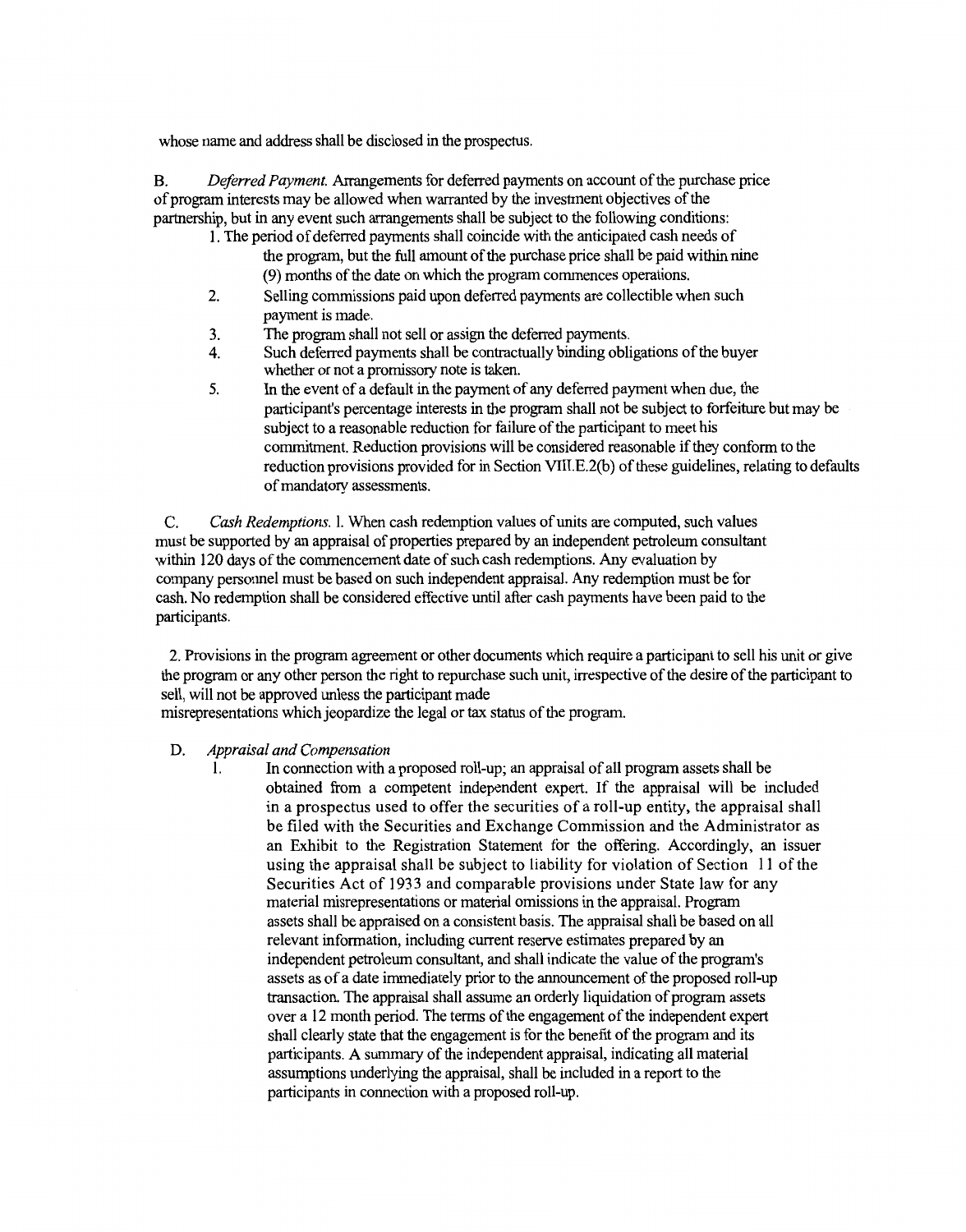- 2. In connection with a proposed roll-up, the person sponsoring the roll-up shall offer the participants who vote "no" on the proposal the choice of
	- (a) accepting the securities of the roll-up entity offered in the proposed roll-.up; or
	- (b) one of the following:
		- (1) remaining as participants in the program and preserving their interests therein on the same terms and conditions as existed previously; or
		- (2) receiving cash in an amount equal to the participants' pro-rata share of the appraised value of the net assets of the program.
- 3. The program shall not participate in any proposed roll-up which would result in the participants having democracy rights in the roll-up entity which are less than those provided under Sections VIII.A and VIII.F of these guidelines. If the rollup entity is a corporation, the democracy rights of participants shall correspond to the democracy rights provided for in these guidelines to greatest extent possible.
- 4. The program shall not participate in any proposed roll-up which includes provisions which would operate to materially impede or frustrate the accumulation of shares by any purchaser of the securities of the roll-up entity (except to the minimum extent necessary to preserve the tax status of the roll-up entity). The program shall not participate in any proposed roll-up which would limit the ability of a participant to exercise the voting rights of its securities of the roll-up entity on the basis of the number of program units held by that participant.
- 5. The program shall not participate in any proposed roll-up in which participants' rights of access to the records of the roll-up entity will be less than those provided for under Section VIII.C of these guidelines,
- 6. The program shall not participate in any proposed roll-up in which any of the costs of the transaction would be borne by the program if the roll-up is not approved by participants.

E. *Reinvestment Plans.* l. No offering will be approved by the Administrator that includes a provision which requires that the participant reinvest his share of distributable cash distributions.

2. If permitted under applicable securities laws, a program may make available to its participants a voluntary plan for systematic reinvestments in such program or in any other program ifthe terms of the plan are fair and reasonable to the participants.

3. To the extent it is economically feasible, money held for reinvestment must be placed in an income-producing account which provides an appropriate safety for the principal, and must be subject to withdrawal by the participant upon not less than 10 days notice. If the funds are not reinvested within 180 days of the date of distribution, they must be distributed, with such income, if any, to the participants.

4. No sales commissions may be deducted directly or indirectly from the reinvested funds.

F. *Distribution of Revenues.* From time to time and not less often than quarterly, the sponsor must review the program's accounts to determine whether cash distributions are appropriate. The program shall distribute pro rata to the participants funds received by the program and allocated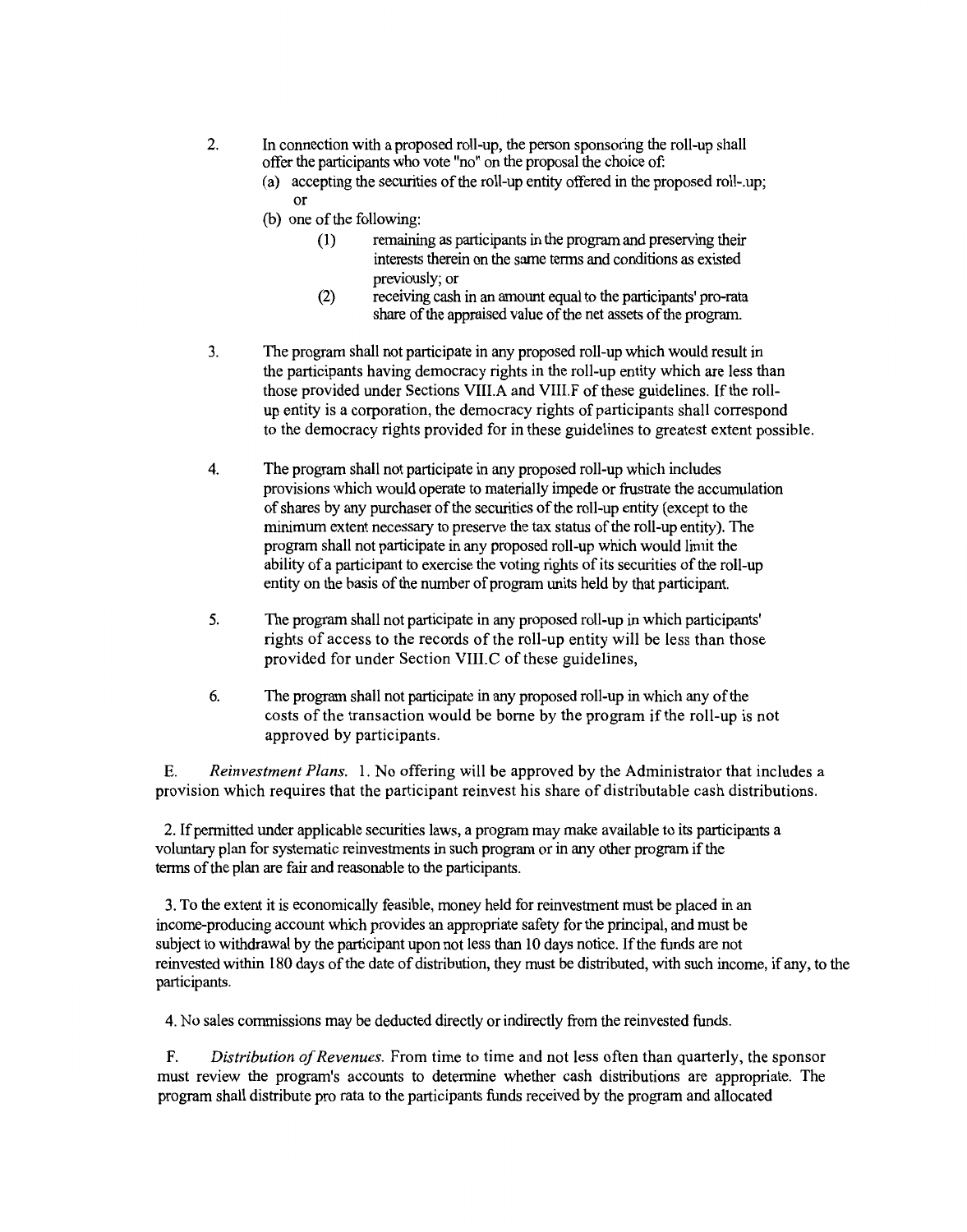to their accounts which the sponsor deems unnecessary to retain in the program. In no event, however, shall funds be advanced or borrowed for purposes of distributions, if the amount of such distributions would exceed the partnership's accrued and received revenues for the previous four quarters, less paid and accrued operating costs with respect to such revenues. The determination of such revenues and costs shall be made in accordance with generally accepted accounting principles, consistently applied. Cash distributions from the program to the sponsor shall only be made in conjunction with distributions to participants and only out of funds properly allocated to the sponsor's account.

G. *Distributions in Kind.* The program agreement shall provide that any in kind property distributions to the participants will be made to a liquidating trust or similar entity for the benefit of the participants, unless at the time of the distribution:

- (1) the sponsor shall offer the individual participants the election of receiving in kind property distributions and the participants accept such offer after being advised of the risks associated with such direct ownership; or
- (2) there are alternative arrangements in place which assure the participants that they will not, at any time, be responsible for the operation or disposition of program properties.

X. **PROSPECTUS DISCLOSURE.** *A. Offerings Registered with the Securities and Exchange Commission.* With respect to offerings registered with the Securities and Exchange Commission under the Securities Act of 1933, as amended, and registered or qualified with the Administrator, a prospectus which is part of a registration statement which has been declared effective by said Commission shall be deemed to comply with all requirements as to form; provided, however, the Administrator reserves the right to require additional disclosure in his discretion.

B. *Offerings Not Registered with the Securities and Exchange Commission.* 1. A prospectus which is not part of a registration statement filed with the Securities and Exchange Commission pursuant to the Securities Act of 1933 shall generally conform to the disclosure requirements which would apply if the offering was registered with the Securities and Exchange Commission. The format and information requirements of Guides Two and Four promulgated by the Securities and Exchange Commission should be followed, with appropriate adjustments made for the different business objectives of the program.

2. At the minimum and in addition to the specific disclosures required by Sections II, III, IV, V, VI, VII and VIII of these guidelines, the-following topics shall be thoroughly covered in the prospectus:

- (a) the definition of technical terms;
- (b) the suitability requirements of participants;
- ( c) risk factors;
- (d) sponsor experience;
- ( e) sponsor compensation;
- (f) use of proceeds;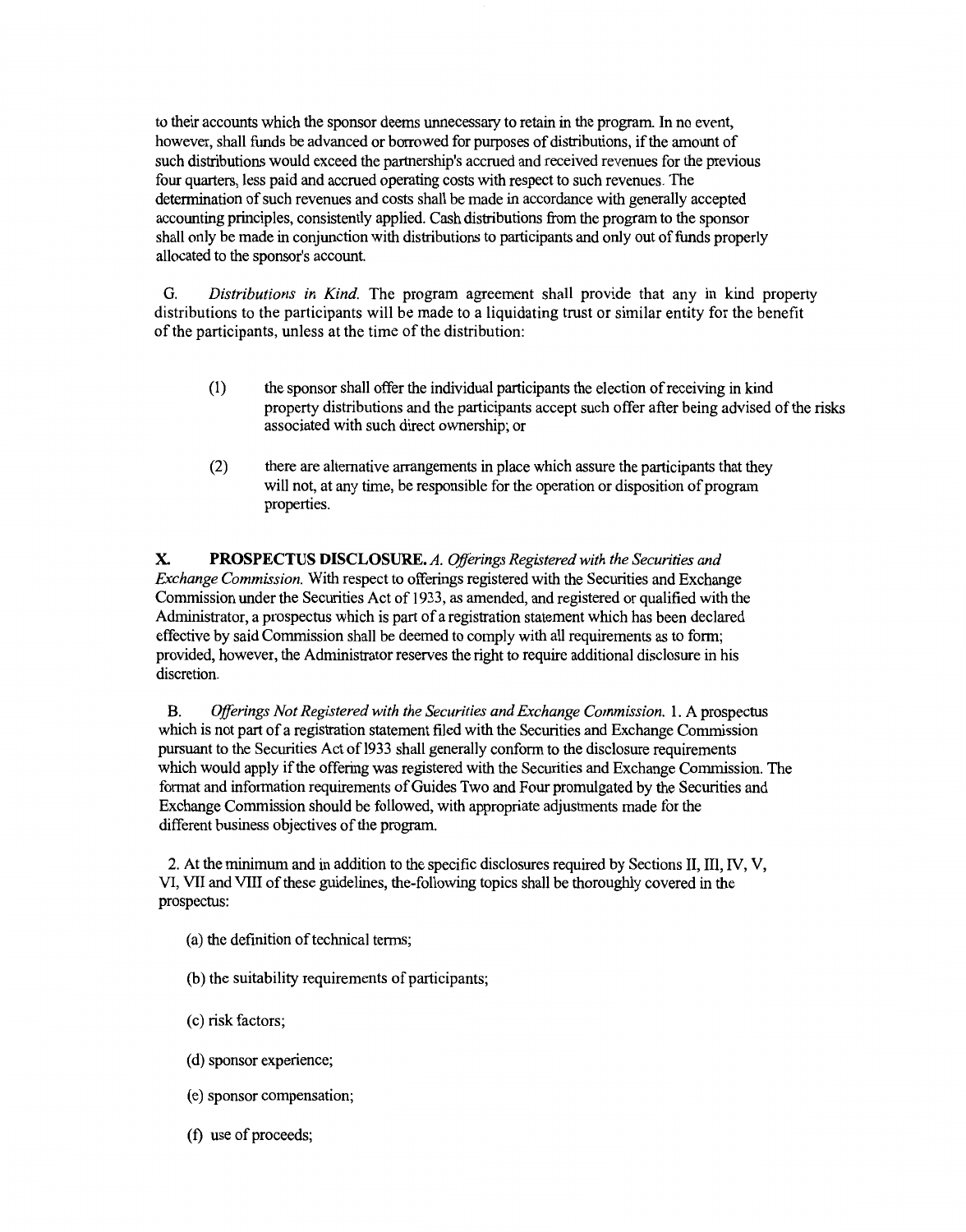- (g) proposed activities;
- (h) deferred payment and/or assessment policies;
- (i) property descriptions (if applicable);
- (j) prior performance information as required by Section X.C;
- (k) federal tax consequences;
- (1) plan of distribution;
- (m) legal proceedings involving the program, the sponsor or affiliates, if material;
- (n) conflicts of interest and possible transactions between the program and the sponsor or its affiliates; and
- (o) financial statements are required by Section X.B.3.
- 3. *Financial Statements.* 
	- (a) *The Program.* If the program is operational at the time the offering commences, the prospectus shall include complete financial statements prepared in accordance with generally accepted accounting principles and accompanied by an audit report from an independent certified public accountant. The financials shall include a balance sheet and statements of operations, partner's or shareholder's equity and cash flows. The statements must show financial results for the three most recent fiscal years (or period of existence, if less), and if the most recent fiscal year ended as of a date more than 90 days prior to the filing of the registration application, supplemental unaudited statements shall be included which show financial results for an interim period ending not more than 90 days prior to the filing of the application.
	- (b) *The Sponsor.* The financial statements of the managing or controlling general partner and any guarantor, as, required by Section 11.C of these guidelines, shall be included in the prospectus, except that individual managing or controlling general partners will not be required to disclose their statement of financial condition if the prospectus contains a representation of the amount of the individual's net worth and the prospectus discloses that the statement of financial condition is available for review by participants upon request.

C. *Prior Peiformance.* The prospectus shall contain a narrative summary of the "track record" or prior performance of programs sponsored by the sponsor and its affiliates containing at least the information set forth below.

The prior performance tables should be preceded by a narrative introduction with appropriate cross references. The narrative summary in the text should explain the significance of the track record disclosed in the tables and explain where additional information can be obtained.

Each table should be introduced by a brief narrative explaining the objective of the table and what it covers so that the investor will be able to understand the significance of the information presented. There also should be set forth with or in each table any further material information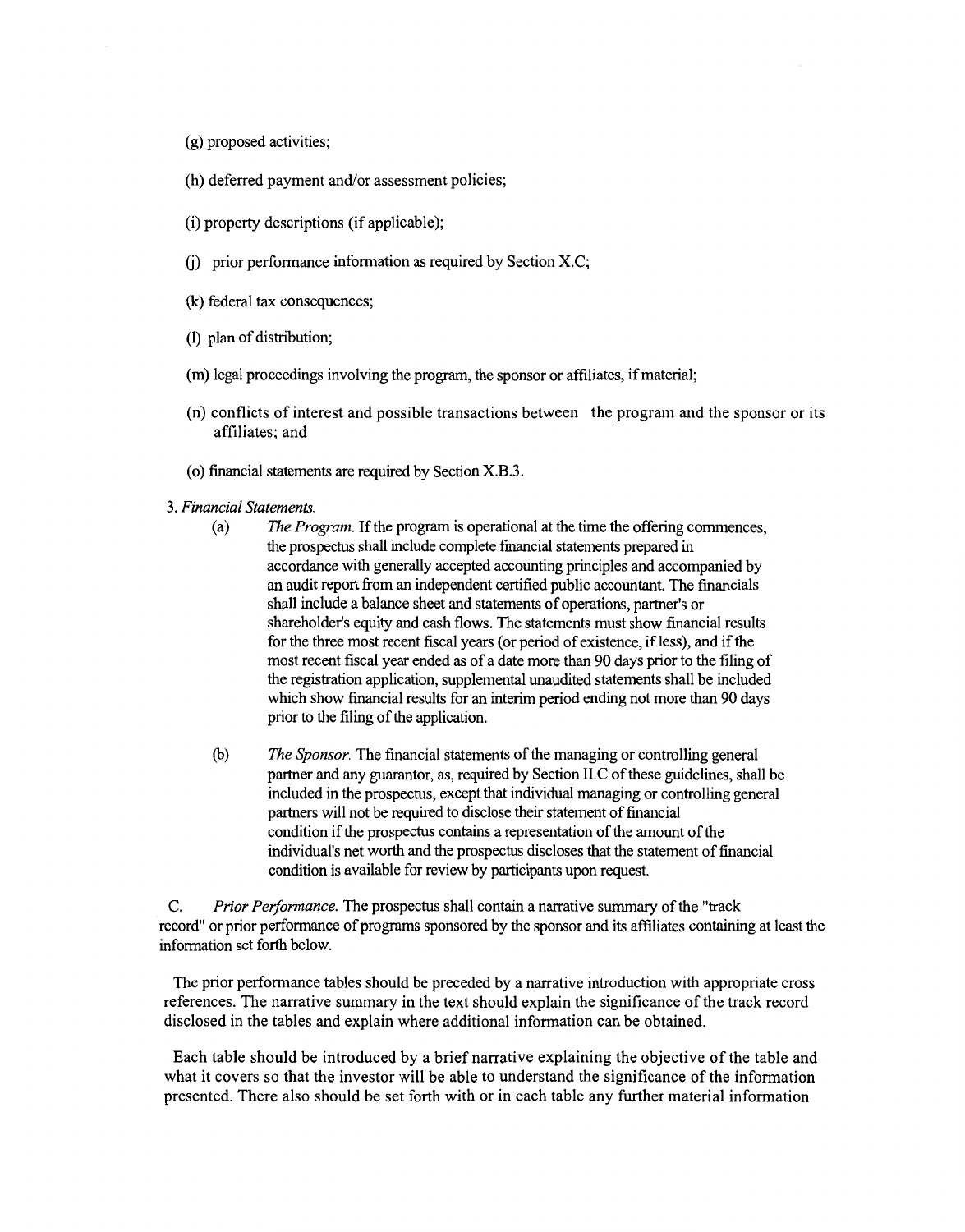that may be necessary to make the required tabular data, in light of the circumstances under which it is presented, not misleading. Information should be given for each prior program, public or nonpublic, with investment objectives similar to those of the program offered by the prospectus. If the sponsor has not sponsored at least five such programs, then information must be given for each prior program, public or nonpublic, even if the investment objectives for those programs are not similar to those of the program in question. In that case, programs with investment objectives that are not similar to those of the program should be grouped together according to the investment objective and information about those programs presented separately.

- I. *Experience in Raising Funds.* Information presented shall include at least the following:
	- (a) the date each program commenced operations;
	- (b) the gross amount of capital raised by each program;
	- ( c) the number of participants in each program; and
	- (d) the amount of the investment of the sponsor, if any.
- 2. *Experience in Investing Funds.* Information presented shall include at least the following:
	- (a) ifthe program is a drilling program, the drilling results of the program, including the number and classification (i.e., exploratory or development) of gross and net wells drilled and completed or abandoned;
	- (b) if the program is a production purchase program, the costs incurred in connection with the property acquisitions and the period during which the program was engaged in property acquisitions; or
	- (c) ifthe program has other investment objectives, then a description of the investments made or assets acquired and the period during which the program was engaged in making investments or acquiring assets.

3. *Operating Results and Prior Programs.* Information should be presented on the basis of generally accepted accounting principles. However, where information about non-public programs is included, such information may be presented on a tax basis ifthe program's books have not been kept in accordance with generally accepted accounting principles. If there are any significant differences between these methods in the operating results, they should be explained. This explanation should provide the reader with any additional information about the particular program presented that may be necessary to make the information contained in the table not materially misleading in light of the circumstances under which the information is given.

Information presented shall include the following:

- (a) any borrowings by the program;
- (b) total program revenues allocated;
- ( c) total expenditures of the program for other than operating costs, administrative costs and direct costs;
- ( d) total operating costs, administrative costs and direct costs, separately;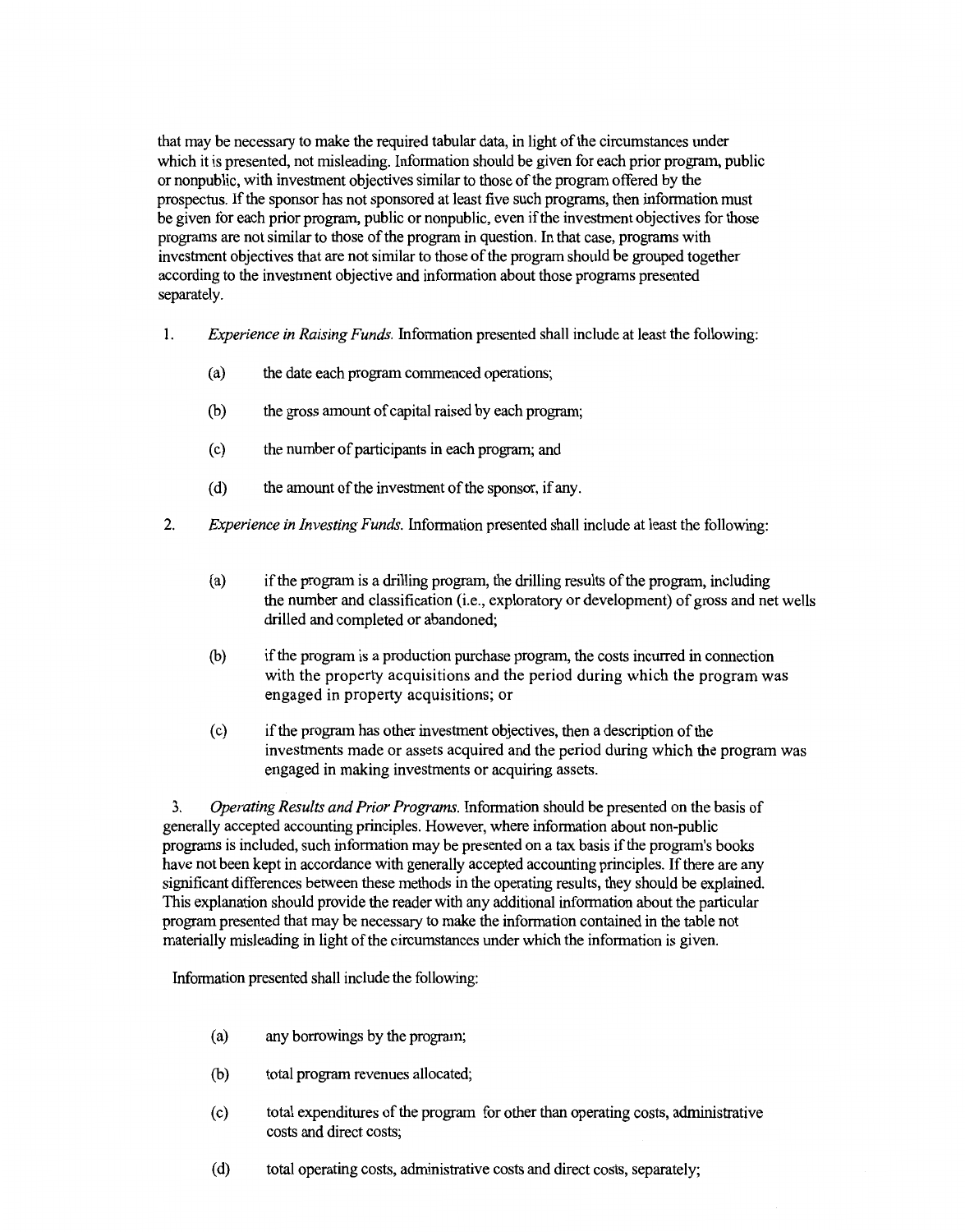- ( e) total cash distributed on a cumulative basis and for the last three months for which information is presented; and
- (f) the discounted present value, at a 10% discount rate, of future net cash flow associated with program reserves, if available, prepared by an independent petroleum consultant, in accordance with the Statement of Financial Accounting Standards (SFAS) Number 69, before tax, as of the latest practicable date, but in any event not more than 15 months prior to the date of the prospectus. The disclosure should also show the expected timing of revenues to be recognized from the sale of the reserves.
- D. sic

E. *Demonstration of Guideline Compliance in Program Agreement*. The requirements and/or provisions of appropriate portions of the following sections shall be included in the program agreement: LB. (Definitions); II.D., F., H., I. and J. (Sponsor Requirements); IV.F. (Participant Suitability Records); V.A.-C, (Fees, Compensation and Expenses); Vl.A.-C. (Affiliated Transactions and Restricted Activities); V111.A-G. (Rights and Obligations of Participants); IX.B., C., D., E., F. and G. (Miscellaneous Provisions).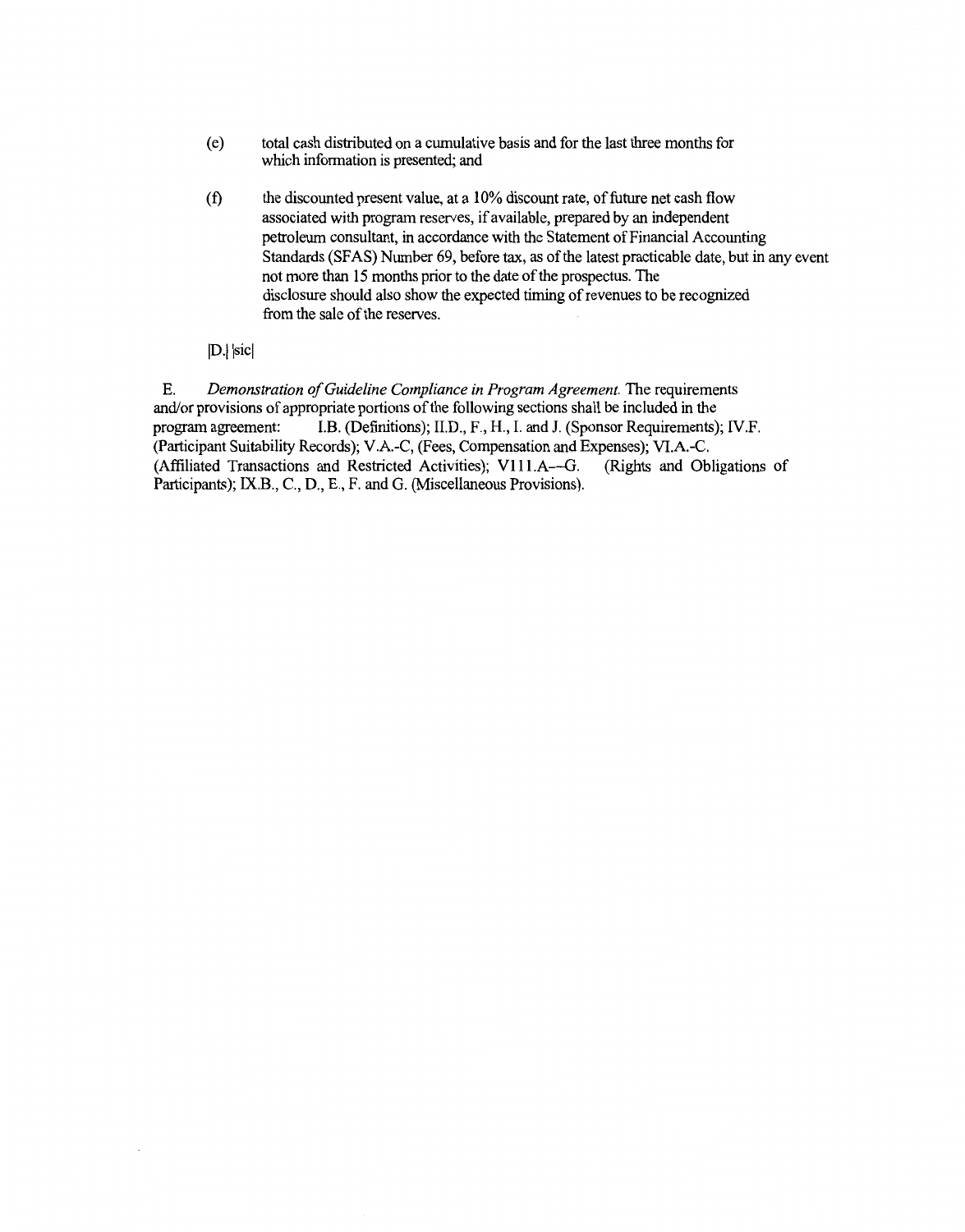## **OIL AND GAS PROGRAMS GUIDELINES CROSS REFERENCE SHEET**

Name of Applicant ---------------------------

| <b>Guideline Section</b>          | <b>Section Number</b><br><b>Program Agreement</b> | <b>Page Number</b><br><b>Prospectus</b> | <b>Endnote</b> |
|-----------------------------------|---------------------------------------------------|-----------------------------------------|----------------|
| <b>I.B. Definitions</b>           |                                                   |                                         |                |
| <b>Administrative Costs</b><br>1. |                                                   |                                         |                |
| Administrator<br>2.               |                                                   |                                         |                |
| Affiliate<br>3.                   |                                                   |                                         |                |
| Assessments<br>4.                 |                                                   |                                         |                |
| Capital Contributions<br>5.       |                                                   |                                         |                |
| Capital Expenditures<br>6.        |                                                   |                                         |                |
| Carried Interest<br>7.            |                                                   |                                         |                |
| Cost<br>8.                        |                                                   |                                         |                |
| 9. Cross Reference Sheet          |                                                   |                                         |                |
| 10. Development Well              |                                                   |                                         |                |
| 11. Direct Costs                  |                                                   |                                         |                |
| 12. Exploratory Well              |                                                   |                                         |                |
| 13. Farmout                       |                                                   |                                         |                |
| 14. Horizon                       |                                                   |                                         |                |
| 15. Independent Expert            |                                                   |                                         |                |
| 16. Landowner's Royalty           |                                                   |                                         |                |
| Interest                          |                                                   |                                         |                |
| 17. Non-Capital Expenditures      |                                                   |                                         |                |
| 18. Operating Costs               |                                                   |                                         |                |
| 19. Organizational & Offering     |                                                   |                                         |                |
| Expenses                          |                                                   |                                         |                |
| 20. Overriding Royalty            |                                                   |                                         |                |
| Interest                          |                                                   |                                         |                |
| 21. Participant                   |                                                   |                                         |                |
| 22. Person                        |                                                   |                                         |                |
| 23. Production Purchase or        |                                                   |                                         |                |
| Income Program                    |                                                   |                                         |                |
| 24. Program                       |                                                   |                                         |                |
| 25. Prospect                      |                                                   |                                         |                |
| 26. Proved Reserves               |                                                   |                                         |                |
| (a)(1) Proved Developed           |                                                   |                                         |                |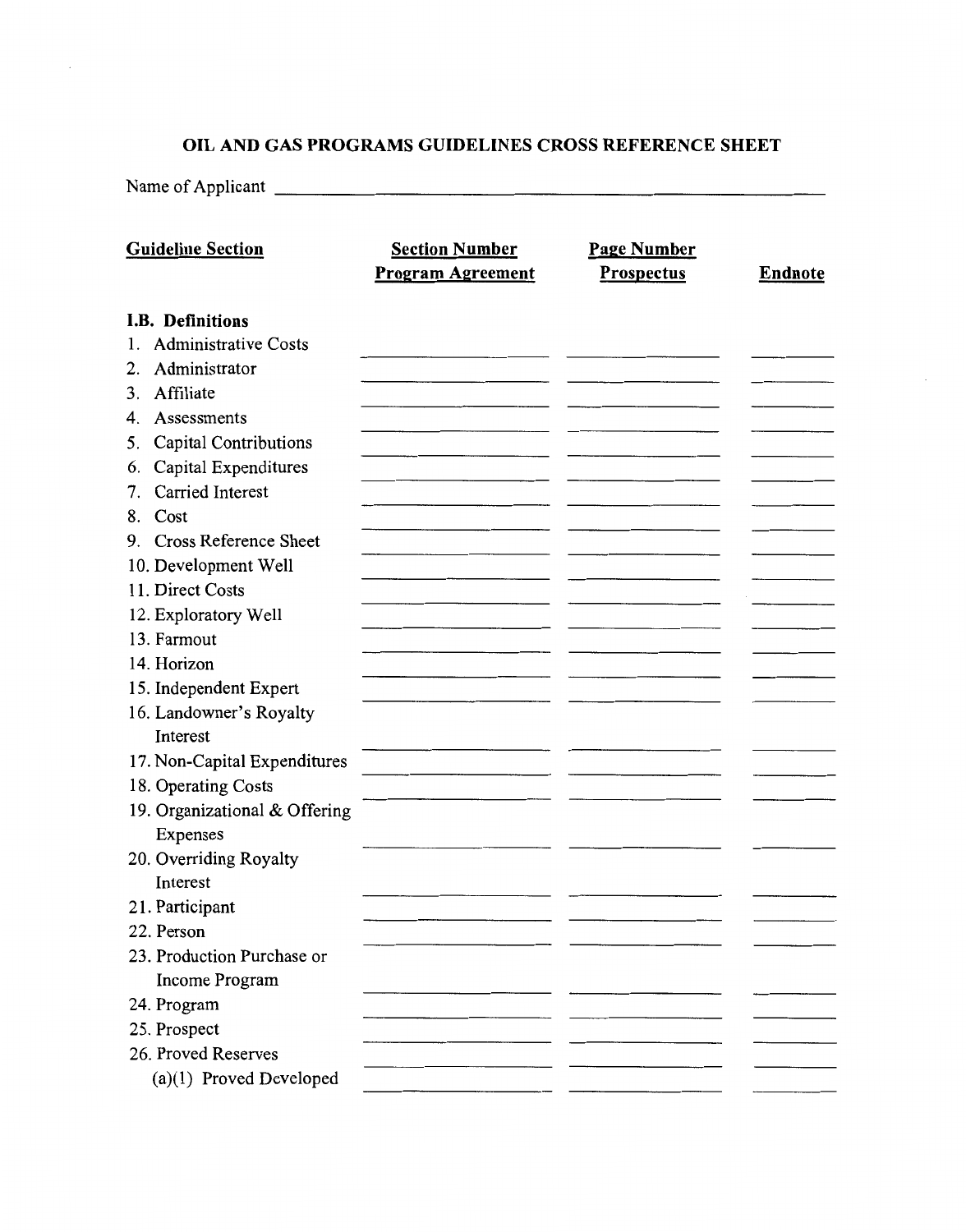| <b>Guideline Section</b>              | <b>Section Number</b>    | <b>Page Number</b> |                |
|---------------------------------------|--------------------------|--------------------|----------------|
|                                       | <b>Program Agreement</b> | <b>Prospectus</b>  | <b>Endnote</b> |
| <b>Producing Reserves</b>             |                          |                    |                |
| (a)(2) Proved Developed               |                          |                    |                |
| Non-Producing Reserves                |                          |                    |                |
| (b) Proved Undeveloped                |                          |                    |                |
| Reserves                              |                          |                    |                |
| 27. Roll-Up                           |                          |                    |                |
| 28. Roll-Up Entity                    |                          |                    |                |
| 29. Sponsor                           |                          |                    |                |
| 30. Subordinate Interest              |                          |                    |                |
| 31. Working Interest                  |                          |                    |                |
|                                       |                          |                    |                |
| <b>Requirements of Sponsor</b><br>П.  |                          |                    |                |
| Experience<br>A.<br>B. Net Worth      |                          |                    |                |
|                                       |                          |                    |                |
| 1. (a) Limited Partnership            |                          |                    |                |
| Offerings: 5% of                      |                          |                    |                |
| offering not to exceed \$2<br>million |                          |                    |                |
| (b) General Partnership               |                          |                    |                |
| Offerings-\$5 million.                |                          |                    |                |
| C. Financial Statements               |                          |                    |                |
| D. Additional Requirements            |                          |                    |                |
| for General Partnerships              |                          |                    |                |
| and Working Interests                 |                          |                    |                |
| Program                               |                          |                    |                |
| 1. Participant                        |                          |                    |                |
| Indemnification                       |                          |                    |                |
| 2. Insurance Coverage                 |                          |                    |                |
| 3. Terms of                           |                          |                    |                |
| indemnification                       |                          |                    |                |
| agreement & insurance                 |                          |                    |                |
| coverage                              |                          |                    |                |
| Tax Ruling or Opinion<br>Ε.           |                          |                    |                |
| Investment in Program<br>F.           |                          |                    |                |
| G. Reports - Administrator            |                          |                    |                |
| H. Fiduciary Duty                     |                          |                    |                |
| Liability &<br>I.                     |                          |                    |                |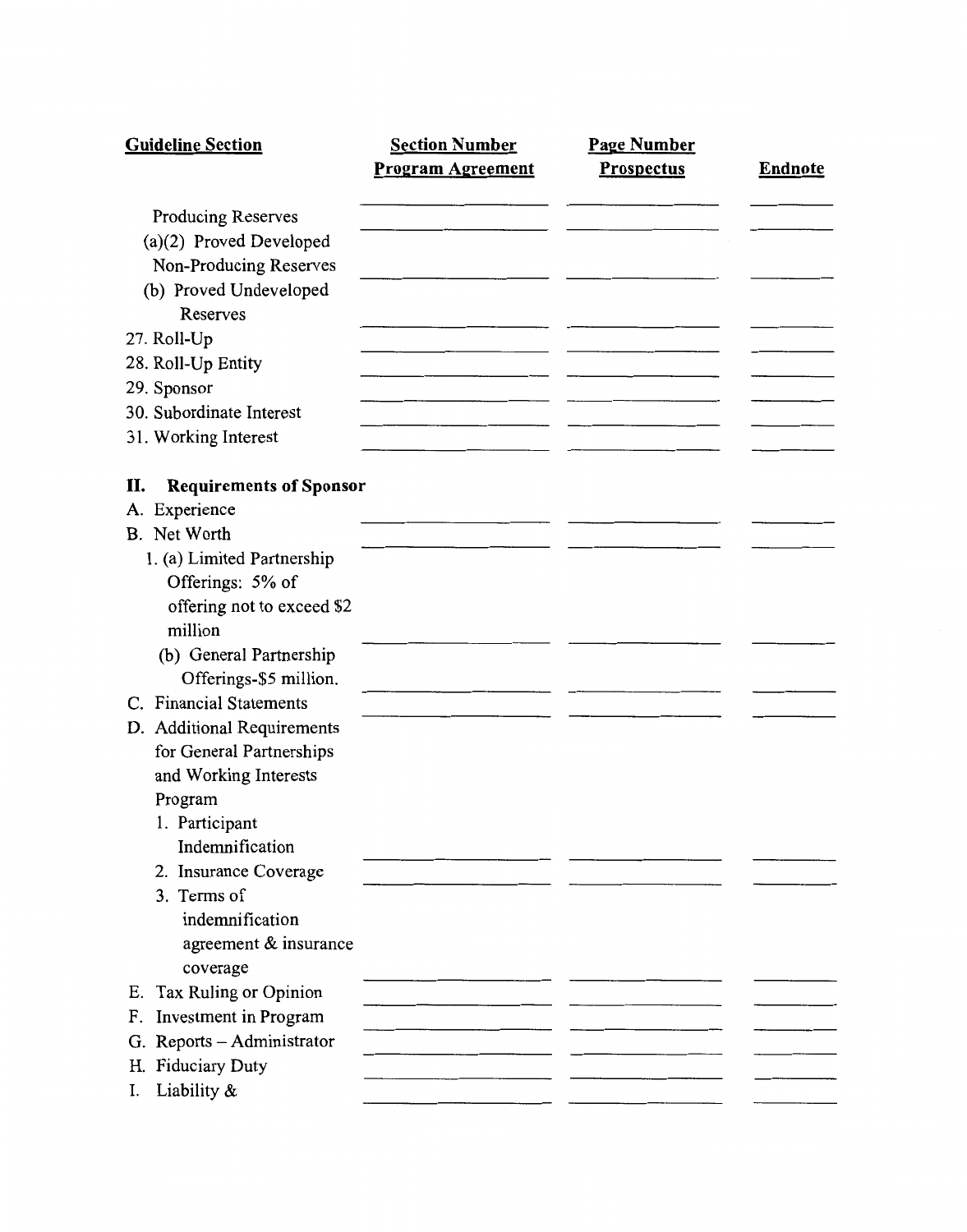| <b>Guideline Section</b>                      | <b>Section Number</b><br><b>Program Agreement</b> | <b>Page Number</b><br><b>Prospectus</b> | <b>Endnote</b> |
|-----------------------------------------------|---------------------------------------------------|-----------------------------------------|----------------|
| Indemnification                               |                                                   |                                         |                |
| 1.(a) course of conduct in                    |                                                   |                                         |                |
| best interest of program                      |                                                   |                                         |                |
| (b) services for program                      |                                                   |                                         |                |
| (c) not negligence or<br>misconduct           |                                                   |                                         |                |
| (d) payments only from<br>tangible net assets |                                                   |                                         |                |
| 2. Securities Law                             |                                                   |                                         |                |
| Violations if:                                |                                                   |                                         |                |
| (a) successful<br>adjudication;               |                                                   |                                         |                |
| (b) dismissed with                            |                                                   |                                         |                |
| prejudice                                     |                                                   |                                         |                |
| (c) court approved and                        |                                                   |                                         |                |
| court advised of SEC                          |                                                   |                                         |                |
| and state regulatory                          |                                                   |                                         |                |
| agencies                                      |                                                   |                                         |                |
| 3. Prohibited insurance                       |                                                   |                                         |                |
| 4. Advance of program                         |                                                   |                                         |                |
| funds for legal expenses                      |                                                   |                                         |                |
| (a) Performance of duties<br>or services      |                                                   |                                         |                |
| (b) Legal action initiated                    |                                                   |                                         |                |
| by third party who is                         |                                                   |                                         |                |
| not a participant                             |                                                   |                                         |                |
| (c) Undertake to repay if                     |                                                   |                                         |                |
| not entitled to                               |                                                   |                                         |                |
| indemnification                               |                                                   |                                         |                |

 $\sim$  $\sim$   $-$ 

# **III. Selling of Units & Sales Materials**

A. Sales of Units

B. Sales Material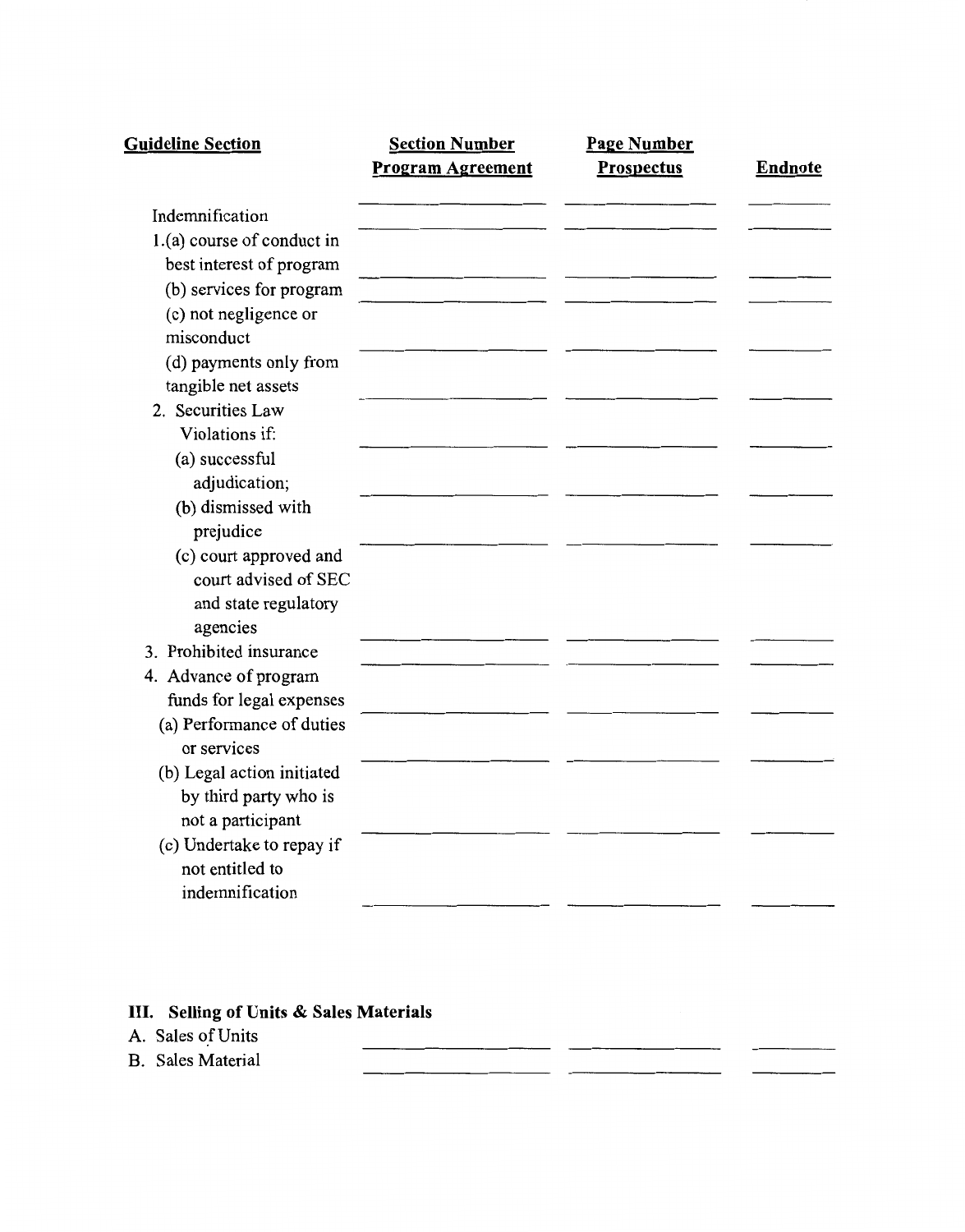## **IV. Suitability of Participants**

| Income & Net Worth<br>В.                       |  |  |
|------------------------------------------------|--|--|
| <b>Standards</b>                               |  |  |
| 1. Income Programs                             |  |  |
| 2. Drilling Programs-                          |  |  |
| <b>Limited Liability</b>                       |  |  |
| 3. Drilling Programs-                          |  |  |
| Unlimited Liability                            |  |  |
| C. Determination that Sale to                  |  |  |
| Participant is Suitable &                      |  |  |
| Appropriate                                    |  |  |
| D. Subscription Agreements                     |  |  |
| E. Completion of Sale                          |  |  |
| F. Minimum Investment                          |  |  |
|                                                |  |  |
| <b>Fees, Compensation &amp; Expenses</b><br>V. |  |  |
| A. Organizational & Offering                   |  |  |
| Expenses, and                                  |  |  |
| <b>Management Fees</b>                         |  |  |
| B. Compensation                                |  |  |
| 1. Drilling Programs                           |  |  |
| (a) Sponsor Payment of                         |  |  |
| Capital Expenditures                           |  |  |
| of 10% then 25% of                             |  |  |
| program revenues.                              |  |  |
| Additional 1% for                              |  |  |
| each 1% additional                             |  |  |
| capital expenditure                            |  |  |
| not exceeding 50%                              |  |  |
| (b) Facilities                                 |  |  |
| Downstream &                                   |  |  |
| <b>Farmout Reduction</b>                       |  |  |
| (c) Sponsor Net Worth                          |  |  |
| (d) Abandoned Well                             |  |  |
| (e) Reasonableness                             |  |  |
| 2. Drilling Programs-                          |  |  |
| Subordinate Interest of                        |  |  |
| 25% of program                                 |  |  |
| distributions after                            |  |  |
|                                                |  |  |

 $\sim$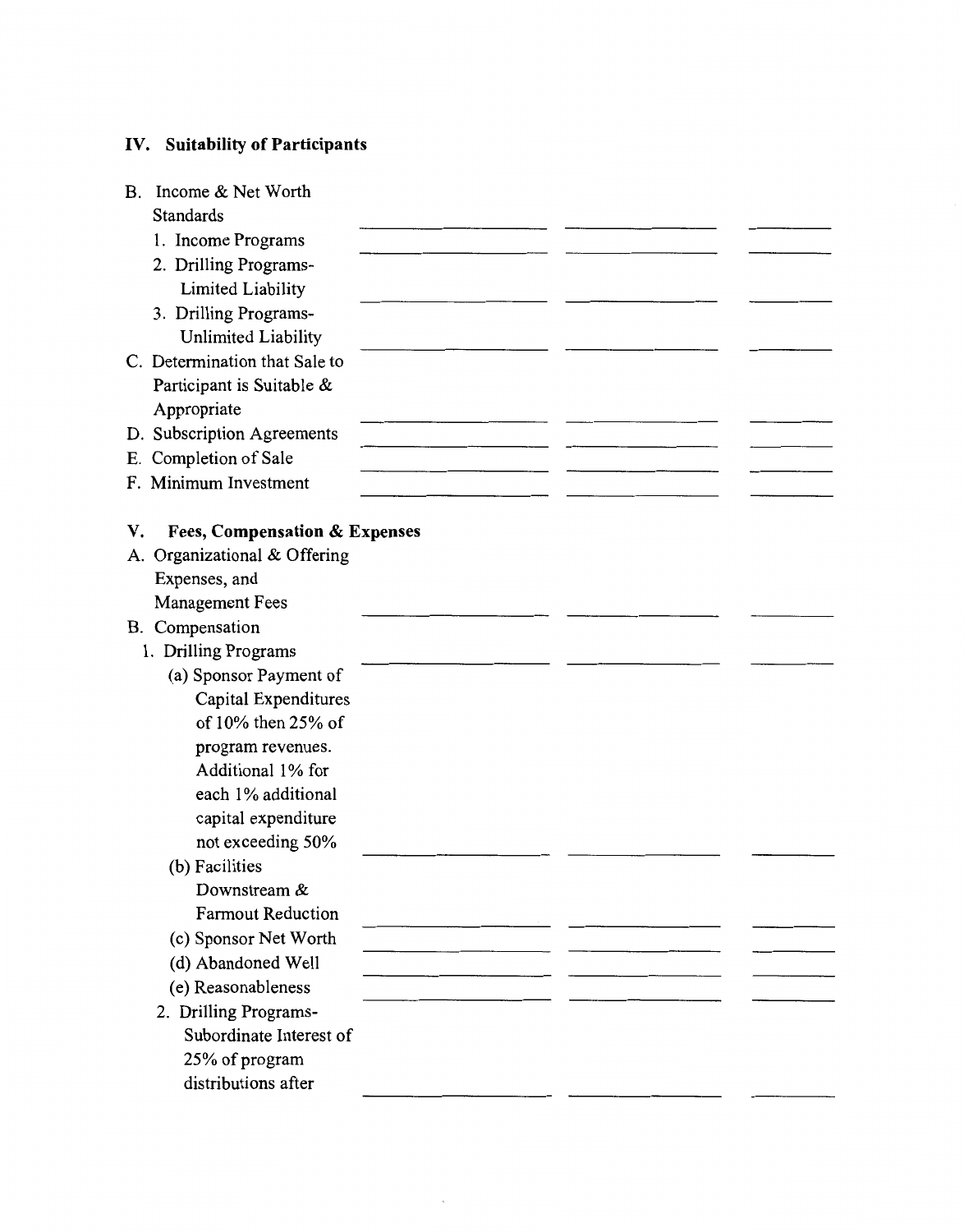| <b>Guideline Section</b>             | <b>Section Number</b><br><b>Program Agreement</b> | <b>Page Number</b><br><b>Prospectus</b> | <b>Endnote</b> |
|--------------------------------------|---------------------------------------------------|-----------------------------------------|----------------|
|                                      |                                                   |                                         |                |
| investors receive                    |                                                   |                                         |                |
| capital contribution                 |                                                   |                                         |                |
| 3. Drilling Programs                 |                                                   |                                         |                |
| (other alternatives)-                |                                                   |                                         |                |
| 11% program revenues                 |                                                   |                                         |                |
| if pays 1% of all                    |                                                   |                                         |                |
| program costs.                       |                                                   |                                         |                |
| Additional 1% for each               |                                                   |                                         |                |
| 1% of costs paid up to               |                                                   |                                         |                |
| 50% maximum                          |                                                   |                                         |                |
| 4. Prospect Origination              |                                                   |                                         |                |
| Services by Sponsor                  |                                                   |                                         |                |
| 5. Income or Production              |                                                   |                                         |                |
| <b>Purchase Programs</b>             |                                                   |                                         |                |
| (a) With no technical                |                                                   |                                         |                |
| staff, 3% carried                    |                                                   |                                         |                |
| interest until 100%                  |                                                   |                                         |                |
| return, then 5%                      |                                                   |                                         |                |
| (b) $10\%$ carried                   |                                                   |                                         |                |
| interest if technical                |                                                   |                                         |                |
| staff or 1% until                    |                                                   |                                         |                |
| 100% then 20%                        |                                                   |                                         |                |
| carried interest                     |                                                   |                                         |                |
| 6. Operator Services                 |                                                   |                                         |                |
| <b>Drilling Contractor</b><br>7.     |                                                   |                                         |                |
| Services                             |                                                   |                                         |                |
| Equipment Supplies &<br>8.           |                                                   |                                         |                |
| Services                             |                                                   |                                         |                |
| 9. Written Contract                  |                                                   |                                         |                |
| C. Program Expenses                  |                                                   |                                         |                |
| <b>Administrative Costs</b><br>$1 -$ |                                                   |                                         |                |
| and Other Charges                    |                                                   |                                         |                |
| 2. Directly Paid by                  |                                                   |                                         |                |
| Program                              |                                                   |                                         |                |
| 3. Reimbursement for                 |                                                   |                                         |                |
| administrative costs                 |                                                   |                                         |                |
| 4.-6. Tabular Form                   |                                                   |                                         |                |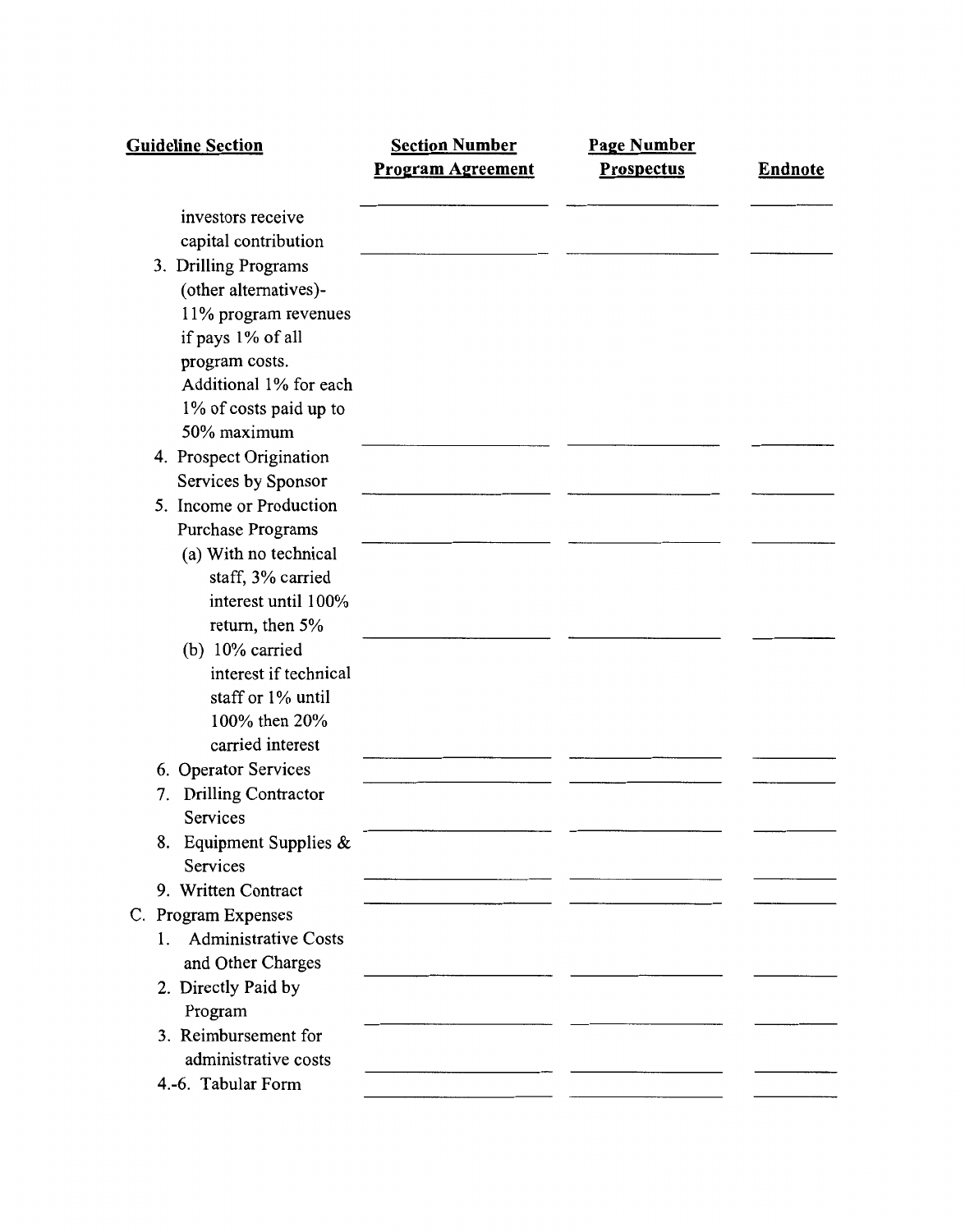# VI. **Property Transactions with Affiliates & Other Restricted Activities**

| A. Sales & Purchases of      |  |  |
|------------------------------|--|--|
| Properties                   |  |  |
| 1. Drilling Programs         |  |  |
| 2. Production Purchase or    |  |  |
| <b>Income Programs</b>       |  |  |
| 3. Purchases from All        |  |  |
| Programs                     |  |  |
| 4. Fair Market Value         |  |  |
| B. Custody of Program Funds  |  |  |
| & Property                   |  |  |
| 1. Commingling               |  |  |
| 2. Advance Payments to       |  |  |
| Sponsor                      |  |  |
| 3. Property Acquisitions     |  |  |
| 4. Investment in             |  |  |
| <b>Securities</b>            |  |  |
| 5. Temporary                 |  |  |
| Investments                  |  |  |
| 6. Offering Proceeds-        |  |  |
| <b>Drilling Programs</b>     |  |  |
| 7. Offering Proceeds-        |  |  |
| <b>Production Purchase</b>   |  |  |
| Programs                     |  |  |
| C. Other Restricted and      |  |  |
| <b>Prohibited Activities</b> |  |  |
| 1. Multi-Tier                |  |  |
| Arrangements                 |  |  |
| 2. Assets Benefit            |  |  |
| Program                      |  |  |
| 3. Marketing & Relation-     |  |  |
| ship Benefits                |  |  |
| Apportionment                |  |  |
| 4. Disclosure of Agree-      |  |  |
| ments or Arrange-            |  |  |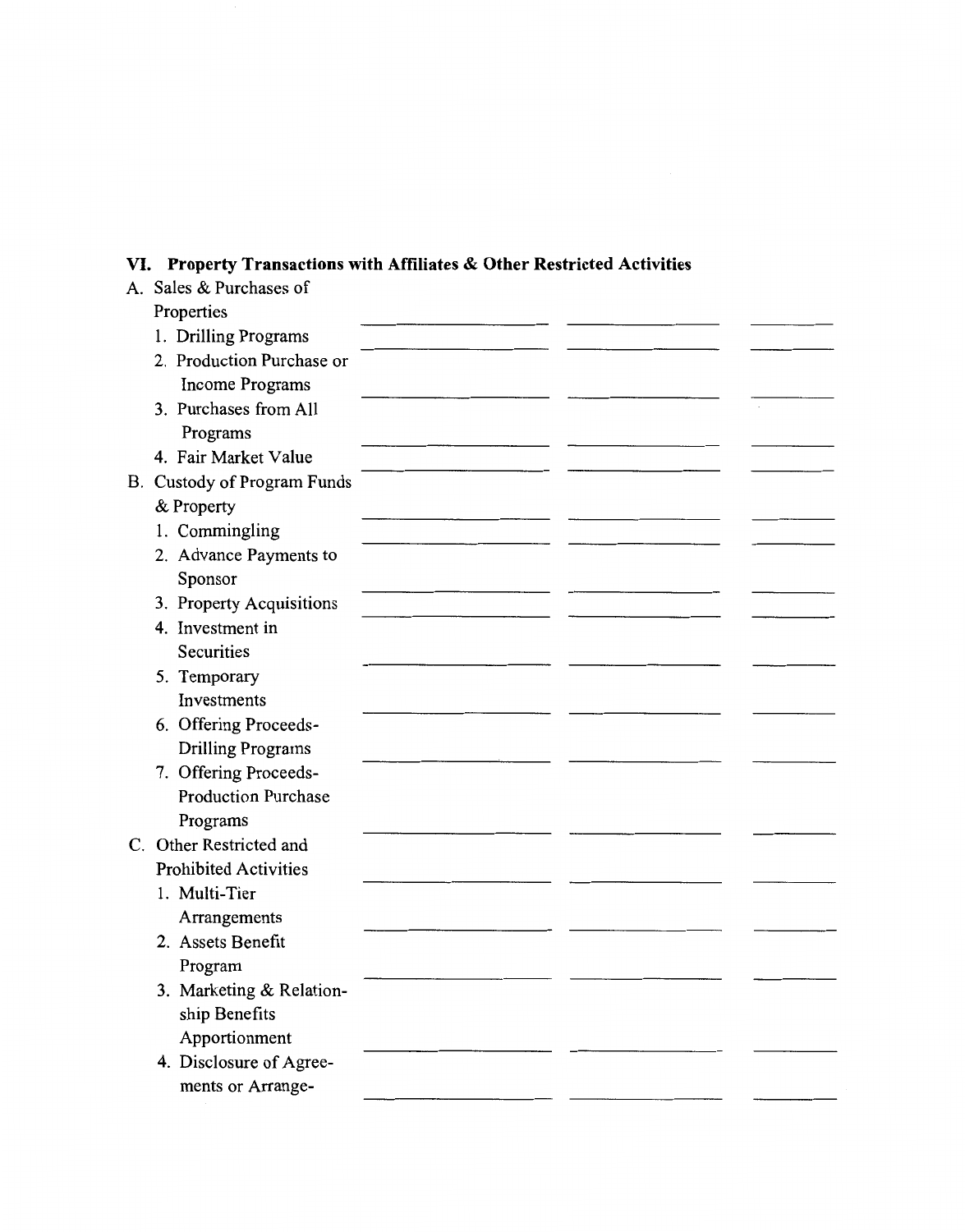| <b>Guideline Section</b> | <b>Section Number</b>    | <b>Page Number</b> |         |
|--------------------------|--------------------------|--------------------|---------|
|                          | <b>Program Agreement</b> | <b>Prospectus</b>  | Endnote |
| ments                    |                          |                    |         |
| 5. Drilling & Fiduciary  |                          |                    |         |
| Duty                     |                          |                    |         |
| 6. Loans to              |                          |                    |         |
| Sponsor/Affiliate        |                          |                    |         |
| 7. Sponsor Loans to      |                          |                    |         |
| Programs                 |                          |                    |         |
| 8. Rebates/Give-ups      |                          |                    |         |
|                          |                          |                    |         |

## VII. **Farmouts**

| A. Definition                         |                                                  |  |
|---------------------------------------|--------------------------------------------------|--|
| B. Disclosure of                      |                                                  |  |
| Circumstances/                        |                                                  |  |
| Limitations                           |                                                  |  |
| C. Conditions to Farmout              |                                                  |  |
| 1. Insufficient Funds/                |                                                  |  |
| Financing                             |                                                  |  |
| 2. Downgraded Leases                  |                                                  |  |
| 3. Excessive                          |                                                  |  |
| <b>Concentration of Funds</b>         | the contract of the contract of the contract of  |  |
| 4. Best Interest of Program           | the control of the control of the control of the |  |
|                                       |                                                  |  |
| D. Conflicts Disclosure               |                                                  |  |
| E. Acquisition not for                |                                                  |  |
| Farmout                               |                                                  |  |
| F. Farmout Covering                   |                                                  |  |
| <b>Sponsor Drilling Cost</b>          |                                                  |  |
|                                       |                                                  |  |
| <b>VIII. Rights &amp; Obligations</b> |                                                  |  |
| A. Meetings                           |                                                  |  |
| B. Annual & Periodic                  |                                                  |  |
| Reports                               |                                                  |  |
| C. Access to Program                  |                                                  |  |
| Records                               |                                                  |  |
| D. Admission of Participants          |                                                  |  |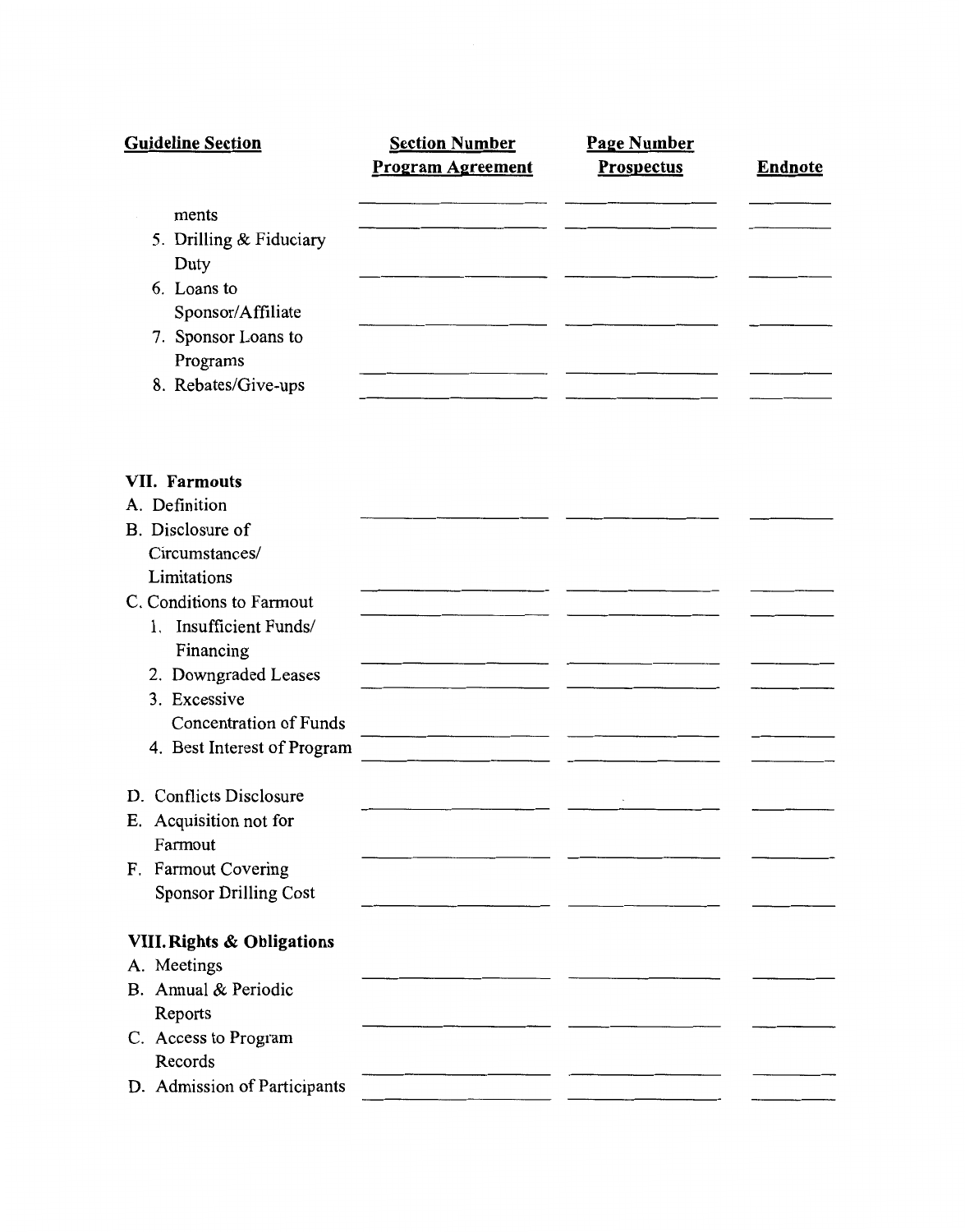| <b>Guideline Section</b>                                                                                                                                                                                                                                                                      | <b>Section Number</b>                                                                                                 | <b>Page Number</b> |                |
|-----------------------------------------------------------------------------------------------------------------------------------------------------------------------------------------------------------------------------------------------------------------------------------------------|-----------------------------------------------------------------------------------------------------------------------|--------------------|----------------|
|                                                                                                                                                                                                                                                                                               | <b>Program Agreement</b>                                                                                              | <b>Prospectus</b>  | <b>Endnote</b> |
| E. Assessability & Defaults                                                                                                                                                                                                                                                                   |                                                                                                                       |                    |                |
| <b>Voting Rights</b><br>F.                                                                                                                                                                                                                                                                    |                                                                                                                       |                    |                |
| G. Removal or Withdrawal of                                                                                                                                                                                                                                                                   |                                                                                                                       |                    |                |
| Sponsor                                                                                                                                                                                                                                                                                       |                                                                                                                       |                    |                |
| <b>Miscellaneous Provisions</b><br>IX.                                                                                                                                                                                                                                                        |                                                                                                                       |                    |                |
| A. Minimum Program Capital                                                                                                                                                                                                                                                                    | <u> 1989 - John Harry Harry Harry Harry Harry Harry Harry Harry Harry Harry Harry Harry Harry Harry Harry Harry H</u> |                    |                |
| <b>B.</b> Deferred Payments                                                                                                                                                                                                                                                                   |                                                                                                                       |                    |                |
| C. Cash Redemptions                                                                                                                                                                                                                                                                           |                                                                                                                       |                    |                |
| D. Appraisal &                                                                                                                                                                                                                                                                                |                                                                                                                       |                    |                |
| Compensation                                                                                                                                                                                                                                                                                  |                                                                                                                       |                    |                |
| E. Reinvestment Plans                                                                                                                                                                                                                                                                         |                                                                                                                       |                    |                |
| <b>Distribution of Revenues</b><br>F.                                                                                                                                                                                                                                                         |                                                                                                                       |                    |                |
| G. Distributions in Kind                                                                                                                                                                                                                                                                      |                                                                                                                       |                    |                |
| <b>Prospectus Disclosure</b><br>X.<br>B. Offerings Not Registered<br>with SEC<br>1. Thorough Topic<br><b>Disclosures</b><br>$(a) - (o)$<br>2. Financial Statements<br>C. Prior Performance<br>D. Demonstration of<br>Guideline Compliance<br><b>Additional Supplemental Cross References:</b> |                                                                                                                       |                    |                |
|                                                                                                                                                                                                                                                                                               |                                                                                                                       |                    |                |
|                                                                                                                                                                                                                                                                                               |                                                                                                                       |                    |                |

 $\overline{\phantom{0}}$ 

 $\overline{\phantom{a}}$ 

 $\sim$ 

 $\overline{\phantom{a}}$ 

 $\overline{a}$ 

 $\overbrace{\hspace{25mm}}^{n}$ 

-

 $\overline{\phantom{0}}$ 

 $\overline{\phantom{a}}$ 

 $\overline{\phantom{a}}$